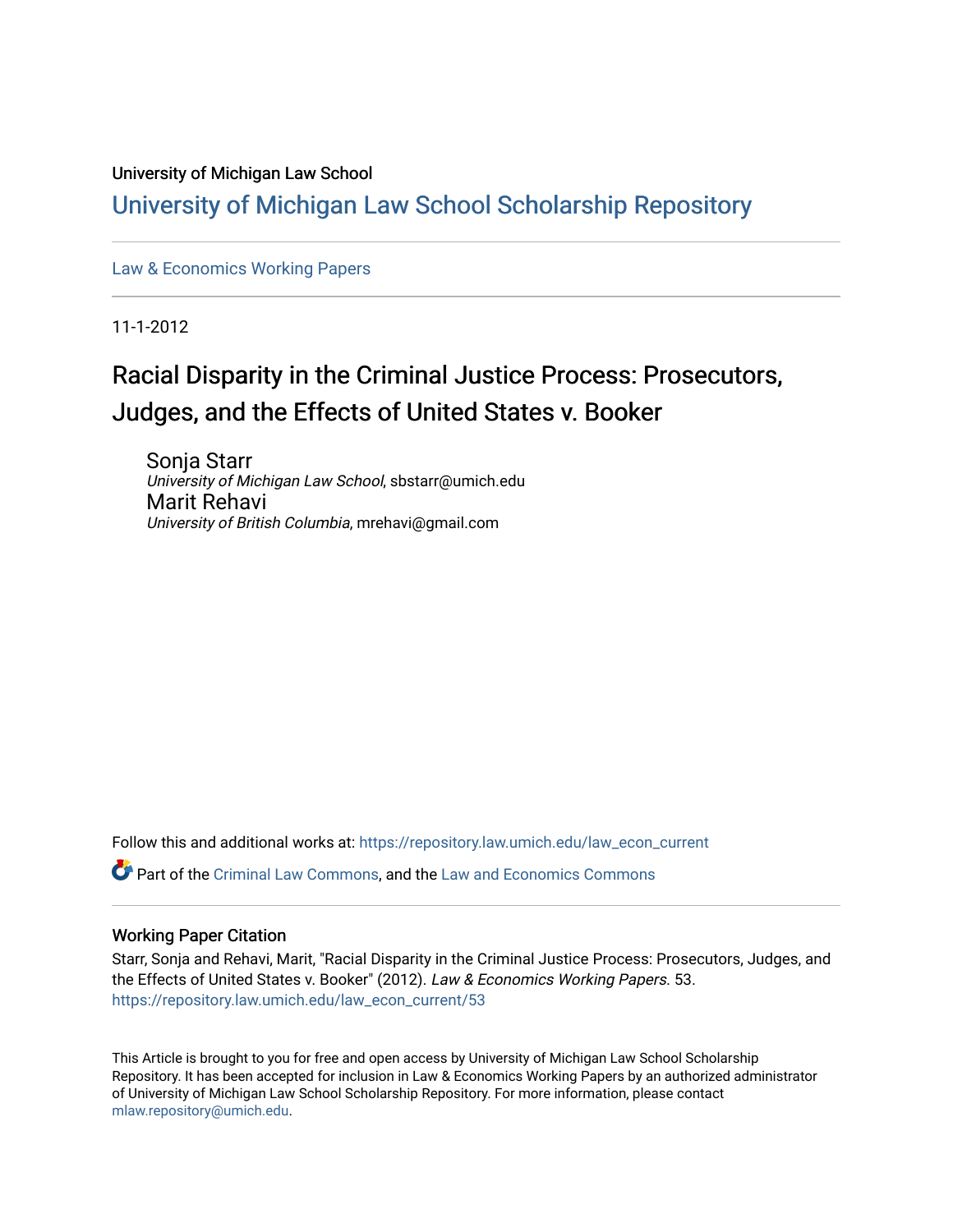### **Racial Disparity in the Criminal Justice Process:** Prosecutors, Judges, and the Effects of *United States v. Booker*

Sonja B. Starr<sup>\*</sup> & M. Marit Rehavi<sup>\*\*</sup> November 1, 2012

*Current empirical estimates of racial and other unwarranted disparities in* sentencing suffer from two pervasive flaws. The first is a focus on the sentencing stage *in isolation. Studies control for the "presumptive sentence" or closely related measures that are themselves the product of discretionary charging, plea-bargaining,* and fact-finding processes. Any disparities in these earlier processes are built into the control variable, which leads to misleading sentencing-disparity estimates. The second problem is specific to studies of sentencing reforms: they use loose methods of causal *inference that do not disentangle the effects of reform from surrounding events and trends.* 

*This Article explains these problems and presents an analysis that corrects* them and reaches very different results from the existing literature. We address the *first problem by using a dataset that traces cases from arrest to sentencing and by* examining disparities across all post-arrest stages. We find that most of the otherwise*unexplained racial disparities in sentencing can be explained by prosecutors' choices* to bring mandatory minimum charges. We address the problem of disentangling *trends using a rigorous method called regression discontinuity design. We apply it to* assess the effects of the loosening of the U.S. Sentencing Guidelines in United States v. Booker. Contrary to prominent recent studies, we find that Booker did not increase disparity, and may have reduced it.

<sup>\*</sup> Assistant Professor, University of Michigan Law School.

<sup>\*\*</sup> Assistant Professor, Department of Economics, University of British Columbia. The research underlying this Article has been presented at the Ninth Circuit Judicial Conference, the National Bureau of Economic Research Summer Institute, the American Law and Economics Association Annual Meeting, the American Society of Criminology Annual Meeting, the Duke Legal Theory Colloquium, the Loyola Law School Faculty Workshop, the UBC Empirical Lunch, the CIFAR-IOG Workshop, and the Fawley, Law and Economics, and Criminal Justice workshops at the University of Michigan Law School. Thanks to participants for their feedback, and thanks to Daron Acemoglu, David Abrams, Alberto Alesina, Joe Altonji, Alan Auerbach, Nick Bagley, John Bronsteen, Ing-Haw Cheng, Kristina Daugirdas, John DiNardo, Avlana Eisenberg, Leonid Feller, Nicole Fortin, Nancy Gallini, Nancy Gertner, Sam Gross, Don Herzog, Jim Hines, Jill Horwitz, Thomas Lemieux, Justin McCrary, Julian Mortenson, Brendan Nyhan, JJ Prescott, Eve Brensike Primus, Adam Pritchard, Craig Riddell, Jeff Smith, and Sara Sun-Beale for helpful comments and conversations. Sharon Brett, Michael Chi, Ryan Gersowitz, Michael Farrell, Seth Kingery, Matthew Lee, Midas Panikkar, Art Robiso, Sabrina Speianu, and Adam Teitelbaum provided able research assistance.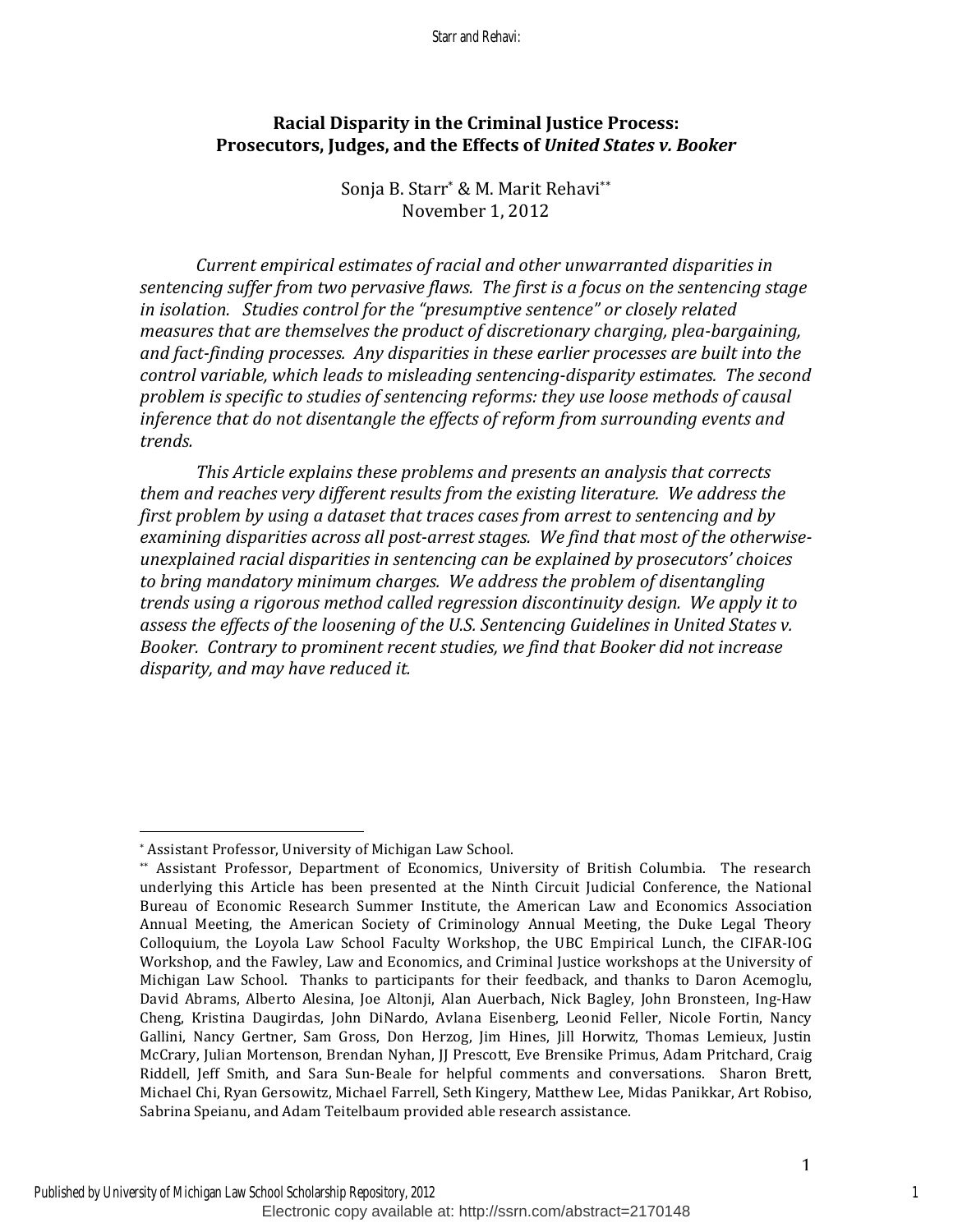*STARR & REHAVI, RACIAL DISPARITY IN THE CRIMINAL JUSTICE PROCESS*

# **CONTENTS**

| Prosecutors, Sentencing, and the "Hydraulic Discretion" Theory 5<br>L.       |  |
|------------------------------------------------------------------------------|--|
| Estimating Racial Disparity in Sentencing: A Process-Wide Approach  9<br>II. |  |
| Studies Estimating the Extent of Unwarranted Sentencing Disparities10<br>A.  |  |
|                                                                              |  |
| C. Our Estimates of Racial Disparities in Charging and Sentencing  17        |  |
|                                                                              |  |
|                                                                              |  |
|                                                                              |  |
|                                                                              |  |
|                                                                              |  |
| III. The Booker Question: Does Expanding Judicial Discretion Increase Racial |  |
|                                                                              |  |
|                                                                              |  |
|                                                                              |  |
|                                                                              |  |
|                                                                              |  |
|                                                                              |  |
|                                                                              |  |
|                                                                              |  |
|                                                                              |  |
|                                                                              |  |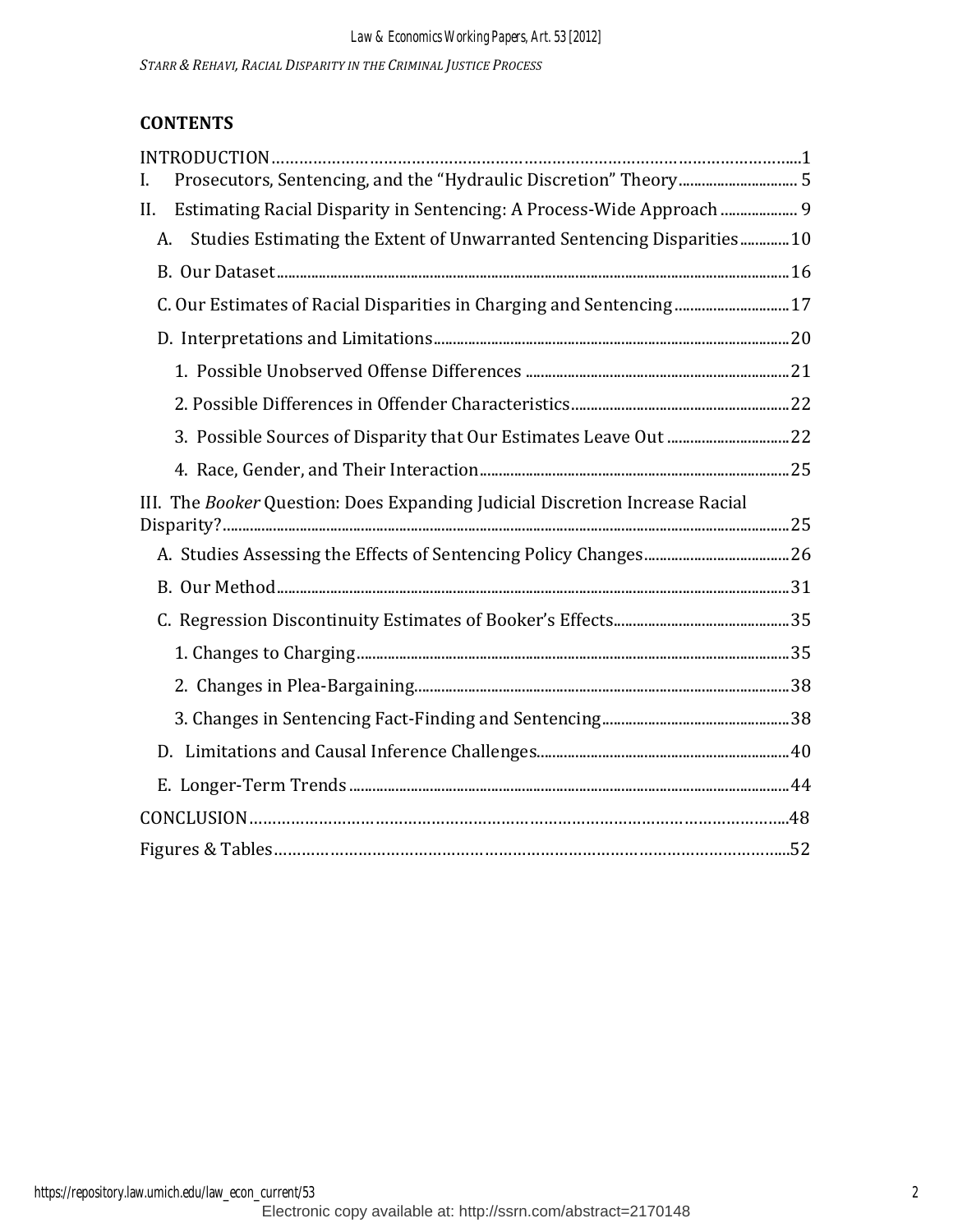### **INTRODUCTION**

In the United States, one of every nine black men under the age of 35 is currently behind bars, $1$  and of today's young black men, a predicted one in three will be incarcerated at some point in his life.<sup>2</sup> These rates far exceed those of any other demographic group—for instance, black males of all ages are incarcerated at nearly seven times the rate of white males.<sup>3</sup> These figures are stark, and the impact of demographically concentrated incarceration rates on offenders, families, and communities is a critical social concern.<sup>4</sup> But why do these gaps exist? Can they be explained by differences in criminal behavior, or are there disparities in the way the criminal justice system treats offenders? If it's the latter, can the process be made more equitable through reforms, such as changes to sentencing law?

These questions are not new. For decades, racial and other "legally unwarranted" disparities in sentencing have been the subject of considerable empirical research, which has in turn helped to shape major policy changes. Most importantly, the U.S. Sentencing Guidelines and their state counterparts were adopted with the goal of reducing such disparities. In 2005, when the Supreme Court's decision in *United States v. Booker*, 543 U.S. 220 (2005), rendered the formerly mandatory Guidelines merely advisory, Justice Stevens' dissent predicted that the "result is certain to be a return to the same type of sentencing disparities Congress sought to eliminate in 1984." Whether this prediction was accurate is perhaps the foremost empirical question in sentencing policy today. The most prominent study to date, a 2010 report of the U.S. Sentencing Commission, gave an alarming answer: that *Booker* and its judicial progeny had quadrupled the black-white sentencing gap among otherwise-similar cases, from 5.5% to 23%.

This Article introduces a new empirical approach, and gives a very different answer. In our view, the Commission's methods are hobbled by two serious flaws that, unfortunately, pervade the rest of the empirical literature on sentencing disparity as well.<sup>5</sup> First, these studies consider the judge's final sentencing decision in isolation, ignoring crucial earlier stages of the justice process—and if there are disparities at those stages, the sentencing disparity estimates will be misleading. The

<sup>&</sup>lt;sup>1</sup> PEW CTR. ON THE STATES, ONE IN 100: BEHIND BARS IN AMERICA 2008, at 3 (2008), *available at* http://www.pewstates.org/research/reports/one-in-100-85899374411.

<sup>&</sup>lt;sup>2</sup> THOMAS BONCZAR, U.S. DEP'T OF JUSTICE, BUREAU OF JUSTICE STATISTICS, PREVALENCE OF IMPRISONMENT IN THE U.S. POPULATION, 1974-2001 (2003).

<sup>&</sup>lt;sup>3</sup> See HEATHER C. WEST, U.S. DEP'T OF JUSTICE, BUREAU OF JUSTICE STATISTICS, PRISON INMATES AT MIDYEAR 2009—STATISTICAL TABLES, 21 tbl.18 (2010). These figures are from 2009 and exclude Hispanics, for whom the rates are between those of whites and blacks. See id.

<sup>&</sup>lt;sup>4</sup> See, e.g., MICHELLE ALEXANDER, THE NEW JIM CROW: MASS INCARCERATION IN THE AGE OF COLORBLINDNESS (2011); TODD R. CLEAR, IMPRISONING COMMUNITIES: HOW MASS INCARCERATION MAKES DISADVANTAGED NEIGHBORHOODS WORSE (2007); IMPRISONING AMERICA: THE SOCIAL EFFECTS OF MASS INCARCERATION (Mary Patillo et al. eds., 2004).

<sup>&</sup>lt;sup>5</sup> While we focus on race, these weaknesses are also common in research on other "unwarranted" disparities" (e.g., inter-district) and much of the non-disparity-related research on sentencing policy.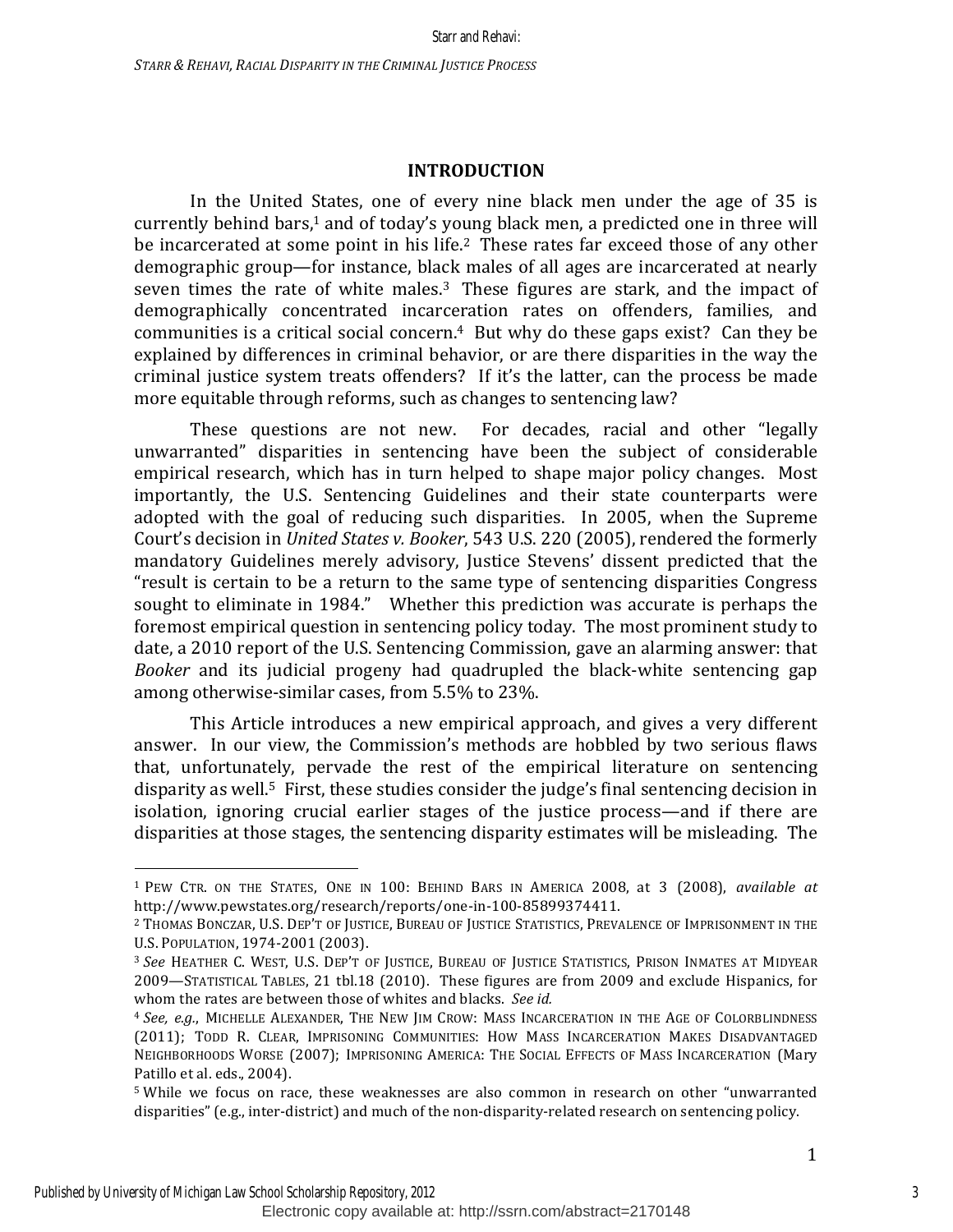second problem is specific to studies of *changes* in disparity after legal changes (like *Booker*): these studies do not effectively disentangle the effects of the legal change from surrounding events and background trends.

This Article develops both these critiques and presents our own research on racial disparities among federal arrestees, using a method that avoids these problems. We find a substantial black-white gap that appears to be introduced during the criminal process—but it appears to stem largely from prosecutors' charging choices, especially the use of "mandatory minimum" offenses. We then turn to *Booker*, estimating its effects not only on sentencing, but also on charging, plea-bargaining, and sentencing fact-finding, which no prior studies have assessed. We find no evidence that judges' use of expanded discretion worsens disparity, and suggestive evidence cutting the opposite direction.<sup>6</sup>

Our research seeks to close a surprisingly wide gap that separates two bodies of scholarship: the theoretical and qualitative literature on how the criminal justice system functions (which uniformly recognizes the critical role of prosecutors) and empirical research on sentencing disparities (which effectively ignores that role). The modern criminal justice process is prosecutor-dominated. Prosecutors have broad charging and plea-bargaining discretion, and their choices have a huge impact on sentences. A central claim made by critics of mandatory sentencing is that restricting judicial discretion further empowers prosecutors, who tend to exercise that power in ways that perpetuate or worsen disparity. This "hydraulic discretion" theory has been described as a near-consensus view of sentencing scholars.<sup>7</sup>

Yet the empirical research on sentencing disparity has not tested these claims, and in general fails to account for the role of prosecutorial discretion. In federal courts and other jurisdictions with sentencing guidelines, researchers typically estimate sentencing disparities after controlling for (among other things) the recommended Guidelines sentence. The problem is that the Guidelines recommendation is itself the end product of charging, plea-bargaining, and sentencing fact-finding. Controlling for it filters disparities in those processes out of the sentencing-disparity estimates, and gives an incomplete and misleading view of the scope and procedural sources of sentencing disparity. $8$ 

<sup>&</sup>lt;sup>6</sup> The *Booker* results are new to this Article. We begin, however, by discussing the results of a study of racial disparities in charging and sentencing (which was not focused on *Booker*) that we prepared in for an economics journal: M. Marit Rehavi & Sonja B. Starr, *Racial Disparity in Federal Criminal Charging and Its Sentencing Consequences* (Univ. of Mich. Law & Econ. Empirical Legal Studies Ctr., Paper No. 12-002, 2012) (under review), *available at http://ssrn.com/abstract=1985377*. Here, we explore that study's implications for debates in sentencing policy and legal scholarship.

<sup>&</sup>lt;sup>7</sup> See Lauren O'Neill Shermer & Brian Johnson, *Criminal Prosecutions: Examining Prosecutorial Discretion and Charge Reductions in U.S. Federal District Courts*, 27 JUST. Q. 394, 395 (2010); T. D. Miethe, *Charging and Plea-bargaining Practices under Determinate Sentencing: An Investigation of the Hydraulic Displacement of Discretion*, 78 J. CRIM. L. & CRIMINOLOGY 155 (1987).

<sup>&</sup>lt;sup>8</sup> A few studies (most notably the Sentencing Commission's *Booker* study) compound this problem further by also controlling for differences in Guidelines departure rates. This inexplicable choice filters out one of the key aspects of the final sentencing decision as well—the very aspect one might expect to be most affected by *Booker*.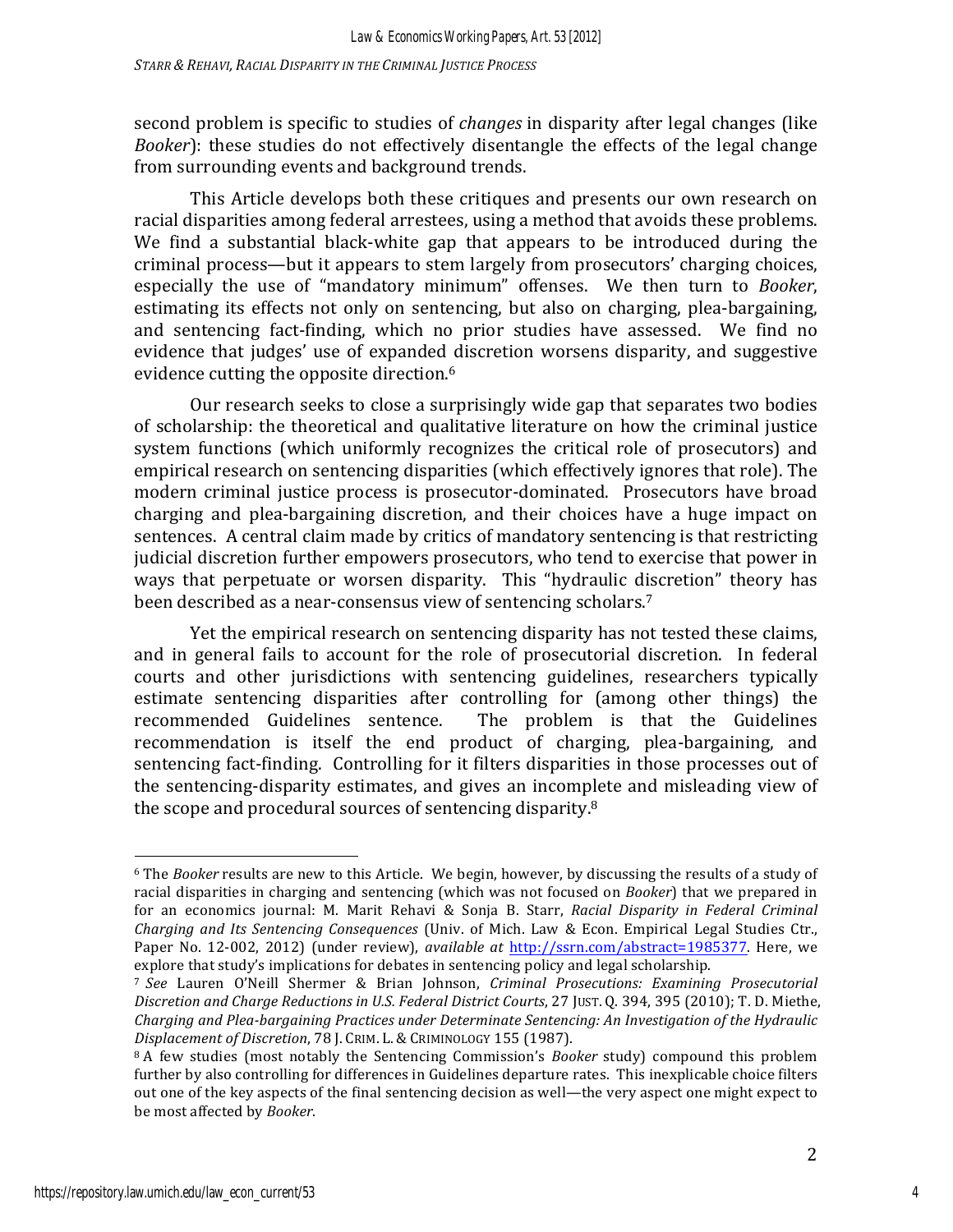We take a different approach, constructing a dataset that links records from four different federal agencies, allowing us to trace criminal cases from arrest through sentencing. We focus on the gap between black men and white men. Instead of controlling for the Guidelines sentence, we control for the arrest offense and other characteristics that are fixed at the beginning of the justice process. This method allows us to assess aggregate disparities introduced throughout the post-arrest justice process, from charging through sentencing. Using decomposition methods developed by labor economists for the assessment of wage and income inequality, we can then assess the contribution of each procedural stage (and other underlying case differences) to the total black-white gap.

Our results suggest that the traditional method used by the existing literature risks leading policymakers seriously astray. We begin by analyzing post-*Booker* cases only. After controlling for the arrest offense, criminal history, and other prior characteristics, we find a black-white sentence-length gap of about  $10\%$ .<sup>9</sup> But judges' choices do not appear to be principally responsible. Instead, between half and the entire gap can be explained by the prosecutor's initial charging decision—specifically, the decision to bring a charge carrying a "mandatory minimum." After controlling for pre-charge case characteristics, prosecutors in our sample were nearly *twice* as likely to bring such a charge against black defendants.

We then turn to *Booker*, using a method that takes prosecutors into account and also corrects another serious flaw that pervades the empirical literature on sentencing-law changes. This second problem is exemplified by the Sentencing Commission's findings. It found that disparities after *Booker* (averaged over a period of years) were larger than disparities before it. But even if so, it is a huge logical leap to conclude that *Booker caused* this increase—a classic confusion of correlation and causation. Many things change over time, and the greater disparity in the post-period could easily have nothing to do with *Booker*. Indeed, even if *Booker* had *slowed* an underlying trend of increasing disparity, the Commission's methods would make it look like there was greater disparity after *Booker*.

A useful tool for isolating the effect of an event or law change and disentangling it from those underlying trends is called regression discontinuity design. We use it to assess whether, in the *immediate* aftermath of *Booker*, there is a sharp break in an otherwise-continuous trend, which would provide a much stronger basis for inferring causality. Our method focuses on *Booker's* immediate effects, not its long-term effects, which admittedly is both a strength and a weakness. The longterm effects are presumably what policymakers care most about, but there is no good way to identify them—the causal inference problem is too serious. The immediate effects can be more rigorously assessed. Fortunately, there is good reason to believe that if *Booker had* substantially changed racial disparity patterns in judicial decisionmaking, we would have seen at least part of the effect right away. *Booker's* effects on Guidelines compliance were not slow or subtle—departure rates immediately and dramatically spiked. If judges were inclined to use discretion in ways that widen the

<sup>&</sup>lt;sup>9</sup> This is in non-drug cases; our main sample for the race study excludes drug cases due to data limitations discussed below. When drug cases are added, the gap rises to about 14%.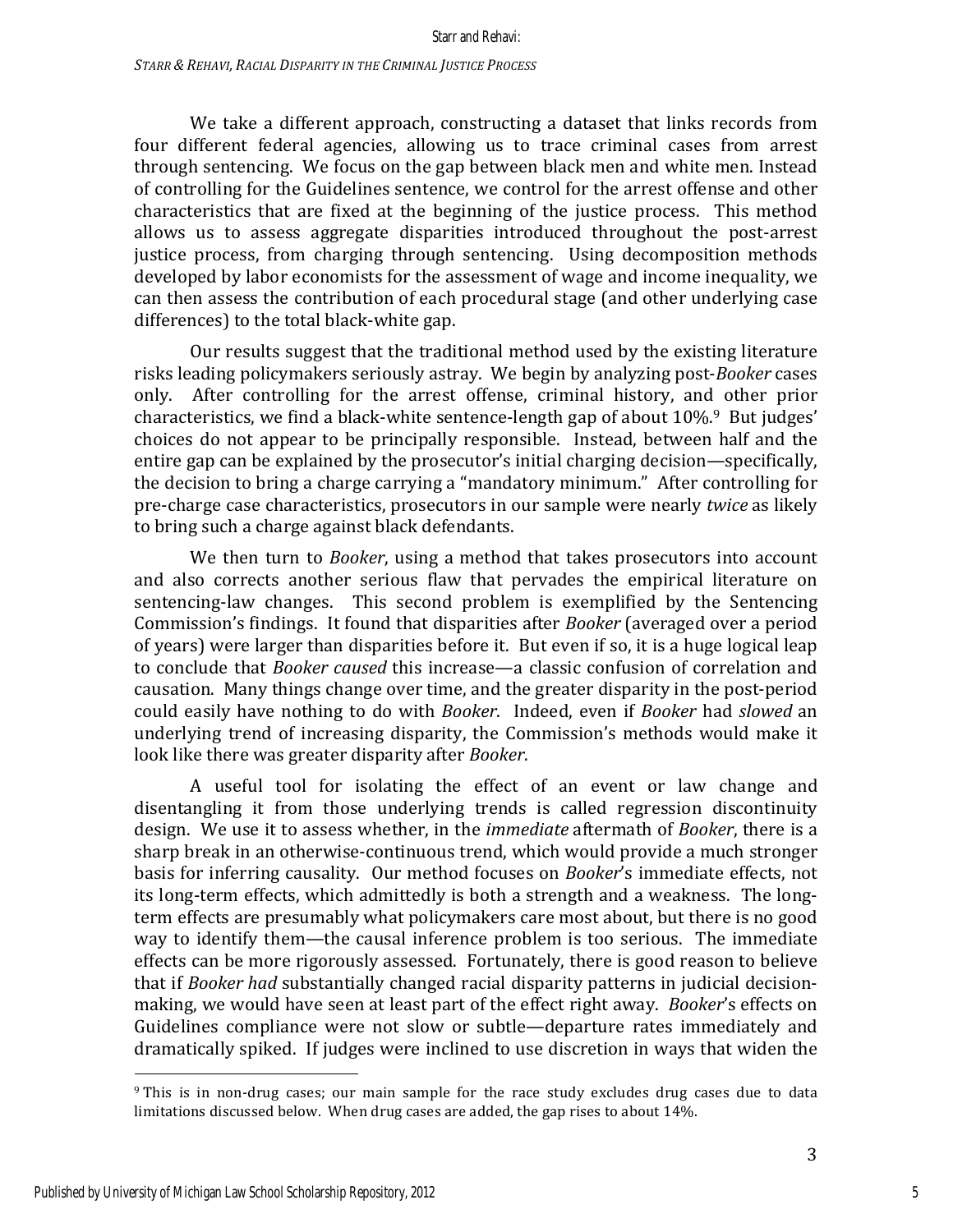black-white gap, one would expect to see disparity jump right after *Booker*, when the departure spike happened*.*

We do not see such a jump. Right after *Booker*, sentencing disparity did not increase, and even may have modestly dropped. If *Booker* did have any adverse effects on black defendants relative to whites, it was probably a second-order result of *charging* changes. In cases *charged* immediately after *Booker*, there were more mandatory minimums and average sentences increased—but only for black defendants. These findings suggest that prosecutors may have reacted to the Guidelines' weakening by charging more harshly, and in particular by seeking to constrain judges with mandatory minimums instead. However, this effect appears to have been temporary. Graphs of longer-term patterns suggest that mandatory minimum patterns may have soon reverted to their prior trend: a gradual increase for both blacks and whites.

We are very cautious about these findings. Even with our approach, identifying *Booker's* effects is hard. While *Booker* has been described as a "natural experiment,"<sup>10</sup> as an experiment it leaves much to be desired—it changed the legal regime for every non-petty federal offense at once, leaving no plausible control group. Our method does not require a control group and filters out longer-term trends effectively, but could be tricked by month-to-month fluctuations. And *Booker* was not a clean break in settled law. It came on the heels of a period of serious lower-court confusion, and some of its effects may have stemmed from ending this anomalous period, rather than from ushering in the advisory-guideline era. We conduct tests to examine these threats to causal inference, but we cannot erase the noise in the data or the complexity of the history.

Still, what we can say is that nothing in these data suggests that judges' use of their post-*Booker* discretion exacerbated racial disparity. And indeed, even apart from the challenge of filtering out long-term trends, there does not appear to be any evidence that *aggregate* racial disparity in the post-arrest justice process is actually larger in the post-*Booker* period. Unexplained racial disparities in that process persisted throughout the study period (which runs through 2009), but they actually were slightly smaller by the end of the period than they were just before *Booker*. We do not seek to explain the causes of that change, which is minor in any event; it is unclear whether *Booker* had anything to do with it. But it does appear that the Sentencing Commission's more alarming estimates were an artifact of its methods and its choice to focus on the final slice of the justice process in isolation.

Understanding the relative role of prosecutors and judges in producing disparities is important. The specter of increased disparity after *Booker* has been prominently cited to support new constraints on judicial discretion. For instance, the Department of Justice in the Bush Administration advocated mandatory "topless

<sup>&</sup>lt;sup>10</sup> Paul J. Hofer, United States v. Booker as a Natural Experiment: Using Empirical Research to Inform the Federal Sentencing Policy Debate, 6 CRIMINOLOGY & PUB. POL'Y 433 (2007).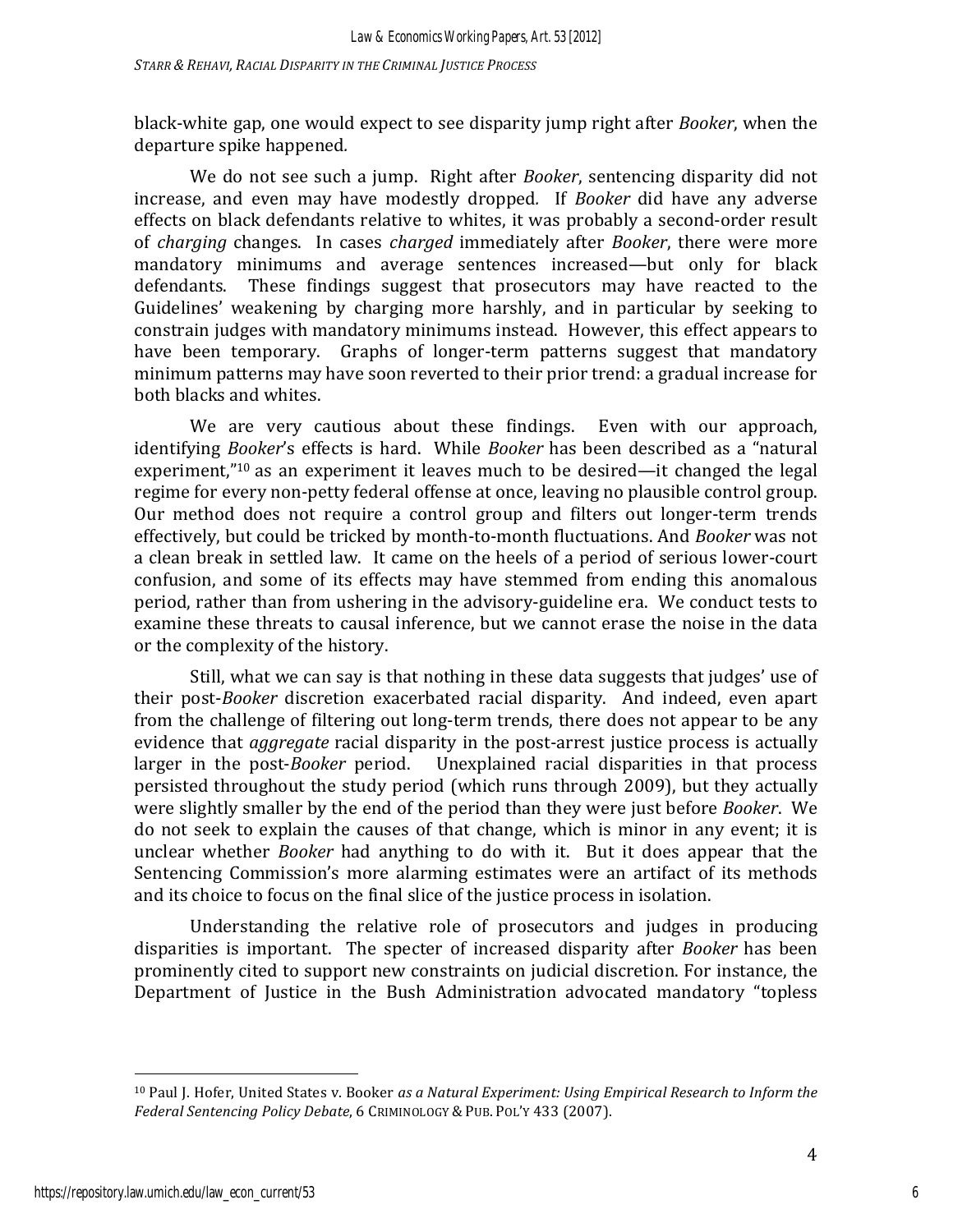guidelines"—effectively, mandatory minimums but no maximums.<sup>11</sup> The Sentencing Commission this year advanced a multi-prong proposal to strengthen legislative and appellate-court constraints on judicial sentencing discretion.<sup>12</sup> Such "solutions" could be counterproductive. Constraints on judges generally empower prosecutors by making their choices more conclusive determinants of the sentence. Our research suggests that mandatory minimums—prosecutors' most powerful tools for constraining judges—are particularly important sources of disparity. Note that we do not claim our findings prove "discrimination" by prosecutors or anyone else. We are limited to what our data can capture, and unobserved differences between cases could justify different outcomes. Still, we have rich controls, including detailed arrest offense information, criminal history, and other demographic, geographic, and socioeconomic fields, yet substantial unexplained racial differences remain.

In Part I, we briefly introduce the federal sentencing framework and review the legal scholarship on prosecutorial and judicial discretion. In Part II, we present our critique of the "sentencing only" approach and the results from our alternative method. We discuss our method's limitations, including sources of disparity that even our broader approach does not measure, and discuss the way race and gender disparities combine to affect black men, drawing on Starr's recent findings in a related gender study.<sup>13</sup> In Part III, we turn to *Booker's* effects on racial disparity, beginning with our critique of the causal inference methods used by existing sentencing-reform research and proceeding to our regression discontinuity analyses. We conclude with thoughts on the policy implications of this research.

### **I. Prosecutors, Sentencing, and the "Hydraulic Discretion" Theory**

Because we study federal cases, we begin with some background on the federal criminal process. Like state prosecutors, federal prosecutors have always possessed very broad discretion. Prosecutors choose what charges to bring (if any at all), and the complex criminal code often provides a wide range of choices. After that, over 95% of cases result in guilty pleas, and prosecutors control the terms of the plea deals they offer defendants. These can include the charges of conviction ("charge bargaining"), sentence recommendations ("sentence bargaining"), stipulations about sentencing-relevant facts ("fact bargaining"), and prosecutorial requests for " departures" from the usual sentencing range.

Traditionally, prosecutors' discretion was matched by vast judicial discretion in choosing sentences, which was constrained only by broad statutory ranges—for instance, zero to twenty years. Statutory *minimum* sentencing requirements were not

<sup>12</sup> See generally Public Hearing Transcript, U.S. Sentencing Commission (Feb. 16, 2012), *available at* http://www.ussc.gov/Legislative and Public Affairs/Public Hearings and Meetings/20120215-

 <sup>11</sup> *See* Alberto Gonzales, Prepared Remarks of the Attorney General: Sentencing Guidelines (June 21, 2005), http://www.justice.gov/archive/ag/speeches/2005/06212005victimsofcrime.htm.

<sup>16/</sup>Hearing\_Transcript\_20120216.pdf. The remarks of Patti Saris, *id.* at 8-9, outline the proposal. <sup>13</sup> Sonja B. Starr, Estimating Gender Disparities in Federal Criminal Cases (Univ. of Mich. Law & Econ. Empirical Legal Studies Ctr., Paper No. 12-\_\_, 2012) (under review).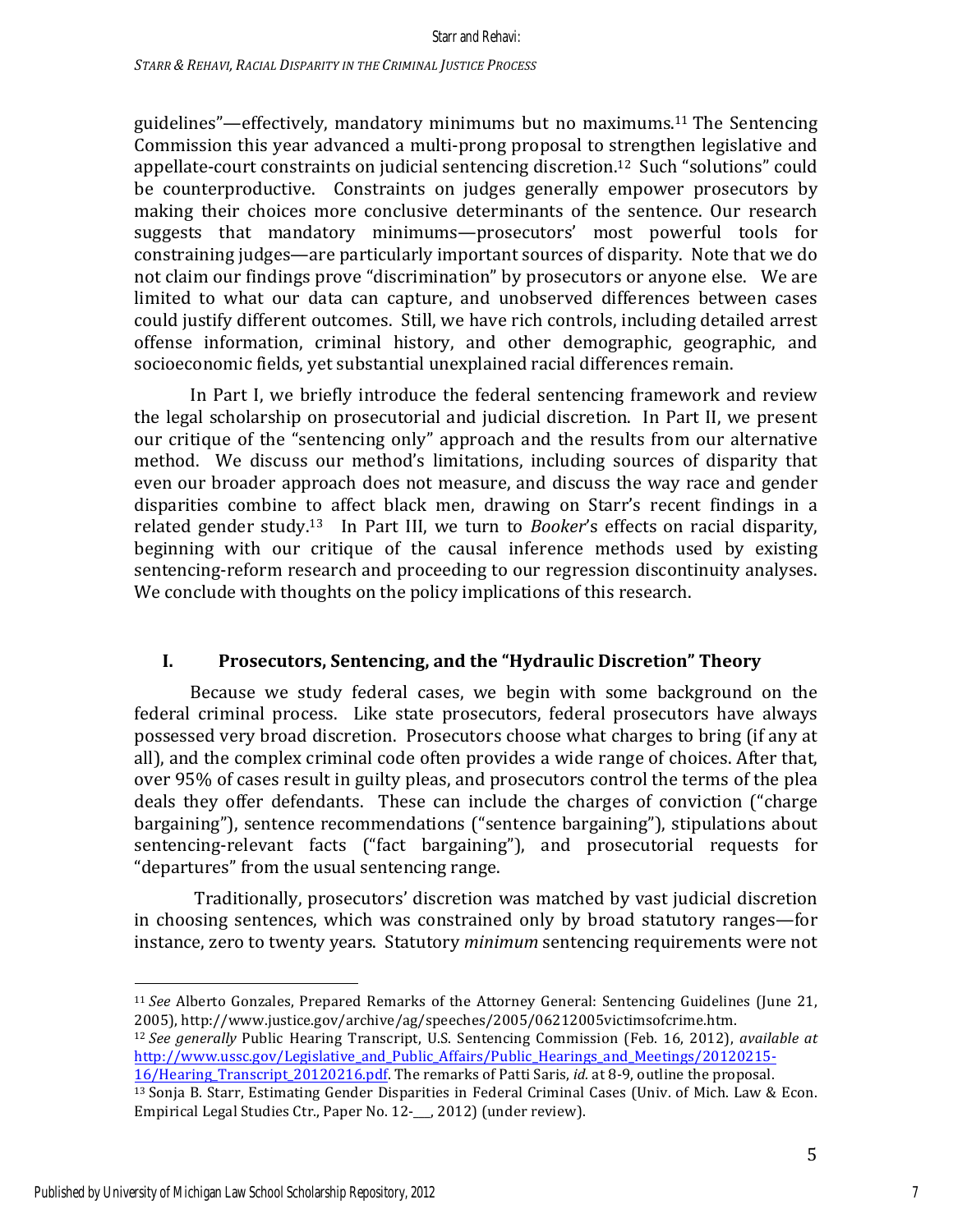widespread before the 1980s, and still apply in only a minority of cases (although common for some case types, particularly drug cases). Within the statutory ranges, judges were free to tailor sentences to the facts and the offenders' circumstances. The disadvantage was that there was no good way to ensure that similar cases and circumstances resulted in similar sentences. 

In 1984, citing studies finding widespread racial, gender, inter-judge, and inter-district disparities in sentencing, Congress adopted the Sentencing Reform Act, which created a Sentencing Commission to devise binding Sentencing Guidelines. Under the Guidelines, sentencing is governed by a complex set of rules determining the "offense level," which is based on the conviction offense plus additional aggravating or mitigating "sentencing facts," such as drug quantity or the defendant's role in a group offense. The offense level is one of two axes of a sentencing grid; the other is the defendant's criminal history category. Within each grid cell is a narrow range: "8 to 14 months," for instance. Departures from this range were permitted only for specified reasons.

By greatly reducing judges' discretion, the Guidelines concentrated tremendous power in prosecutors' hands. As Kate Stith explains, "when judges had discretion to impose any sentence [in the statutory range], prosecutorial power was potentially limited or counterbalanced by the possibility of judicial discretion."<sup>14</sup> But under the Guidelines, the outcome of plea-bargaining much more tightly constrained the sentence.<sup>15</sup> The one key feature of the Guidelines that was intended to limit prosecutorial power was the judge's sentencing fact-finding authority. This system (called "real offense" sentencing) allows the judge to base a sentence even on uncharged conduct, so long as it falls within the *statutory* range for the conduct that *is* charged. In principle, this system should reduce prosecutors' ability to offer to understate the defendant's culpability in exchange for a guilty plea.

Still, studies suggest that real-offense sentencing has not constrained prosecutors very much, because in practice prosecutors very strongly influence judges' findings of fact. Plea agreements usually include factual stipulations, and even though DOJ has long directed prosecutors not to bargain over these facts, many studies have documented the persistence of fact-bargaining.<sup>16</sup> Judges are not bound by the factual stipulations, and the power to diverge from them (relying on sentencing-stage evidence or on a Probation Office report) is an important aspect of judicial discretion. Still, judges typically lack the incentive, and may lack the information, to diverge from what the parties have agreed.<sup>17</sup> One 1996 survey found

 

<sup>&</sup>lt;sup>14</sup> Kate Stith, *The Arc of the Pendulum: Judges, Prosecutors, and the Exercise of Discretion*, 117 YALE L.J. 1420, 1430 (2008).

<sup>15</sup> *Id.*

<sup>&</sup>lt;sup>16</sup> Stephen J. Schulhofer & Ilene H. Nagel, *A Tale of Three Cities: An Empirical Study of Charging and Bargaining Practices Under the Federal Sentencing Guidelines*, 66 S. CAL. L. REV. 501 (1992); Stith, *supra* note 15, at 1450.; Nancy King, *Judicial Oversight of Negotiated Sentences in a World of Bargained Punishment*, 58 STAN. L. REV. 293, 295-98 (2005); Mary Patrice Brown & Stevan E. Bunnell, *Negotiating Justice: Prosecutorial Perspectives on Federal Plea-bargaining in the District of Columbia,* 43 AM. CRIM L. REV. 1063 (2006)

<sup>&</sup>lt;sup>17</sup> Stith, *supra* note 15, at 1449; Stephen J. Schulhofer & Ilene H. Nagel, *Plea Negotiations Under the*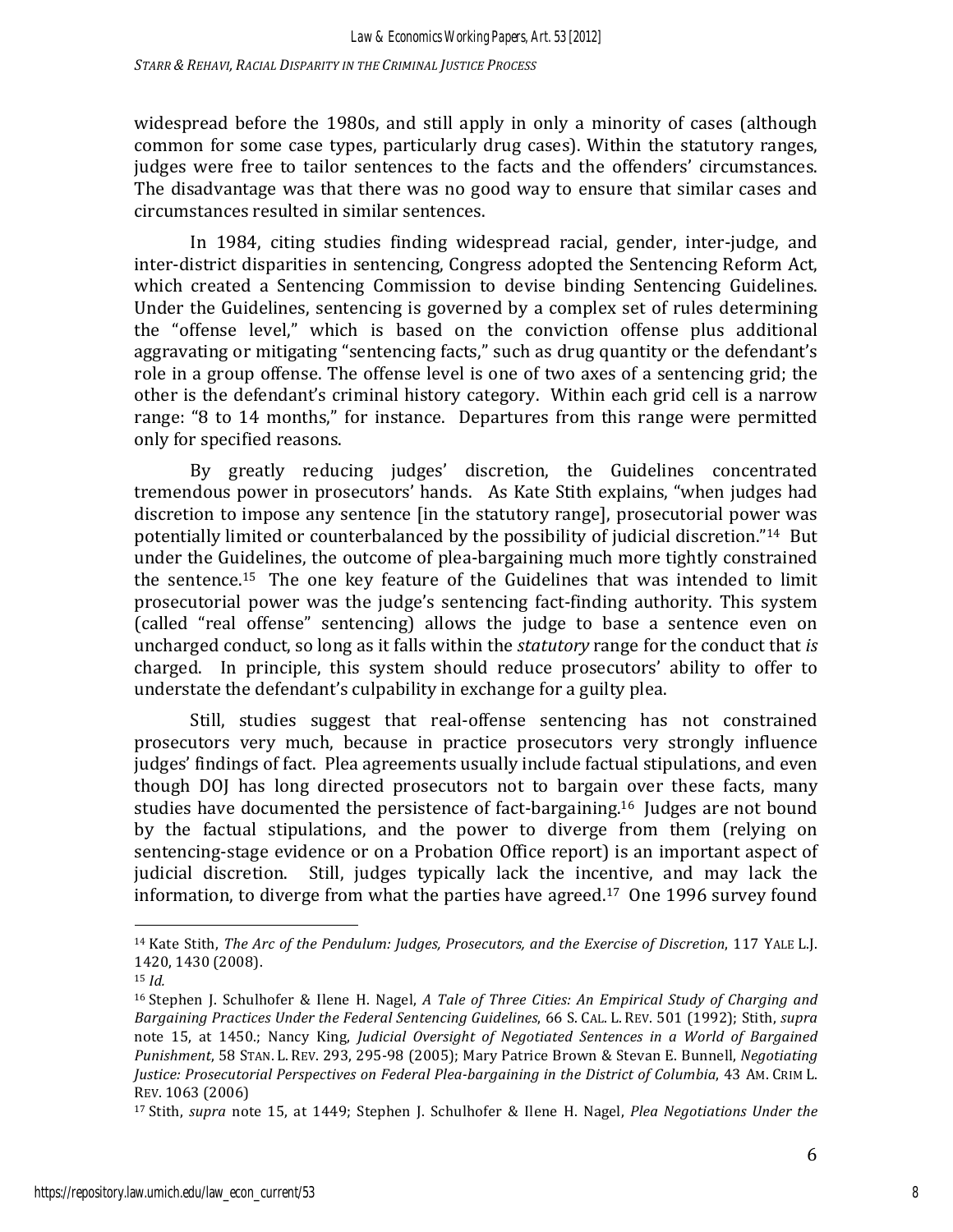that only 8% of judges said they "go behind" plea agreements somewhat or very frequently;  $25\%$  said they never do, while the rest said they did so infrequently.<sup>18</sup> As Nancy King put it, "[e]stablishing facts in an adversarial system without the assistance of adversaries is an awkward business."<sup>19</sup>

To the Guidelines' many critics, this empowerment of prosecutors was a disastrous flaw, not only leading to harsh results for defendants generally, but also undermining the Sentencing Reform Act's disparity-reduction goals. As Albert Alschuler put it, "the price of whatever success the Guidelines have achieved in reducing judge-created sentencing disparities has been the burgeoning of prosecutorcreated disparities."<sup>20</sup> Metaphorically, scholars often refer to discretion as being "hydraulic," such that attempts to constrain it in one place will merely shift it to another. Stephanos Bibas, for example, wrote:

The criminal justice system operates like a toothpaste tube, and departures that are squeezed out of the judge's end of the tube will wind up in the prosecutor's domain. This hydraulic pressure means that departures will still exist, but they will now occur more often on prosecutors' terms.<sup>21</sup>

This theory has long been pervasive in theoretical scholarship about the Sentencing Guidelines. As Terence Miethe wrote in 1987, "this 'hydraulic' or 'zero-sum' effect is so firmly entrenched as a criticism of current reform efforts that most researchers begin with the assumption that the displacement of discretion exists." $22$ 

Note that although scholars' language often refers to shifts in "discretion," this is a slight misnomer; the Guidelines did not really increase prosecutors' *discretion*, which was already almost boundless. Rather, they increased their *power*: the way that they chose to exercise their discretion more conclusively determined the sentence.<sup>23</sup> In a 1996 survey,  $86\%$  of judges said that the Guidelines gave prosecutors too much power, and 75% said that prosecutors were now the actor with the *most* influence on sentences—more than judges themselves.  $24$  Prosecutors thereby obtained greater leverage in plea-bargaining— they could nearly promise that defendants would get more lenient sentences if they pled guilty and harsher ones if they refused. In 2004, Marc Miller wrote, "The overwhelming and dominant fact of the federal sentencing system...is the virtually absolute power the system has given

<u> 1989 - Andrea Santa Andrea Andrea Andrea Andrea Andrea Andrea Andrea Andrea Andrea Andrea Andrea Andrea Andr</u>

*Federal Sentencing Guidelines*, 91 NW. U. L. REV. 1284, 1300 (1997); William J. Powell & Michael T. Cimino, *Prosecutorial Discretion Under the Federal Sentencing Guidelines: Is the Fox Guarding the Hen House?*, 97 W. VA. L. REV. 373 (1995); Brown & Bunnell, *supra* note 17, at 1065.

<sup>&</sup>lt;sup>18</sup> MOLLY TREADWAY JOHNSON & SCOTT A. GILBERT, FED. JUDICIAL CTR., THE U.S. SENTENCING GUIDELINES: RESULTS OF THE FEDERAL JUDICIAL CENTER'S 1996 SURVEY 10 (1997).

<sup>&</sup>lt;sup>19</sup> King, *supra* note 17, at 303.

<sup>&</sup>lt;sup>20</sup> Albert W. Alschuler, *Disparity: The Normative and Empirical Failure of the Federal Guidelines*, 58 STAN. L. REV. 85, 117 (2005).

<sup>&</sup>lt;sup>21</sup>Stephanos Bibas, *The Feeney Amendment and the Continuing Rise of Prosecutorial Power to Plea Bargain*, 94 J. CRIM. L. & CRIMINOLOGY 295 (2004); *see* Stith, *supra* note 15.

<sup>&</sup>lt;sup>22</sup> Miethe, *supra* note 7, at 155-56.

<sup>&</sup>lt;sup>23</sup> See Rodney L. Engen, *Assessing Determinate and Presumptive Sentencing—Making Research Relevant*, 8 CRIMINOLOGY & PUB. POL'Y 323, 328-29 (2009).

<sup>&</sup>lt;sup>24</sup> JOHNSON & GILBERT, *supra* note 19, at 6-7.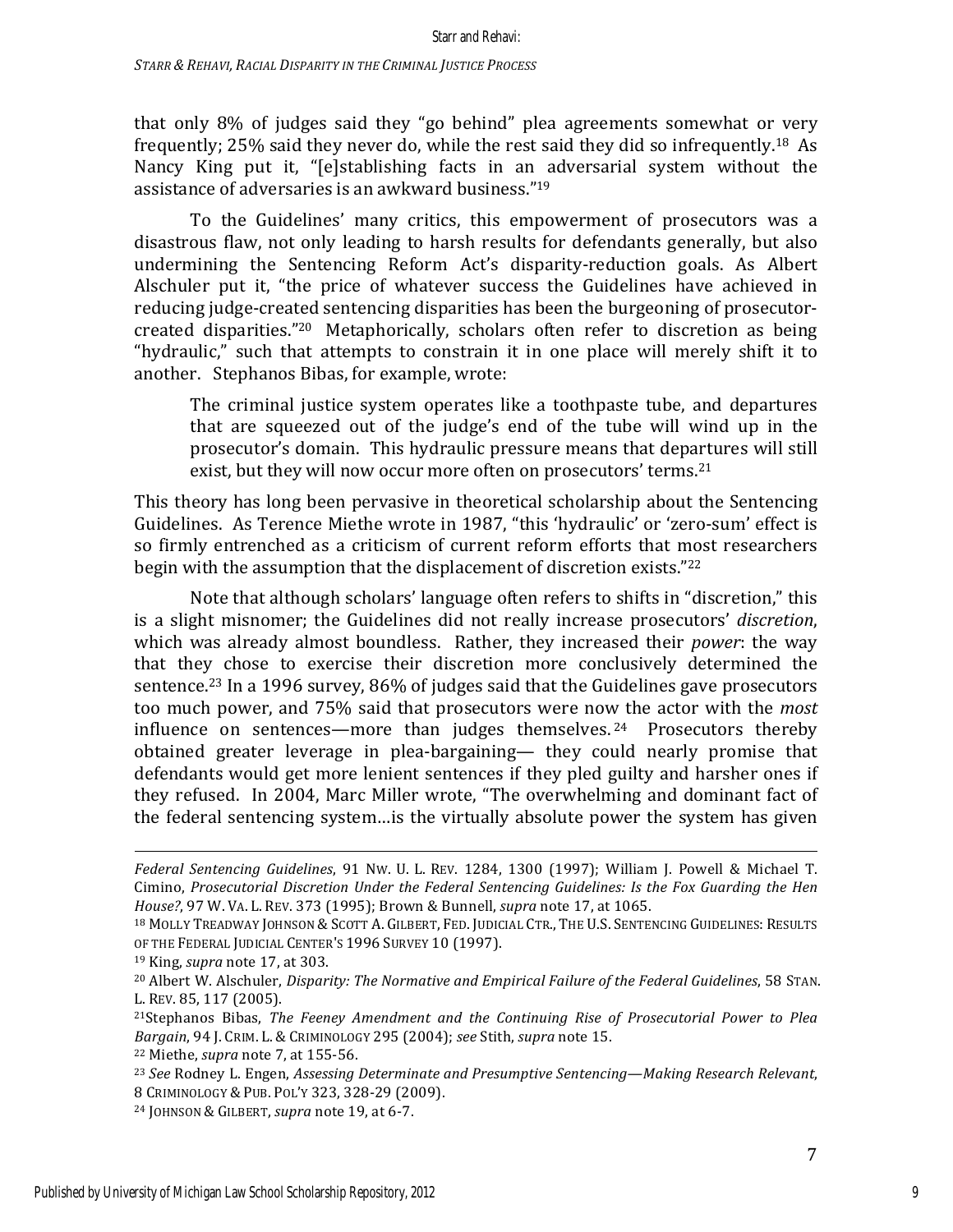prosecutors....There is a lot of evidence to support this claim, but it can be demonstrated with one simple and awesome fact: Everyone pleads guilty.<sup>25</sup> After adoption of the Guidelines, plea rates went way up in the federal system, from an already-high  $87\%$  to  $97\%$  by the new millennium.<sup>26</sup>

Since then, however, federal sentencing law has undergone another major change. In January 2005, the Supreme Court decided *United States v. Booker*, which rendered the formerly-mandatory Guidelines merely advisory.<sup>27</sup> The Court held that a mandatory sentencing scheme in which a defendant's maximum sentence could be increased based on judicial findings of fact violated the Sixth Amendment right to a jury trial. The Court could have remedied that defect by requiring more jury factfinding, but that is not the remedy it chose. Instead, the Court chose to maintain "real offense" sentencing, but to sever the provision of the Sentencing Reform Act that rendered the Guidelines mandatory.<sup>28</sup> The Court's remedial choice remains reversible by Congress, which has so far not taken action.<sup>29</sup> District courts today are free to depart from the Guidelines so long as the ultimate sentence is "reasonable." In a pair of decisions in December 2007, *Gall v. United States* and *Kimbrough v. United States*, the Supreme Court further clarified that courts of appeal should not deem sentences unreasonable merely because they fall far outside the Guidelines, $30$  and that judges may depart from the Guidelines on the basis of policy disagreements with them.31

*Booker* was widely seen as an earthquake in federal sentencing law. Note, however, that while *Booker* certainly made a crucial change to the sentencing framework, rendering the Guidelines advisory is not the same as eliminating them. Federal judges are still required to calculate the Guidelines sentence, and although they are then free to depart from it, they usually do not.<sup>32</sup> There are many possible reasons for this continued conformity: federal judges might believe in the goal of reducing disparity,  $33$  or might be uncomfortable with open-ended, subjective

 

<sup>&</sup>lt;sup>25</sup> Marc L. Miller, *Domination & Dissatisfaction: Prosecutors as Sentencers*, 56 STAN. L. REV. 1211, 1252 (2004).

<sup>&</sup>lt;sup>26</sup> Alschuler, *supra* note 21, at 112; *accord* Stith, *supra* note 15, at 1425.

<sup>&</sup>lt;sup>27</sup> Booker, 543 U.S. at 245-46.

<sup>28</sup> *Id.* at 246.

<sup>&</sup>lt;sup>29</sup> *Id.* at 265 (noting that the "ball now lies in Congress' court.").

<sup>&</sup>lt;sup>30</sup> Gall v. United States, 552 U.S. 38, 51 (2007).

<sup>31</sup> Kimbrough v. United States, 552 U.S. 85, 101-02, 108 (2007). *See also* Rita v. United States, 551 U.S. 338, 354-55 (2007) (barring appeals courts from treating outside-Guidelines sentences as presumptively unreasonable).

<sup>&</sup>lt;sup>32</sup> Most federal sentences are still in the Guidelines range. *See, e.g.*, U.S. SENTENCING COMM'N, DEMOGRAPHIC DIFFERENCES IN FEDERAL SENTENCING PRACTICES: AN UPDATE OF THE BOOKER REPORT'S MULTIVARIATE REGRESSION ANALYSIS (2010). Indeed, in our sample, a full 37% of post-Booker sentences are exactly at the bottom end of that range.

<sup>33</sup> *See* Alschuler, *supra* note 21, at 97 (noting that even before the Guidelines existed, courthouse norms powerfully influenced sentences).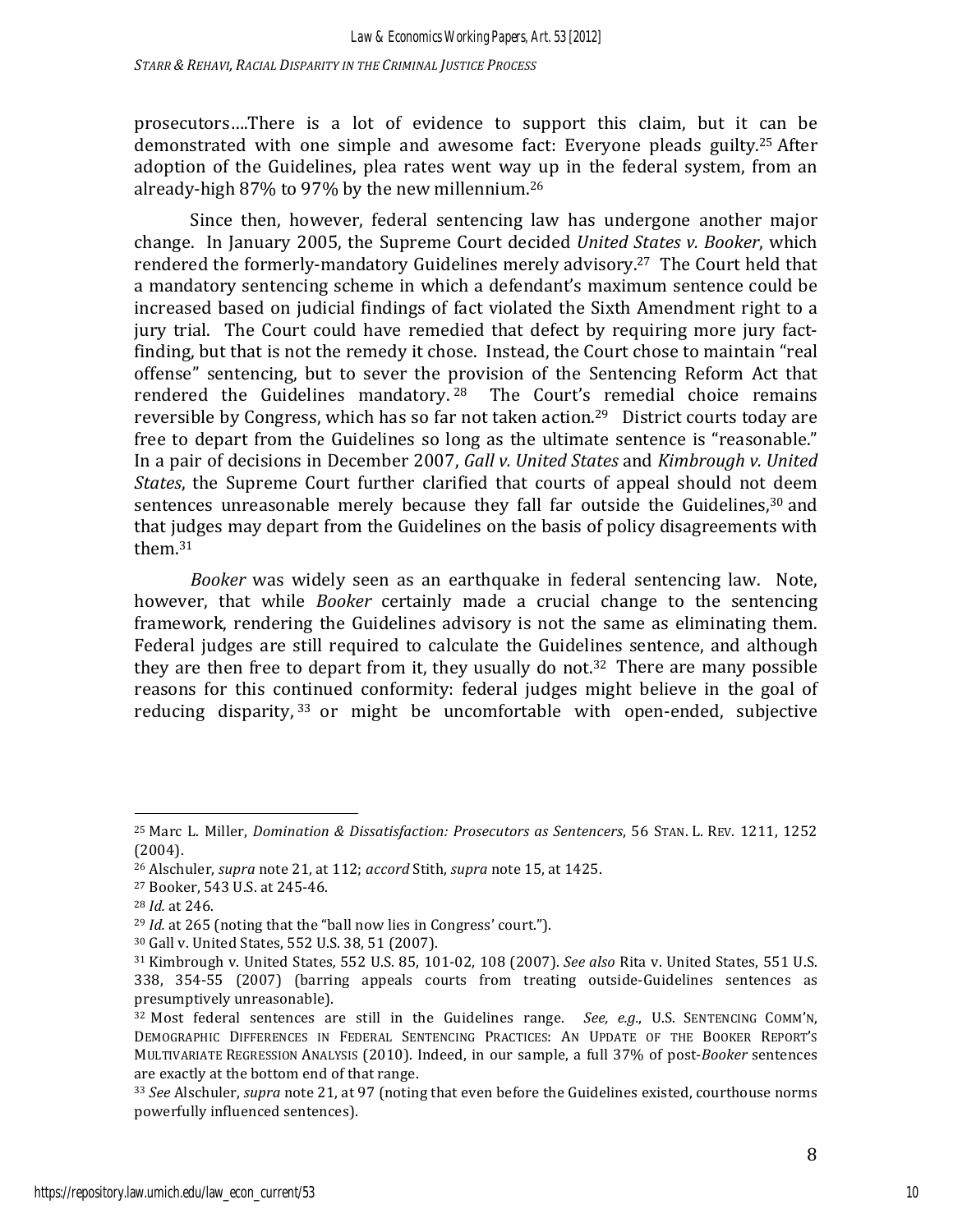sentencing assessments, or might believe the Guidelines provide insulation from criticism or reversal, or might be treating the Guidelines as an "anchor."34

To the extent judges remain compliant with the Guidelines, the power the Guidelines conferred on prosecutors will presumably remain largely intact. In addition, even if judges felt totally unconstrained by the Guidelines, prosecutors would retain at least two powerful sources of sentencing influence. First, their charging and charge-bargaining choices shape the *statutory* constraints on the sentence, which remain mandatory. These constraints are particularly important when prosecutors bring mandatory minimum charges. Second, because they negotiate the factual stipulations accompanying pleas, prosecutors have enormous influence over the information that gets to judges, and what judges know presumably will influence sentencing regardless of whether they follow the Guidelines. Thus, even in the post-*Booker* era, prosecutors should be expected to play a crucial role in the processes that shape sentencing.

In short, then, legal scholars and justice system participants widely agree both that prosecutorial choices are key drivers of sentences, and that one cannot assess the likely impact of sentencing law reforms without understanding the tradeoffs between judicial and prosecutorial power. One might expect that this broad consensus would shape empirical research on sentencing disparities and sentencing reforms, but, oddly, it has not, as we demonstrate below.

### **II. Estimating Racial Disparity in Sentencing: A Process-Wide Approach**

For decades, unwarranted disparities in sentencing have been a major focus of empirical research. Overwhelmingly, these studies focus exclusively on the judge's final sentencing decision while ignoring disparities in the rest of the justice process. In Section A, we review those studies and explain why this problem is so serious. In Section B, we describe the dataset that we constructed to enable broader study of the post-arrest justice process. In Section C, we summarize the results of our alternative strategy. In Section D, we discuss some limitations and implications of our results, and connect them to Starr's related research on gender. Note that in this Part, we focus on disentangling the reasons for the gap between black and white sentences. We do this using the most recent available data (all post-*Booker*), so we do not focus on changes over time. In Part III, we turn to the question of how to assess *changes* in disparity patterns after *Booker*.

 $34$  The "anchoring" literature shows that when people have to translate subjective judgments onto a numeric scale, they are often highly influenced by hearing some number mentioned—even numbers that (unlike the Guidelines) are actually irrelevant to the question posed. *See* James J. Prescott & Sonja Starr, *Improving Criminal Jury Decision Making After the Blakely Revolution*, 2006 U. ILL. L. REV. 301, 326 (2006) (reviewing the literature).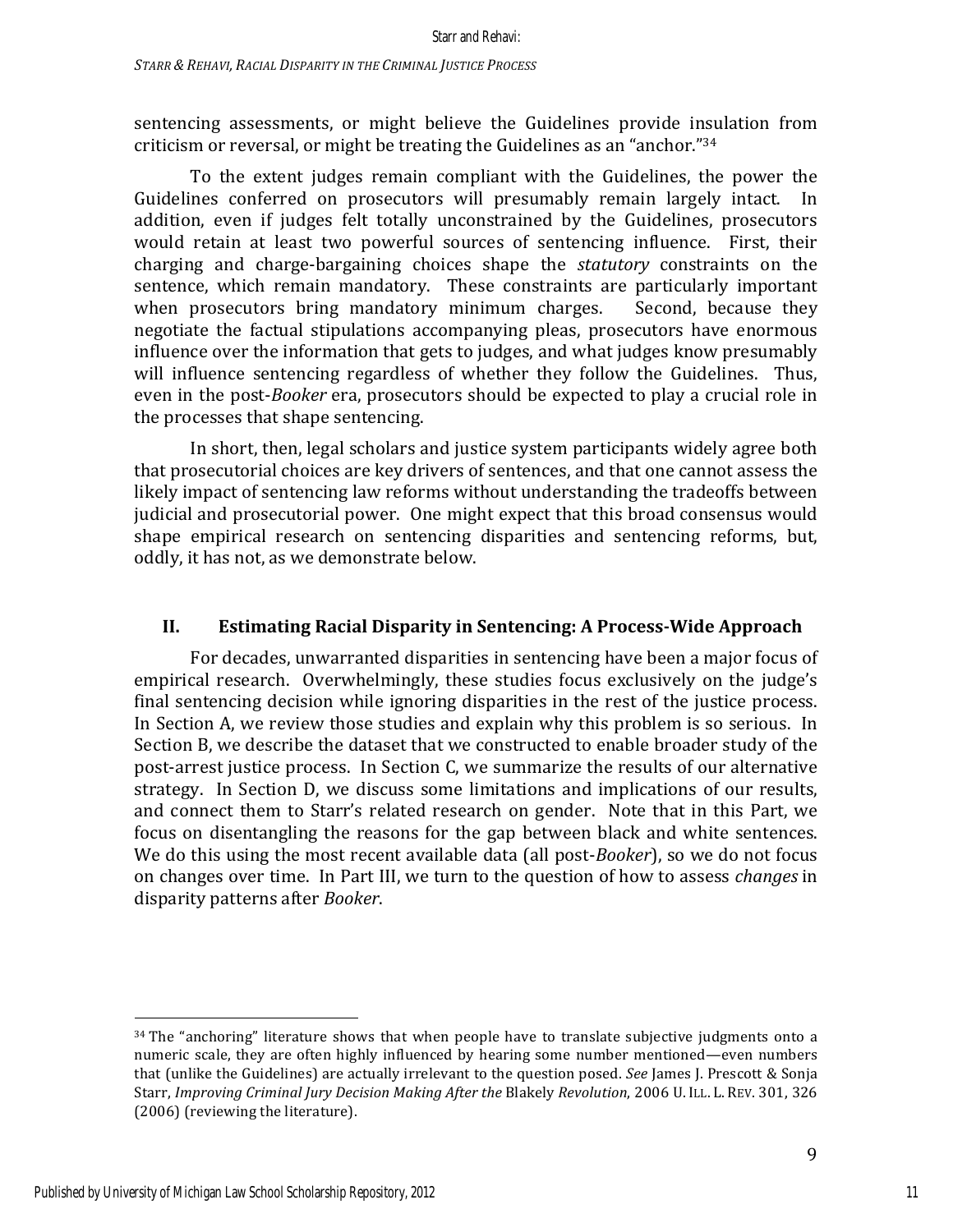*STARR & REHAVI, RACIAL DISPARITY IN THE CRIMINAL JUSTICE PROCESS*

### A. *Studies Estimating the Extent of Unwarranted Sentencing Disparities*

Sentencing disparity studies generally begin by pointing to a gap in observed sentence outcomes and asking what generated it. For instance, black male defendants receive much higher sentences on average than white males do. This is one of the main reasons black males are incarcerated at far higher rates; the other is that black men are much more likely to be criminal defendants in the first place. But is the sentence gap because black defendants have committed more serious crimes, or have more extensive criminal histories? Or is it because they are treated differently in the criminal justice process?

Mass incarceration of black males has serious social consequences regardless of the causes. But if different offending patterns are to blame, the problem might be better addressed with policies focused on addressing crime and its underlying causes, like poverty. In contrast, if the criminal justice system is treating like cases differently, then policymakers should focus on fixing that problem. Researchers thus seek to isolate the component of the sentence gap arising in the criminal justice process by controlling for some measure of the underlying severity of the case. But what measure? The answer to that question is the key difference between our approach and those of prior sentencing studies.

When researchers focus on the federal courts or other guidelines-based systems, the typical approach is to control for the "presumptive" or recommended Guidelines sentence—generally, the bottom end of the Guidelines range.<sup>35</sup> There are variations on this approach, $36$  but all of them estimate differences in the actual sentence relative to what the sentence "should have been" under the Guidelines. Many studies also include controls for the statutory mandatory minimum. Studies in systems without guidelines similarly control for some measure of the severity of the offense of conviction.<sup>37</sup> The problem with these approaches is that the key control variables are only fairly distant proxies for the seriousness of the underlying conduct. They are the end product of the sequence of discretionary decisions and negotiations described above: charging, plea-bargaining, and sentencing fact-finding. And disparities introduced during those stages may well carry through the process to produce sentencing gaps.

Other scholars have noted this problem.<sup>38</sup> This includes, to their credit, some of those who employ the presumptive sentence approach themselves, who note that

<sup>35</sup> *E.g.*, U.S. SENTENCING COMMISSION, *supra* note 33; Jeffrey T. Ulmer et al., *Racial Disparity in the Wake of the* Booker/Fanfan *Decision: An Alternative Analysis to the USSC's 2010 Report*, 10 CRIMINOLOGY & PUB. POL'Y 1077 (2011) (following this approach and also reviewing prior literature doing the same).

<sup>36</sup> See, e.g., David B. Mustard, *Racial, Ethnic, and Gender Disparities in Sentencing: Evidence from the U.S. Federal Courts*, 44 J.L. & ECON. 285 (2001) (including separate dummies for each Guidelines grid cell); Max M. Schanzenbach, *Racial and Gender Disparities in Prison Sentences: The Effect of District-Level Judicial Demographics*, 34 J. LEGAL STUD. 57 (2005) (same); Brian Iannacchione & Jeremy D. Ball, The *Effect of* Blakely v. Washington *on Upward Departures in a Sentencing Guidelines State*, 24 J. CONTEMP. CRIM. JUST. 419 (2008) (treating departures as the outcome variable).

<sup>37</sup> *E.g.*, Darrell Steffensmeier et al., *Gender and Imprisonment Decisions*, 31 CRIMINOLOGY 411 (1993).

<sup>38</sup> *See* Alschuler, *supra* note 21*,* at 86-87; Engen, *supra* note 24, at 324-28; Shermer & Johnson, *supra* note 7, at 395.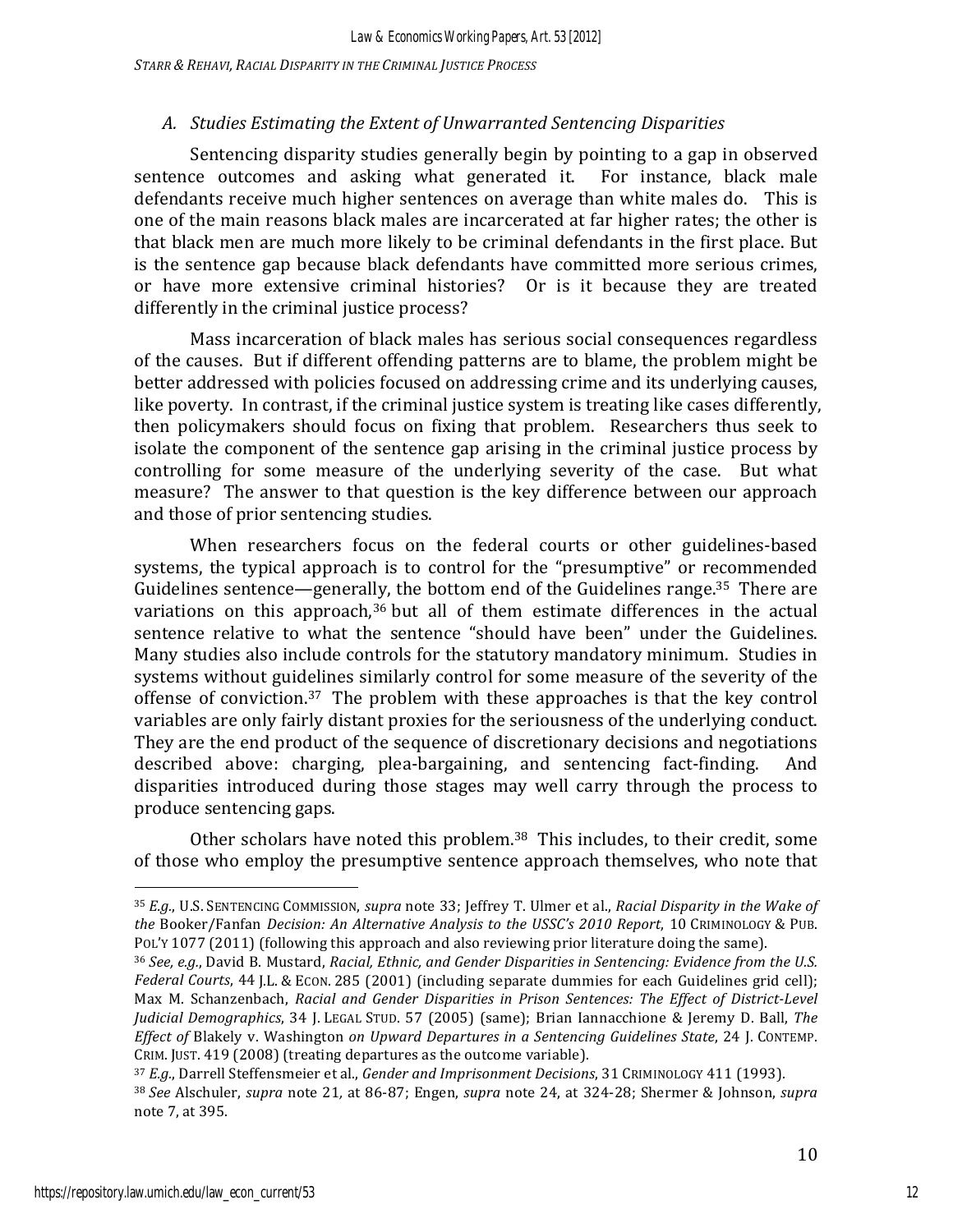their accounts of disparities are incomplete.<sup>39</sup> But these caveats generally are not mentioned when the work gets cited, and their importance may well be overlooked by policymakers. This is a serious mistake. The problem is not just that these accounts of disparity are insufficiently comprehensive—they are also potentially misleading. Absent an account of disparity at the earlier stages of the process, it is difficult to interpret disparities found in the final stage.

For instance, consider the most prominent recent sentencing-disparity study, the Sentencing Commission's post-*Booker* report. The report finds that in the most recent period studied (2008 and 2009), blacks received 23% longer sentences than whites, controlling for the recommended Guidelines sentence.  $40$  This was an explosive finding, and led to calls (including by the Commission itself) to reinstate stronger constraints on judicial discretion.<sup>41</sup> But how should this result be interpreted? Consider just three of many possibilities concerning what might have happened *earlier* in the justice process:

A. Prosecutors charge whites more harshly and/or offer them worse plea deals, such that the resulting Guidelines recommendation averages 23% higher for whites than for blacks with similar offenses and criminal histories.

B. Prosecutors charge whites more harshly and/or offer them worse plea deals, such that the resulting Guidelines recommendation averages 30% higher for whites than for blacks with similar offenses and criminal histories.

C. Prosecutors charge *blacks* more harshly and/or offer them worse plea deals, such that the resulting Guidelines recommendation averages 30% higher for blacks than for whites with similar offenses and criminal histories.

Under Scenario A, what looked like a 23% sentencing disparity now looks like judges sentencing more or less "correctly," relative to underlying criminal conduct—they are correcting the disparity introduced by prosecutors. Under Scenario B, it actually seems that judges are not "favoring" whites *enough*—to sentence based on true culpability, they would have to do more to compensate for prosecutors' favoring blacks. In contrast, under Scenario C, judges are compounding the underlying charging and plea-bargaining disparities; the "true" sentencing disparity is actually much more than 23%. If you don't know which of the scenarios (or others) is true, it is risky to use the 23% figure as a guide to policy.

While this serious problem pervades the sentencing-disparity literature, in the Sentencing Commission study specifically, the problem is even worse. In addition to

<sup>39</sup> *See, e.g.*, Ulmer et al., *supra* note 36, at 1107-08.

<sup>&</sup>lt;sup>40</sup> U.S. SENTENCING COMMISSION, *supra* note 33, at 3.

<sup>&</sup>lt;sup>41</sup> For instance, the former Chair of the Sentencing Commission, Judge William K. Sessions, has warned, citing the Commission's disparity report, that post-*Booker* disparities were likely to lead Congress to adopt more mandatory minimums; Sessions himself proposes a simplified mandatory Guidelines system instead. At the Crossroads of the Three Branches: The U.S. Sentencing Commission's Attempts to *Achieve Sentencing Reform in the Midst of Inter-Branch Power Struggles,* 26 J.L. Pol. 305 (2011). The Commission's recent hearings on strengthening the Guidelines centered on the disparity concerns raised by the Commission's report. See supra note 12 and accompanying text.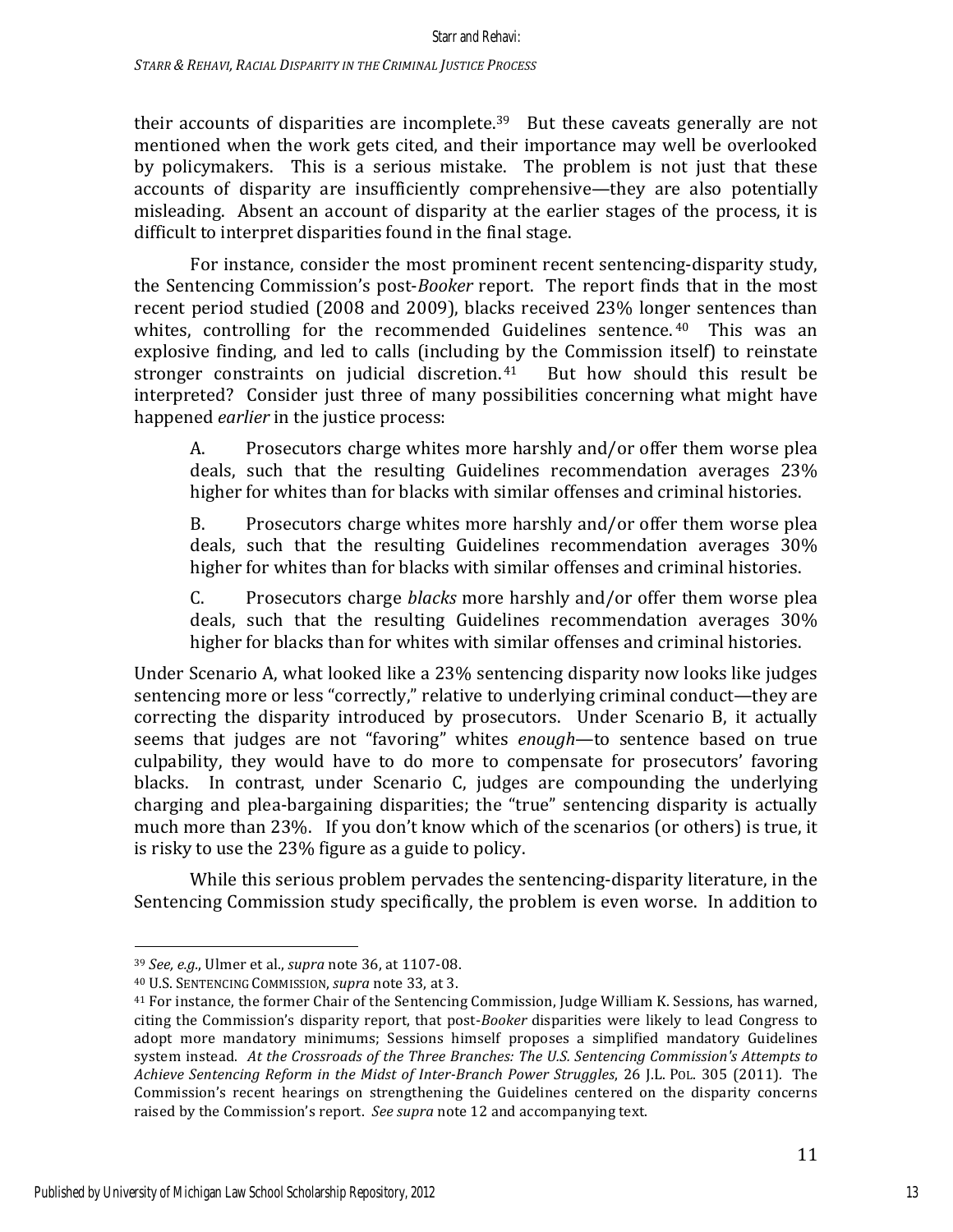controlling for the presumptive sentence, the Commission *also* controls for whether the judge departed upward or downward from the Guidelines range, using a set of dummy variables for departure status. In doing so, the Commission is not just considering the sentencing decision in isolation—it is filtering out a key part of the sentencing decision itself. In effect, the Commission is estimating race gaps in the *size* of departures (and in sentence choices within the narrow Guidelines range), but filtering out *whether* there is a departure and, if so, in what direction. This is, to say the least, a strange choice, and it could very easily produce misleading results even if one could safely assume that the judicial sentencing decision was the only relevant source of disparity.<sup>42</sup> And there is no apparent substantive reason that differences in departure rates should be ignored when assessing sentencing disparities.<sup>43</sup> This same problem also appears in the most prominent recent study responding to the Sentencing Commission report, that of Ulmer, Light, and Kramer; the authors critique other aspects of the Commission's methods, but their main analysis of sentencing disparities also controls for departure status as well as the presumptive sentence.<sup>44</sup>

Another recent study by Joshua Fischman and Max Schanzenbach recognizes the problem with the presumptive sentence approach (and also does not make the Commission's further mistake of controlling for departure status).  $45$  Fischman and Schanzenbach instead control for the Guidelines "base offense level." This is an improvement over the presumptive sentence approach; it provides a somewhat fuller measure of *judicial* sentencing disparity, and may be the best approach possible using only the sentencing-stage data from the Sentencing Commission. But it still means that the authors' sentence disparity estimates do not incorporate components

 

14

 $42$  For instance, suppose that there are two differences in the way judges treat blacks and whites at sentencing: first, black defendants are five times as likely to receive downward departures as whites were  $(50\%$  versus  $10\%)$ , but that among those receiving downward departures, blacks' were, all else equal, 10% smaller (9 months compared to 10 months for comparable whites). Assume for simplicity that there are no other sentencing differences relative to the Guidelines range, that black and white cases have otherwise identical underlying characteristics, and that every defendant not receiving a downward departure gets exactly the presumptive sentence. In this hypothetical, the expected sentence for the average black defendant would be lower than that of comparable whites: blacks can expect on average to get a sentence that is 4.5 months below the presumptive sentence  $(50\% * 9)$ months), while whites can expect on average to get a sentence 1 month below the presumptive sentence  $(10\% * 10$  months). But if one controls for whether a downward departure is given, it would look like blacks on average received longer sentences than comparable whites—because what the regression effectively treats as "comparable" would now depend on departure status. In effect, the only sentencing difference being measured would be the difference in departure length—the racial disparity in departure *rates* would be filtered out.

 $43$  It is perhaps understandable that an analysis focused only on disparities in judicial sentencing might control for *government-initiated* departures. But the Sentencing Commission goes further—it also controls for departures that are not government-initiated.

<sup>&</sup>lt;sup>44</sup> See Ulmer et al, *supra* note 36. This study does consider downward departure rates separately as an outcome variable, and finds substantial racial disparity in those rates (favoring whites, especially in recent years after *Booker*). That disparity in departure rates is filtered out of the sentence length disparity estimates, however, which presumably biases them downward.

<sup>&</sup>lt;sup>45</sup> Joshua B. Fischman & Max Schanzenbach, *Racial Disparities Under the Federal Sentencing Guidelines: The Role of Judicial Discretion and Mandatory Minimums*, 9 J. EMP. LEGAL STUD. \_\_ (forthcoming Dec. 2012).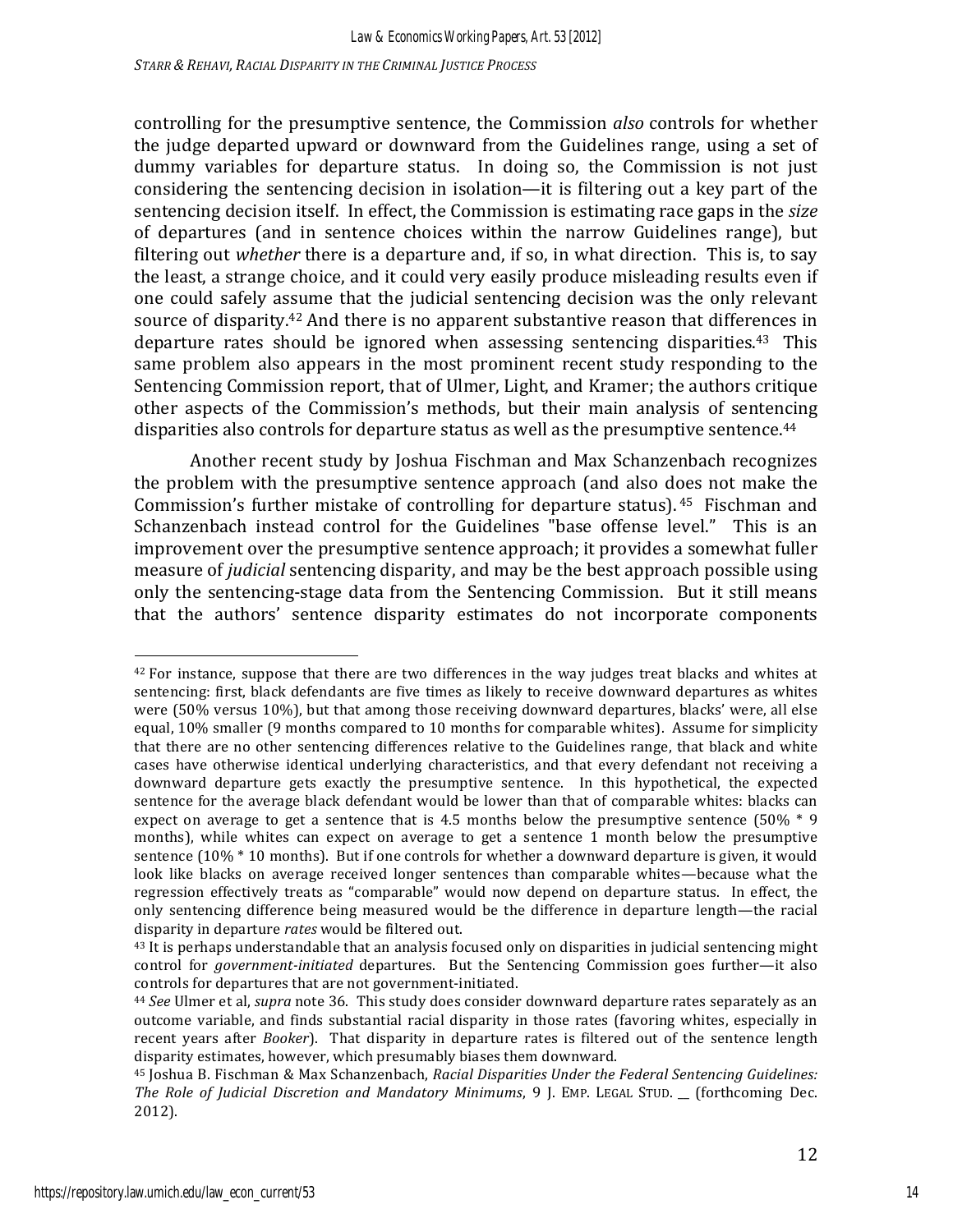introduced by the various *prosecutorial* decisions and negotiations that determine the base offense level.<sup>46</sup> The base offense level is affected not only by charging and charge-bargaining, but also by a large part of the fact-finding required by the Guidelines. It incorporates, for instance, drug quantity in a drug trafficking case, or, in an assault case, the degree of physical contact and injury, the defendant's intent, and the use of weapons.<sup>47</sup> Disparities in any of those factual determinations, or in the prior charging or plea-bargaining processes, could bias the resulting sentencingdisparity estimates for essentially the same reasons explained above. To really avoid the problem with the presumptive sentence approach, one needs a measure of case severity that precedes all those discretionary processes.<sup>48</sup>

The problem with the presumptive sentence control is compounded by a distinct source of potential bias that the existing literature has overwhelmingly failed even to recognize: sample selection affecting the composition of the pool of sentenced cases. Nearly every study of sentencing disparity is confined to a sample consisting of sentenced defendants only—in federal court studies, typically only those sentenced for felonies or Class A misdemeanors ("non-petty offenses"), because that is who the Sentencing Commission collects data on. To make it into the sentencing dataset, cases must get through the criminal justice "funnel": they must be arrested, charged, and convicted of a non-petty offense.

If these earlier processes are subject to demographic disparities, it could introduce sample selection bias into the estimates of sentencing-stage disparity. Suppose that all else equal, blacks are more likely to be convicted of a non-petty offense, such that it takes a less serious case to get a black defendant sentenced. If so, we would expect blacks and whites who get sentenced to be unobservably different: blacks' cases are less serious in a way that controlling for observable variables cannot capture. Sentencing disparity estimates within that sample will be biased because they cannot account for this unobserved difference. Again, without assessing the

<sup>&</sup>lt;sup>46</sup> *Id.* at tbl. 5 (listing controls).

<sup>47</sup> U.S. SENTENCING GUIDELINES MANUAL §§ 2A2.3, 2A2.4, 2D1.1 (2011).

<sup>&</sup>lt;sup>48</sup> In one portion of their analysis—the assessment of the effects of the Supreme Court's decisions in *Gall* and *Kimbrough* on sentencing disparities—Fischman and Schanzenbach also present alternative results without the base offense level control. Fischman & Schanzenbach, *supra*, at Table 6. But without the base offense level control, there are have *no* controls for the severity of the underlying cases. That approach is plausibly valid for the purposes of their assessment of these Supreme Court decisions' effects—although its validity would depend on the strong assumption that the underlying case mix did not change in racially disparate ways during their three-and-a-half-year study period. But the approach cannot be used for our purpose here: to disentangle the share of the observed racial disparity that appears to be explained by differences in underlying criminal conduct from the share that appears to be introduced in the criminal process. It also does not identify the amount of disparity or of the overall increase that is attributable to judges, the key figure for recent policy debates about whether to constrain judicial discretion (and, more specifically, the shares that appear to be introduced by prosecutorial versus judicial decision-making). For that purpose, it is not sufficient simply to drop the problematic controls—one must replace them with a better measure of the severity of the underlying case. As we explain below, we believe the arrest offense is the best available measure. Note that Fischman and Schanzenbach explicitly explain that they do not seek to assess the amount of disparity that is unwarranted by legitimate case differences; they focus only on change over time. *Id.* at 11. Some further differences with their approach are discussed in Part III.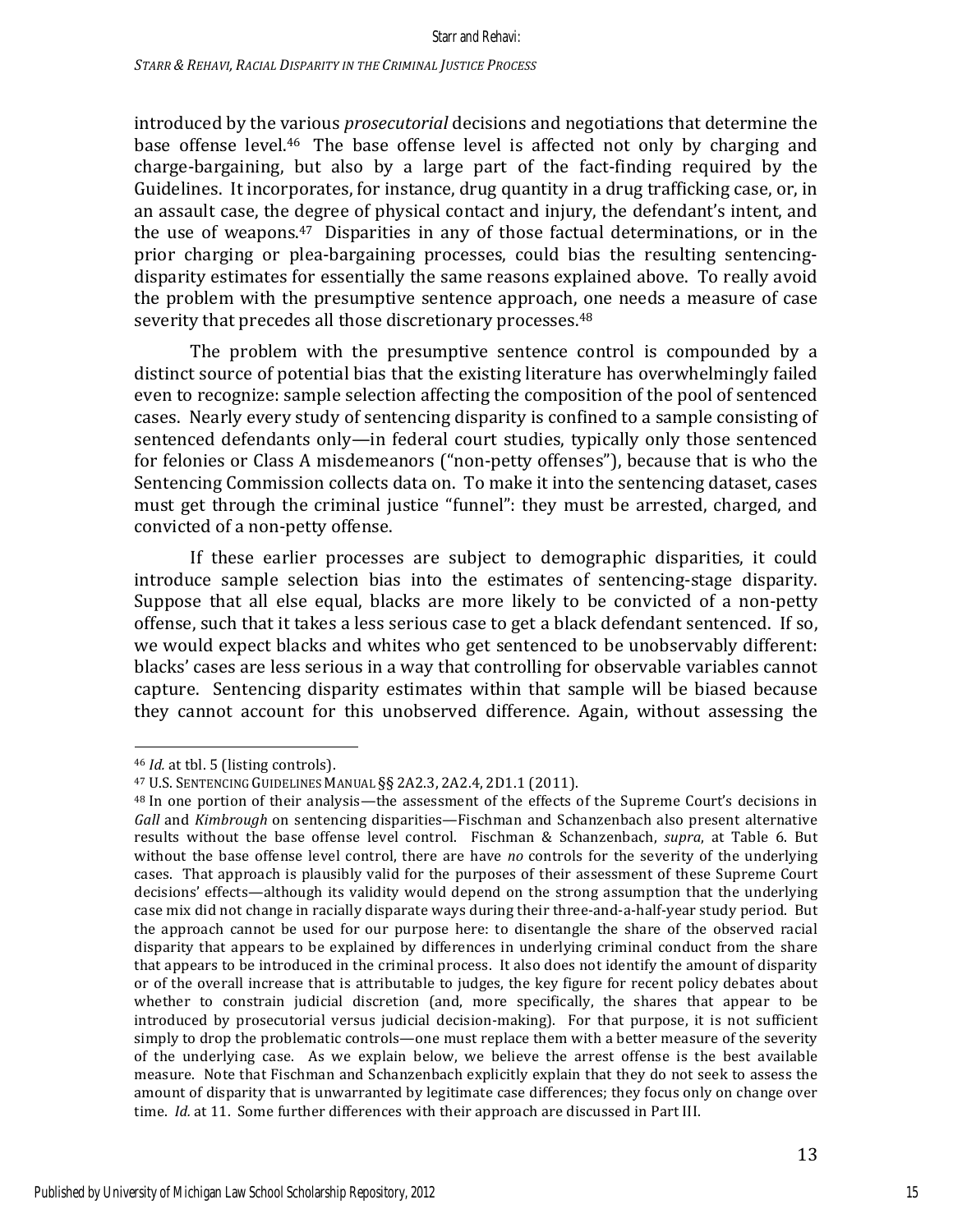"funnel," one cannot know whether to expect such a bias to exist, or if so, which direction it should cut.

Unfortunately, the empirical research on demographic disparities earlier in the justice process is relatively limited. It focuses almost entirely on certain measures of charge-bargaining, such as the rate of dropping charges; studies typically do not assess relative severity of initial and final charges.<sup>49</sup> More importantly, few studies (and no federal studies) have assessed disparities in *initial* charging, even though without doing so, it is difficult to give a meaningful interpretation to chargebargaining results.<sup>50</sup> A few state-level studies have found racial disparities in the use of certain particularly harsh mandatory minimums, including a study of "habitual offender" charges in Florida<sup>51</sup> and Pennsylvania<sup>52</sup> and a Maryland study of add-on mandatory minimums for firearms.<sup>53</sup>

At the federal level, many observers, including the U.S. Sentencing Commission, have pointed to racial gaps in the rate of mandatory minimum convictions.  $54$ Fischman and Schanzenbach's study provides useful new evidence that mandatory minimums may be an important contributor to sentencing disparities.<sup>55</sup> But these studies raise important further questions. Because they do not control for underlying pre-charge case features affecting a defendant's eligibility for mandatory minimums (such as the arrest offense), they do not examine the *reasons* for the mandatory minimum gap. That is, we do not know whether it is just that black defendants have more frequently committed crimes to which mandatory minimums apply, or whether there are racial disparities in prosecutors' exercise of charging or charge-bargaining discretion.<sup>56</sup>

<sup>&</sup>lt;sup>49</sup> See Shermer & Johnson, *supra* note 7, at 399 (reviewing the charge-bargaining literature, which mostly finds disparity favoring whites, and presenting their own findings showing no such disparity).

<sup>50</sup> One early study by Spohn et al. found disparities favoring whites in the rate of filing felony charges in Los Angeles County, but did not analyze charge severity within felony charges. The Impact of the *Ethnicity* and *Gender of Defendants on the Decision to Reject or Dismiss Felony Charges*, 25 CRIMINOLOGY 175 (1987). *See also* sources cited note 7 and accompanying text (discussing another charging study).

<sup>51</sup> Charles Crawford et al., *Race, Racial Threat, and Sentencing of Habitual Offenders*, 36 CRIMINOLOGY 481 (1998).

<sup>52</sup> Jeffrey T. Ulmer et al., *Prosecutorial Discretion and the Application of Mandatory Minimum Sentences*, 44 J. RES. CRIME & DELINQ. 427 (2007).

<sup>53</sup> Jill Farrell, *Mandatory Minimum Firearm Penalties: A Source of Sentencing Disparity?*, 5 JUST. RES. & POL'Y 95 (2003).

<sup>54</sup> U.S. SENTENCING COMMISSION, *supra* note 33.

<sup>55</sup> *See supra* note 45.

<sup>56</sup> One study in Illinois courts evaluates whether judges differ from one another in their racial disparity patterns, finding that they do. See David Abrams et al., Do Judges Vary in their Treatment of Race?, J. Legal Studies (forthcoming). This study does not need to control for "presumptive sentence" because it can take advantage of the random assignment of cases to judges. The result interestingly shows that judicial discretion matters to racial disparity patterns. However, it does not answer the more basic question whether judges are actually treating similar defendants differently based on race, as opposed to varying in their treatment of case features correlated with race. Similarly, studies that evaluate the interaction between judges' or prosecutors' race and gender and those of defendants also provide interesting insights, but do not squarely address whether or how race or gender affects outcomes. See Amy Farrell et al., *Intersections of Gender and Race in Federal Sentencing: Examining Court Contexts and*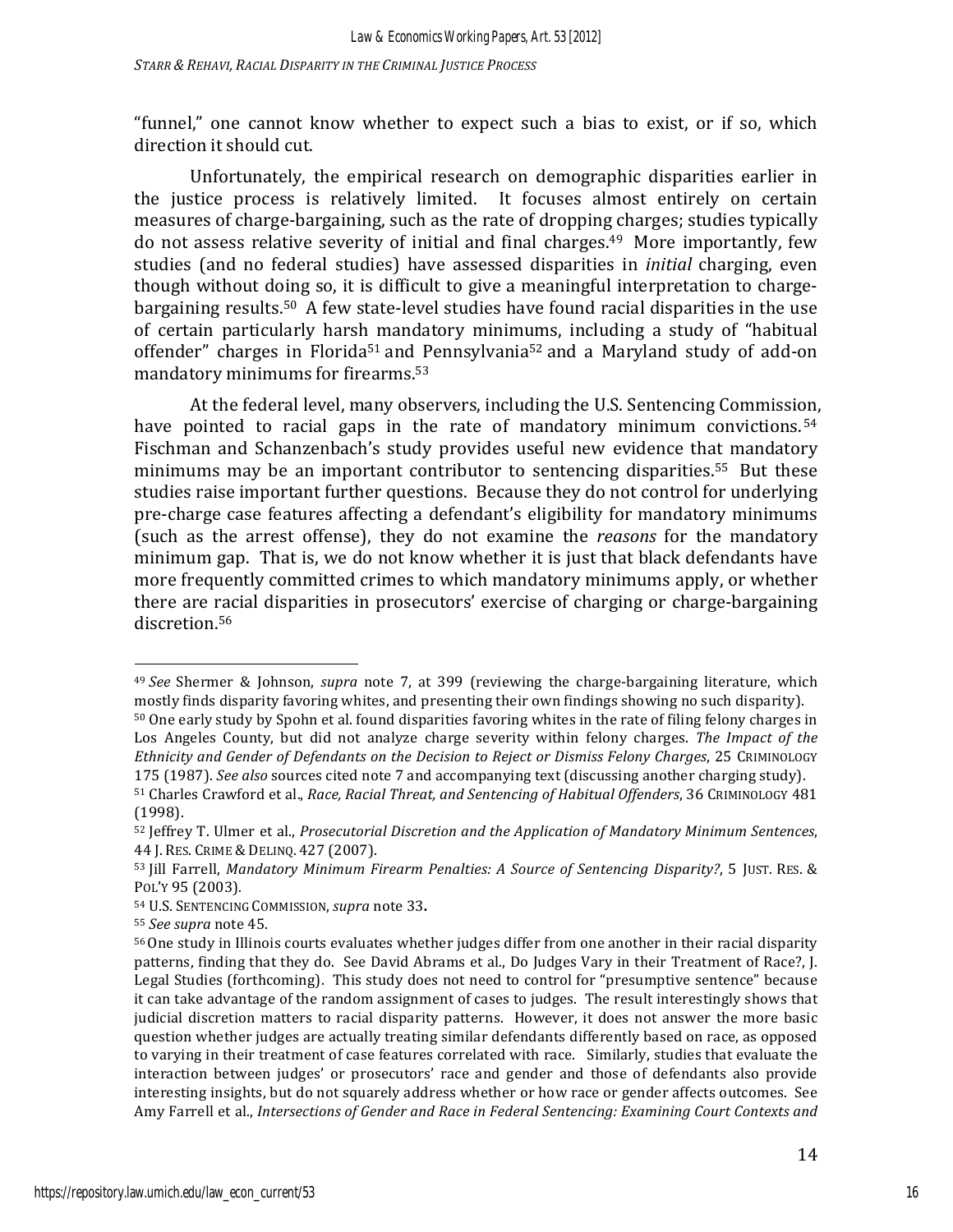The specification of an empirical model of disparity may seem like a purely scientific decision. But as Albert Alschuler has observed, it is in fact bound up with normative questions: what kinds of disparity do we think are important?<sup>57</sup> The choice of control variables determines what kind of disparity one is measuring, and so it should be shaped by a sense of the types of disparity policymakers care about (or should care about). There are many reasons one might worry about demographic disparities in the justice process. Such disparities might violate the constitutional principle barring discrimination on the basis of forbidden classifications, exacerbate the social consequences of mass incarceration within particular communities, interfere with retributive or utilitarian punishment objectives, or undermine the credibility of the justice system.

We do not intend in this Article to attempt to resolve what policymakers' objectives in shaping sentencing law should be. But *none* of the reasons we can think of for caring about demographic disparities suggest that policymakers should confine their interest to equalizing sentences for cases in the same Guidelines cell. Rather, all of them imply that the key question is whether people with the *same underlying criminal conduct* (including the current offense and, at least arguably, prior criminal history) receive the same sentence. Between the underlying criminal conduct and the Guidelines recommendation, there are many places in the process where disparities could be introduced. Policymakers should care about all of them.

A final disadvantage to the "presumptive sentence" approach is simpler: it does not control for differences in crime type, only for differences in crime severity according to the Guidelines. Judges might be more likely to depart from the Guidelines for some crimes than others, for reasons that have nothing to do with race. Such tendencies might well have racially disparate impacts, but they are not necessarily "unwarranted"—the nature of the offense is certainly a relevant sentencing consideration. Sentencing studies often *also* include controls for case type in addition to the presumptive sentence, but only for broad categories such as "drugs" or "violent crime," which do not capture much nuance.<sup>58</sup>

More precise crime-type controls, which we provide, can enable us to better distinguish the "disparate impact" component of racial disparity (the component that can be explained by non-racial factors like case type) from the component that we cannot explain with the variables we can measure, which could represent "disparate treatment" on the basis of race. The disparate impact versus disparate treatment distinction is crucial as a matter of constitutional law,<sup>59</sup> although the extent to which it is normatively important is open to debate.<sup>60</sup> We think *all* factors contributing to

<sup>&</sup>lt;u> 1989 - Andrea Santa Alemania, amerikana amerikana amerikana amerikana amerikana amerikana amerikana amerikana</u> *the Effects of Representative Court Authorities*, 14 J. GENDER, RACE, & JUST. 85 (2010); Schanzenbach, *supra* note 35.

<sup>&</sup>lt;sup>57</sup> Alschuler, *supra* note 21, at 85-88.

<sup>58</sup> *E.g.*, U.S. SENTENCING COMMISSION, *supra* note 33, at B1-B2 (using seven categories); Ulmer et al., *supra* note 36, at 1100.

<sup>59</sup> Washington v. Davis, 426 U.S. 229 (1976).

 $60$  Many critics have argued that the Supreme Court's focus on discriminatory purpose is overly formalistic, instead advocating weighing justifications for policies against the harm they impose on subordinated groups. See Jack M. Balkin & Reva B. Siegel, *The American Civil Rights Tradition:*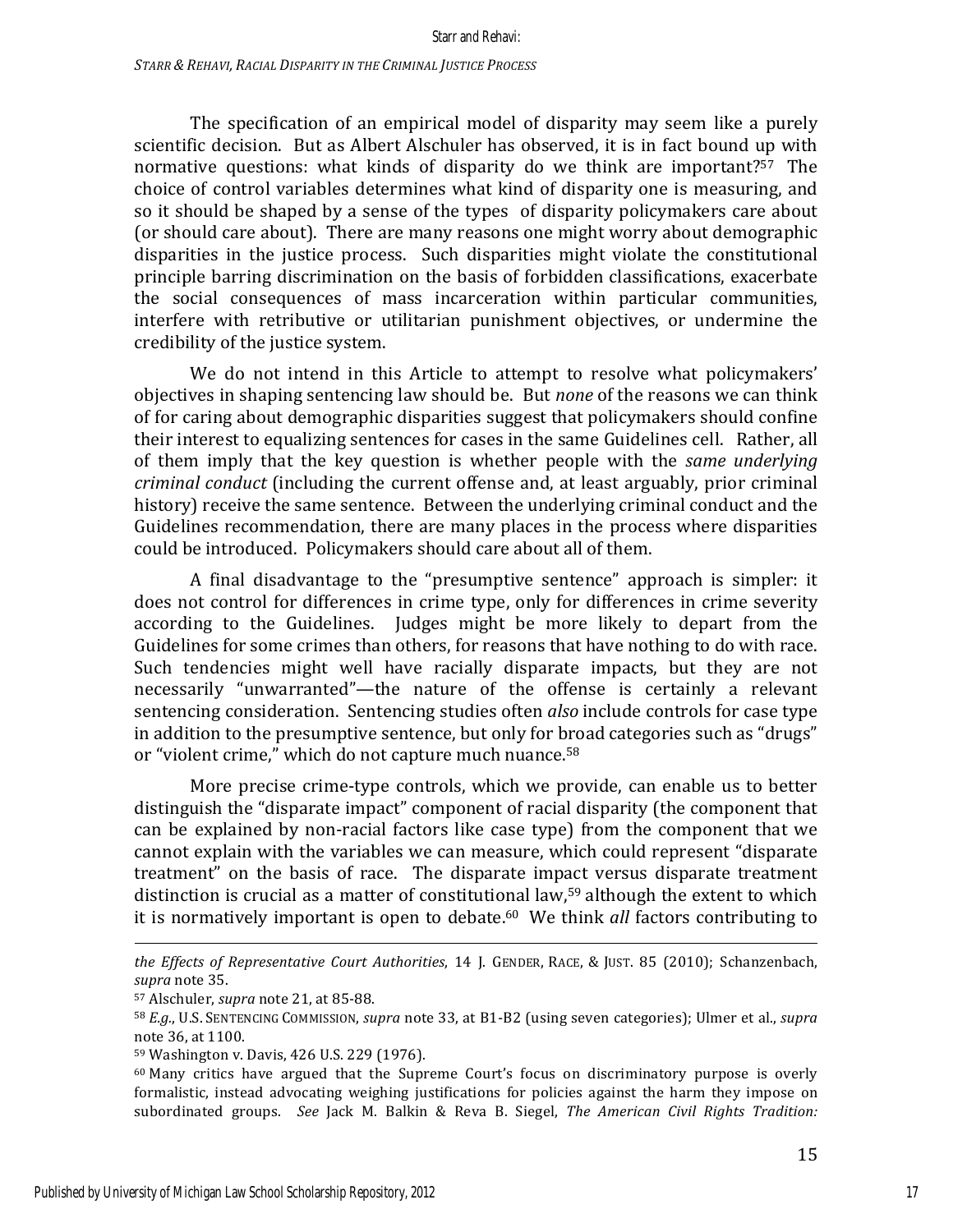racial disparity in sentencing—whether legally "warranted" or not—are important for policymakers to understand, a point we return to below. But we believe that disentangling the reasons can help policymakers figure out what to do about them. In any event, studies like the Sentencing Commission's generally purport to estimate "legally unwarranted" disparities, and if that is one's objective, one should filter out legally relevant factors like case type.

### *B. Our Dataset*

We take a broader, process-wide approach to the estimation of racial disparities. Doing so requires something most researchers have not had: a dataset that traces federal cases from arrest through sentencing. We constructed it by linking files from four federal agencies: the U.S. Marshals' Service (USMS, data from arrest and/or booking), the Executive Office of the U.S. Attorneys (EOUSA), the Administrative Office of the U.S. Courts (AOUSC), and the U.S. Sentencing Commission (USSC). $61$  The breadth of the dataset allows us to estimate disparities at each postarrest stage of the process as well as the sentencing consequences of those disparities. It covers two stages of the process that the Sentencing Commission data alone (the sole source for most federal studies) do not include.

First, it includes the arrest offense, coded with 430 codes, and a string field describing the offense based on the arresting officer's notes. This information allows us to substituting the arrest offense, instead of the presumptive sentence, as the key case-severity control. Doing so means that we are estimating sentencing gaps between black and white defendants who look similar near the *beginning* of the justice process, rather than between those whose cases have come to look similar after a string of discretionary decisions. That is, we estimate the aggregate sentencing disparity introduced by decisions throughout the post-arrest justice process. In addition, the arrest offense codes provide far more detail on crime *type* than sentencing studies typically control for. The arrest offense is not a perfect proxy for underlying criminal activity, to be sure; we discuss its limitations below.

Second, our dataset includes rich information on *initial* charges, in addition to final charges. Specifically, we know the statutory section(s) under which the defendant was charged and convicted—for instance, 18 U.S.C. § 924(c). In order to assess charges quantitatively, we had to translate each combination of statutory sections into a numeric measure of total charge severity. This is not a simple task, which may be an additional reason prosecutorial decision-making is underresearched. Based on comprehensive research on every federal crime charged during the study period, we developed four different charge severity measures. The first three were grounded in sentencing law: the statutory maximum and minimum and a

<u> 1989 - Andrea Santa Alemania, amerikana amerikana amerikana amerikana amerikana amerikana amerikana amerikana</u>

*Anticlassification or Antisubordination?*, 58 U. MIAMI L. REV. 8, 8-10 (2004) (reviewing this literature). We are sympathetic to this view, but this longstanding debate need not be resolved for our purposes; empirical differentiation of the reasons for disparities has practical uses regardless.

 $61$  These data are collected by the Bureau of Justice Statistics and made available to researchers under security conditions by the National Archive of Criminal Justice Data. We provide much greater detail on the construction and coding of the dataset in Rehavi & Starr, *supra* note 6, Data Appendix.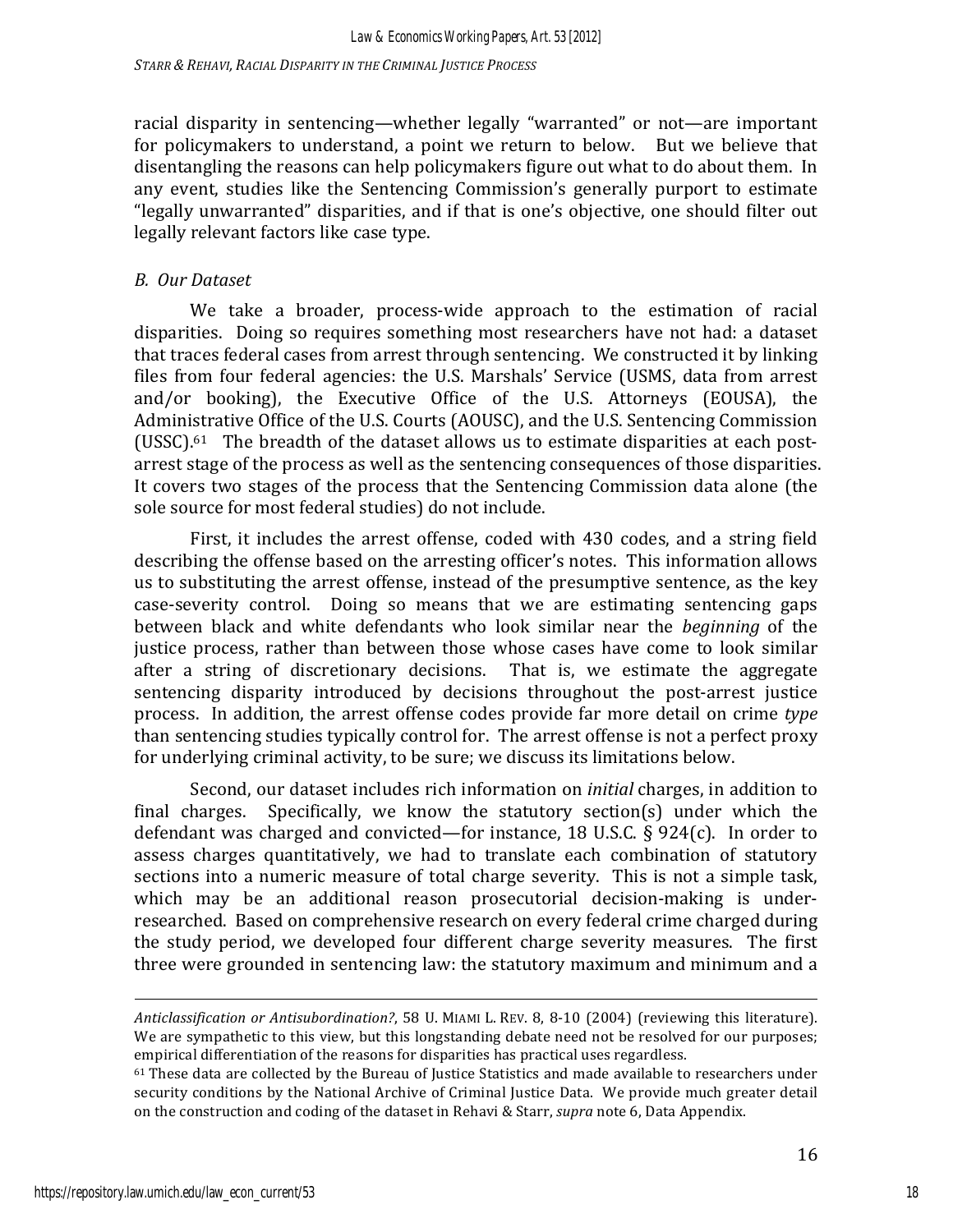Guidelines-based measure.<sup>62</sup> The fourth measure was based on sentencing practice: the mean sentence given in a baseline period before the study period. We then calculated the *combined* severity of all charges on all these measures.<sup>63</sup>

Sometimes, the statutory provisions in the data contained multiple sentencing schemes depending on the facts of the case. Where possible, we resolved such ambiguities based on the *other* charges in the case,<sup>64</sup> or otherwise used reasonable assumptions about which subparagraphs were likely to apply in most cases. However, in drug cases, the ambiguities were extreme—most cases were charged under omnibus provisions (such as 21 U.S.C.  $\S$  841(B)) encompassing all drug types and quantities. We could not meaningfully code the severity of such provisions, and thus could not assess initial charging disparities in drug cases. We subjected drug cases to more limited analysis focusing on disparities in mandatory minimum *convictions*, which are separately recorded in the data. We excluded child pornography cases because of a similar ambiguity. We also excluded immigration cases for different reasons: their stakes typically turn on deportation, and they involve different "fast-track" procedural environments.<sup>65</sup> What remained were property and fraud offenses, regulatory offenses, violent crimes, and weapons cases.

We focus on the race gap between black and white U.S. citizen males. Starr's separate gender study, discussed below, also assesses the race gap among women. Other racial groups' outcomes were not analyzed because their numbers were very small. Hispanic defendants are included among the black and white defendants.<sup>66</sup>

# *C. Our Estimates of Racial Disparities in Charging and Sentencing*

We assess disparities introduced throughout the post-arrest justice process and break those aggregate disparities down by procedural source. We intend in future research to assess the specific contribution of *every* major stage of the justice process, but we began by focusing on *initial charging* and its role in explaining sentencing disparities. This stage has been almost entirely ignored by existing

 $62$  This measure is the Guidelines sentence that would apply if all of the statutory elements of all charged offenses were proven, but *no* other aggravating or mitigating facts were proven at sentencing. It is thus a "charge only" measure, allowing the effects of subsequent Guidelines sentencing fact-finding to be separated out.

 $63$  Per the Guidelines, we assumed concurrent sentencing unless a statute specified otherwise.

 $64$  For instance, if Charge 1 contained a heightened penalty if a gun was involved and Charge 2 was a gun charge, we applied the heightened penalty for Charge 1. Implementing this system required extensive legal research. In addition to coding all the triggering conditions for statutory or Guidelines sentencing enhancements for all federal crimes, we also had to code every crime's elements to identify possible factors that could raise the penalty for any other charge in the case.

<sup>&</sup>lt;sup>65</sup> The Sentencing Commission's *Booker* study includes immigration, but we agree with other scholars who have argued that it should be considered separately. *See* Ulmer et al., *supra* note 36, at 1085.

<sup>&</sup>lt;sup>66</sup> The USMS data do not identify Hispanic ethnicity. Among sentenced defendants, the Sentencing Commission's data show that almost all persons of Hispanic ethnicity identify as white. If outcomes for Hispanics fall somewhere between those of blacks and non-Hispanic whites (as the Sentencing Commission, *supra* note 33, suggests), then our disparity estimates will be somewhat smaller than one would find if one looked only at blacks versus non-Hispanic whites.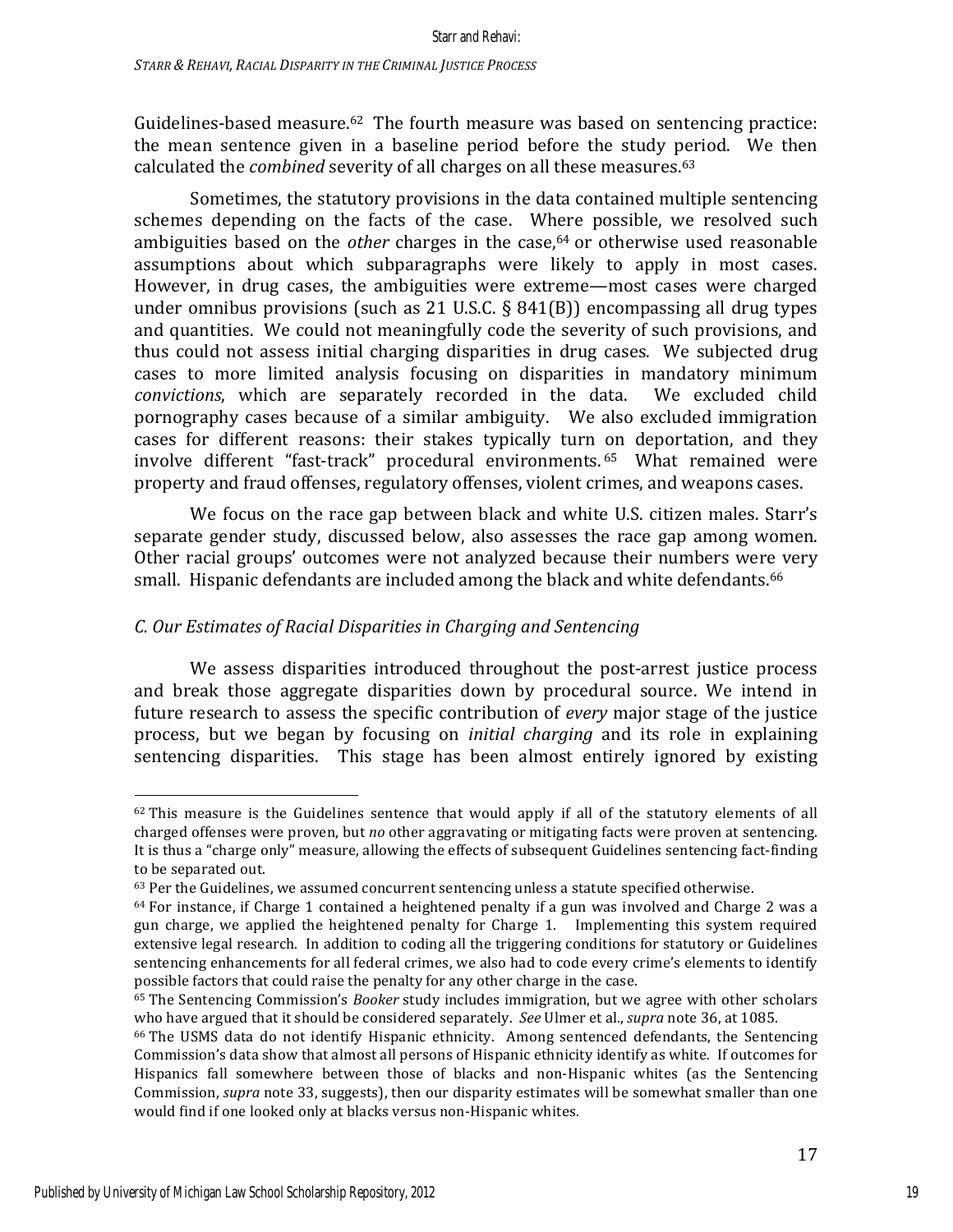research, and it is especially important. In most federal cases, the initial charge *is* the final charge; charge-bargaining is the exception, not the rule. During our study period, dropping charges required a supervisor's special approval.<sup>67</sup> In *initial* charging, however, the line prosecutor has considerable discretion.<sup>68</sup> In addition, before one could even begin to make sense of plea-bargaining disparities, one has to first know whether the baseline charges already reflected disparities.

The statistical analysis and the resulting estimates are described in detail in Rehavi and Starr (2012), an economics paper; accordingly, we do not re-present the tables or figures here. Instead, we summarize some key findings and explore their legal and policy implications. $69$  We had three main research questions:

- (1) Do prosecutors charge otherwise-similar black and white arrestees differently?
- (2) Do otherwise-similar black and white arrestees ultimately receive different sentences?
- (3) How much of the sentencing disparity can be explained by the charging disparity?

By "otherwise-similar," we mean similar in terms of the pre-charge case and defendant characteristics that we can observe and control for. In the charging analysis (Question 1), we controlled for arrest offense, district, age, whether there are multiple defendants in the case, and county-level poverty, unemployment, income, and crime statistics. In the sentencing analysis (Question 2 and 3), we added additional controls that are recorded only for sentenced defendants: criminal history category and education level. Other variables were available only for subsets of the sample, but we checked to make sure that within those subsets, the results did not change when we added them. These included defense counsel type, marital status, and Hispanic ethnicity, as well as flags for whether certain facts were recorded in the written arrest offense description: guns, other weapons, drugs, conspiracy, racketeering, child victims, and official victims.

On question (1), while we did not find any racial disparity in the *rate* of facing felony charges,<sup>70</sup> we *did* find significant racial disparities in charge *severity*, no matter which of our four charging measures we used. Using the statutory maximum, guidelines, and past-sentence measures, the race gaps were moderate, ranging from 6 to 9%. The disparities in mandatory minimums were much more dramatic. After

<sup>67</sup> Memorandum from Att'y Gen. John D. Ashcroft on Department Policy Concerning Charging Offenses, Disposition of Charges, and Sentencings (Sept. 22, 2003).

<sup>&</sup>lt;sup>68</sup> DOJ also attempted to constrain charging discretion, *id.*, but this is a weaker constraint in practice, as we explain, *infra* note 129 and accompanying text.

<sup>&</sup>lt;sup>69</sup> See Rehavi & Starr, *supra* note 6. The full analysis includes, for example, an exploration of the marginal effects of race at different points in the charging and sentencing distributions--that is, whether the racial disparities are larger for more or less severe cases--as well as a variety of alternative specifications and estimation strategies. In both the charging and sentencing analyses, we find larger disparities at the top of the distribution, but there are gaps throughout.

 $70$  This was the first stage of the criminal justice "funnel" that we analyzed—filing of felony charges in district court. We found no significant disparity, so we did not worry about sample selection bias stemming from this decision.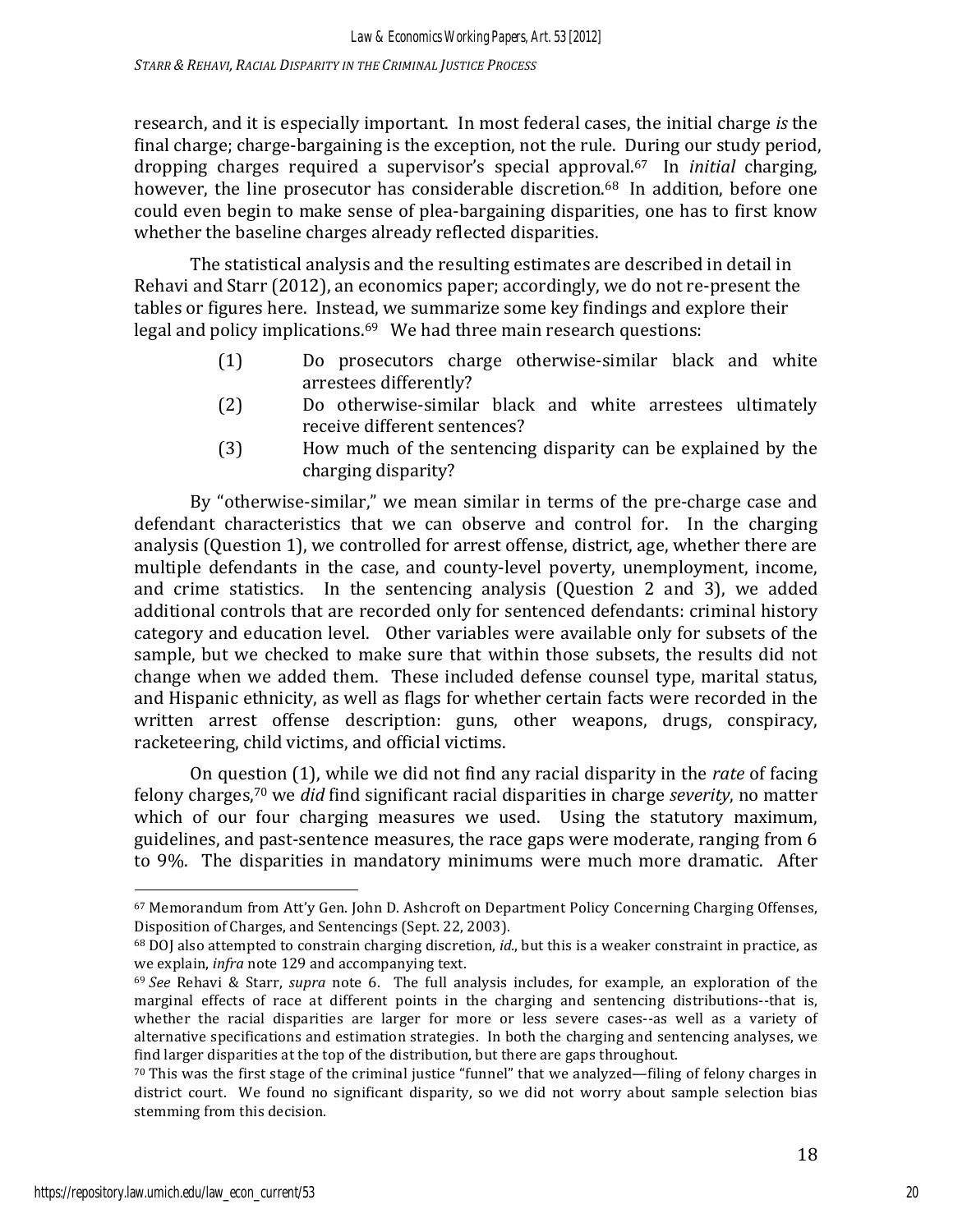controlling for the variables above, black men were still nearly *twice* as likely to be charged with a mandatory minimum offense:  $8\%$  of white males faced such a charge, compared to nearly 16% of otherwise-similar black males.

Question (2) focuses on the *aggregate* sentencing disparity introduced by the entire post-arrest justice process. We found that black and white defendants were equally likely to be convicted of non-petty offenses (and thus to make it into the sentencing sample), but that among those convicted there were significant unexplained sentencing disparities favoring whites. Most of the large raw sentencing gap (which was 50%) could be explained by the controls, and we used decomposition methods to identify *which* controls were the most important. The factors that could explain by far the largest components of the black-white gap were arrest offense and criminal history. But even after controlling for these and other variables, a gap of about 10% remained unexplained in non-drug cases; when drug cases were added, the unexplained gap rose to  $14\%$ . In some subsets of the sample the gap was larger, especially among more serious cases.

Initial charging is an important driver of these sentencing disparities especially the decision to bring mandatory minimum charges. Out of the  $10\%$ otherwise-unexplained sentence gap in non-drug cases, half disappeared when we controlled for mandatory minimum charges. However, that estimate almost certainly understates the impact of mandatory minimum charges, because of the very conservative coding method we used—when our charge information was ambiguous, we assumed there was no mandatory minimum, which means we missed a substantial number of them. When we instead controlled for the mandatory minimum recorded for the crime of *conviction* (which is unaffected by the coding ambiguities), *all* the otherwise-unexplained racial disparity in the average sentence disappeared.<sup>71</sup> This latter analysis could be performed for drug cases too. When drug cases were added to the sample, no significant disparity remained after controlling for the mandatory minimum of conviction.

We subjected all these findings to a battery of robustness checks to assess whether varying the control variables, the sample definition, or the estimation method changed the results. Similar disparity patterns appeared in all specifications and subsamples. For example, the results did not vary substantially by region of the country or based on the arresting agency. Mandatory minimum charging disparities were similar across offense types, but it is worth noting that the most common nondrug mandatory minimum in our data, and the one most responsible for driving sentencing disparities, was 18 U.S.C.  $\S$  924(C), the enhancement for crimes involving firearms. This statute has particularly harsh penalties: at least five years, running consecutively to other charges. There are higher minimums if the firearm is brandished or discharged and astonishing minimums (at least 30 years) if there is more than one  $\S 924(c)$  count, which could just mean there were two guns found in a defendant's car. Prosecutors have considerable discretion in applying this statute,

 $71$  This difference reflects the coding issue, not new disparities introduced by charge-bargaining. Our analyses (using our coding for both the initial and final charges) do not show racial disparities in the rate at which mandatory minimums are dropped during plea-bargaining.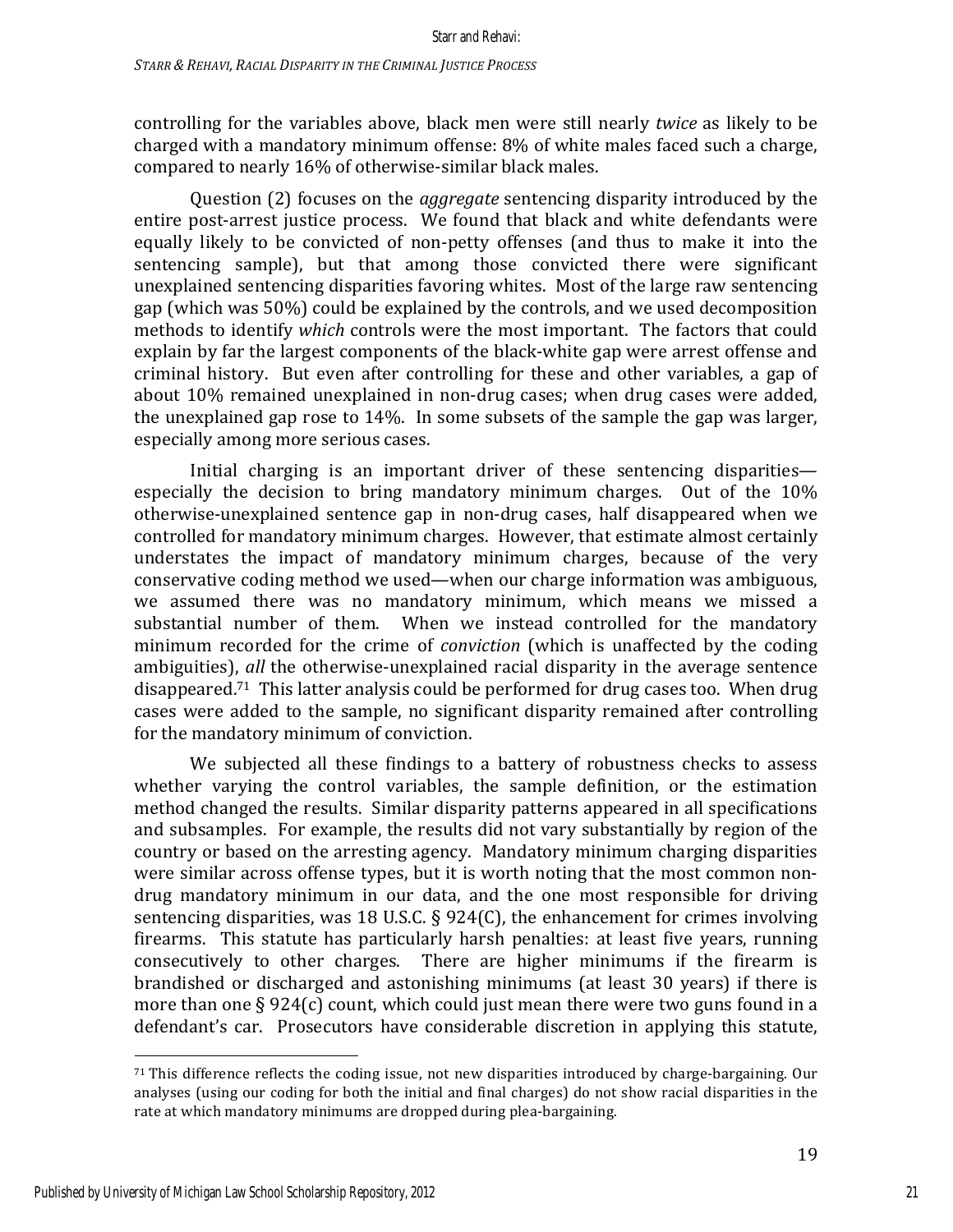especially when the facts make the relationship of a gun to an offense ambiguous (for instance, the gun is simply found in the defendant's car), and a lenient prosecutor may "swallow the gun" entirely.<sup>72</sup> Michelle Alexander, in her recent book about race and incarceration, quotes a former U.S. Attorney describing one such incident:

I had an [assistant U.S. attorney who] wanted to drop the gun charge against the defendant [in a case in which] there were no extenuating circumstances. I asked, "Why do you want to drop the gun offense?" And he said, "He's a rural guy and grew up on a farm. The gun he had with him was a rifle. He's a good ol' boy, and all good ol' boys have rifles, and it's not like he was a gun-toting drug dealer." But he was a gun-toting drug dealer, exactly. $73$ 

Our results suggest that this incident may not have been an anomaly.

# *D. Interpretations and Limitations*

These results suggest the post-arrest justice process—especially mandatory minimum charging—appears to introduce sizable racial disparities. But are these gaps *really* the result of disparate treatment on the basis of race? Or do they stem from unobserved differences in circumstances that might be appropriate bases for different treatment? As Judge Nancy Gertner has warned, the quest to eliminate improper disparities should not lead us to seek "false uniformity" among cases that are actually dissimilar despite superficial similarities.<sup>74</sup>

No observational study can fully tease out the causes of demographic disparities, because no dataset can ever capture all the subtle ways in which cases can differ.<sup>75</sup> So one must tread cautiously when discussing causation—we speak in terms of "unexplained disparity," rather than claiming to have proven "discrimination." Still, our data are rich enough to shed light on some plausible causal theories, and we use them in this Section to explore whether the "unexplained" disparity is truly "unwarranted." In addition, we point to some ways in which our disparity estimates may be under-inclusive—they do not encompass every discretionary choice shaping the black-white gap. Finally, we discuss the way these racial disparities appear to interact with gender disparities to produce particularly bad outcomes for black males.

<sup>72</sup> *E.g.*, Erik Luna, Testimony Before the U.S. Sentencing Commission: Mandatory Minimum Sentences Under Law, (May 27, 2010), *available at* http://www.cato.org/publications/congressionaltestimony/mandatory-minimum-sentencing-provisions-under-federal-law.

<sup>&</sup>lt;sup>73</sup> ALEXANDER, *supra* note 4, at 118 (alterations in original).

<sup>&</sup>lt;sup>74</sup> *See* United States v. Cabrera, 567 F. Supp. 2d 271, 273 (D. Mass. 2008).

<sup>75</sup> In other settings involving potential unobserved variables, economists have developed a variety of useful quasi-experimental approaches, but these are of little help here. Such methods can help to analyze *differences* in disparities (for instance, before and after policies or among different decisionmakers), and we use one such approach below to assess *Booker's* effects. But they are not of much use in determining whether an apparent racial disparity is "real." Race is inextricable from the rest of the person—there are no clever econometric tricks for isolating the effect of race from the effects of unobserved characteristics that might be correlated with race.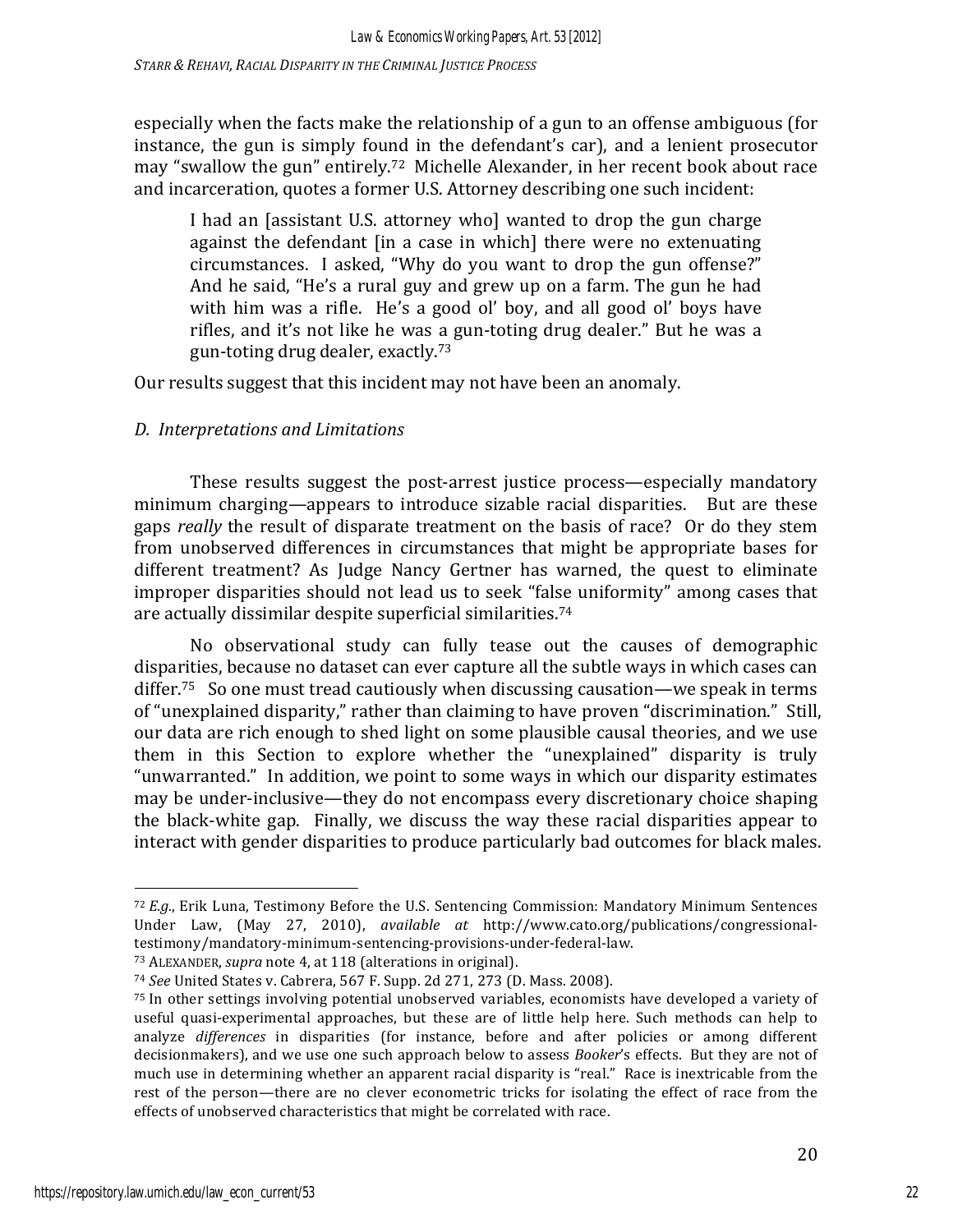### *1. Possible Unobserved Offense Differences*

A first potential concern is unobserved differences in the underlying crime. This concern is less severe than it might have been because the detailed USMS offense codes, together with the written offense description field, capture considerable nuance in offense facts. In particular, they seem to effectively capture whether a gun was involved with the offense, which is important because of the substantial contribution of 18 U.S.C. § 924(c) charges to racial disparities.<sup>76</sup> The multi-defendant case variable also captures an important offense characteristic, because multidefendant cases often involve more serious or complex crimes and often trigger conspiracy charges.

In drug cases (in addition to the limitations to the charge data), the arrest offense codes do contain an important ambiguity: they do not specify drug quantity. The EOUSA suspect investigation files record the drug quantity seized at arrest, but, when we examined patterns in the quantity distribution over time, we discovered a serious problem with this field beginning in 2004, when EOUSA adopted a new data entry system.<sup>77</sup> We therefore reran our drug-case analysis on the last three years of data before this change  $(2001-03)$ , and found that adding quantity controls did not substantially reduce the observed racial disparities. We also found racial disparities in the drug quantities found at sentencing fact-finding, after controlling for the seizure quantity and drug type recorded at arrest.<sup>78</sup> This suggests that white defendants may be negotiating more favorable plea stipulations on quantity.

Similarly, the arrest data do not record the dollar value of losses in economic crimes. In some cases, the arrest codes suggest the scale (for instance, pickpocketing or vehicle theft), but in others (for instance, wire fraud) they do not. It is unlikely that differences in loss quantity could explain the racial disparities we found, however—in fact, they probably cut in the opposite direction. At least as recorded at sentencing fact-finding, whites tend to be involved in significantly *higher*-value property crime cases, after controlling for the other covariates.

Another important factor not captured by the arrest data is the defendant's relative role in group offenses. We do not know of any anecdotal reason to believe that such differences could explain the racial disparities, i.e., that white defendants tend to be minor players in conspiracies while blacks tend to be leaders. If this *were* the basis for the ultimate gaps, one would expect to see a noticeable difference in role

 $76$  Use of guns is usually clear from the arrest codes, and our description flags also included guns, drugs, and the combination thereof. Some cases might have been missed, but we seriously doubt that the number is large enough to explain the large racial disparity in  $924(c)$  charges.

 $77$  After extensive examination, we suspect the problem relates to the addition of a decimal point to the field—perhaps some (but not all) prosecutors are not noticing it. Unfortunately, it was impossible to determine which individual cases were affected. Comparisons to the Sentencing Commission's quantity data do, however, make it apparent that the problem is with the new system, not the old one. It would be a service to future researchers, and to the public's interest in accurate record-keeping, if EOUSA investigated this problem.

 $78$  Quantities were converted into implied offense levels according to the Guidelines tables to allow comparisons across drug types.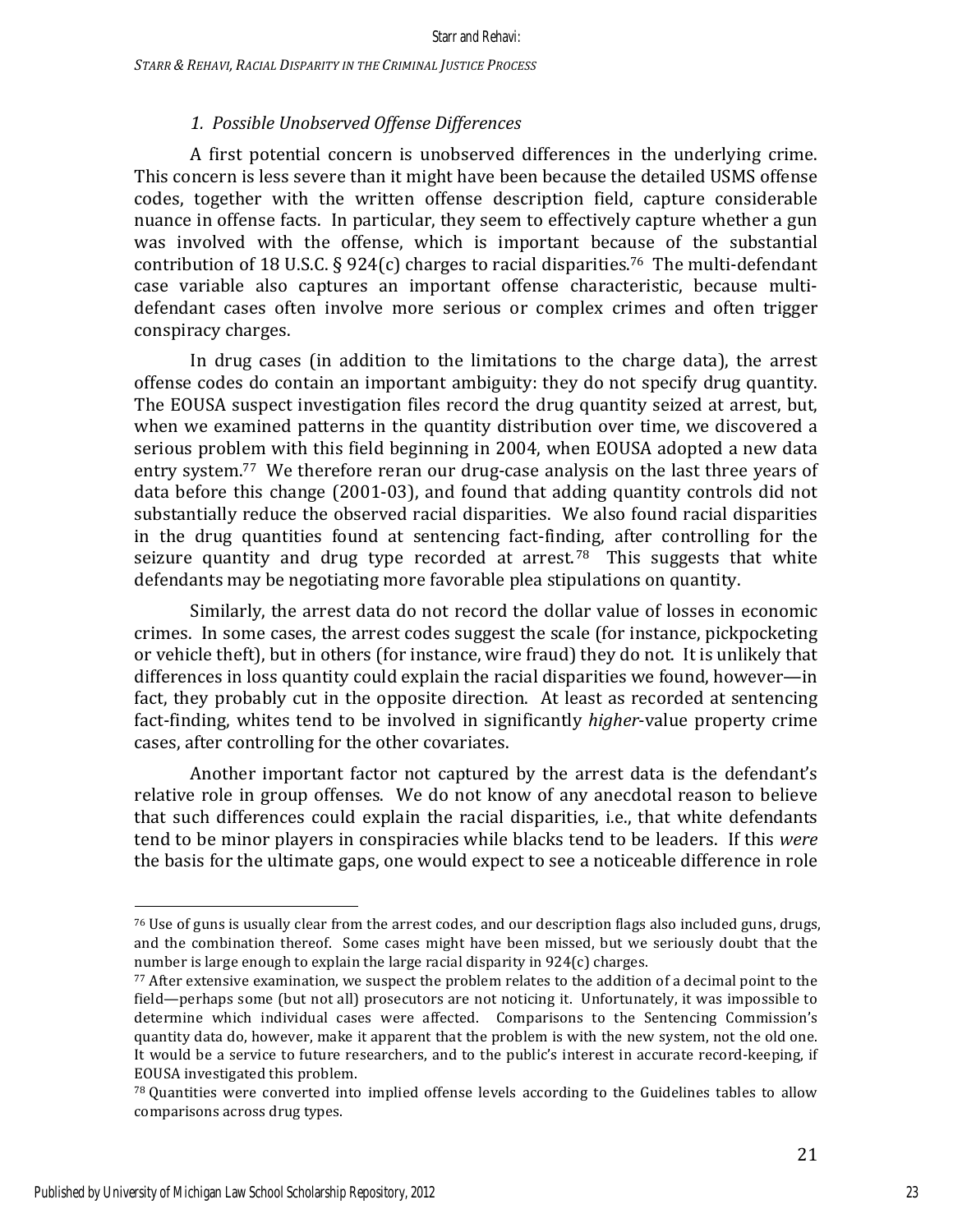adjustments at the sentencing fact-finding stage. But blacks get only very slightly worse role adjustments on average: a difference of 0.04 offense levels on the 43-level Guidelines scale, after controlling for the observed variables.<sup>79</sup> This difference is statistically significant, but it is very small, and suggests that role differences are unlikely to explain much of the black-white sentencing gap.

# *2. Possible Differences in Offender Characteristics*

Beyond the offense characteristics, there might be relevant *offender* characteristics that contribute to the race gap. We control for criminal history, the main offender characteristic built into sentencing law.<sup>80</sup> The most obvious other possibility is socioeconomic differences, which are highly correlated with race. While poverty would not be a "warranted" reason for worse case outcomes, it would be a non-racial one and might suggest different policy approaches. However, the unexplained disparities we identify exist even after controlling for education level, defense counsel type (an excellent proxy for poverty), marital status, and county-level crime and economic statistics. Perhaps more remarkably, these factors taken together do not contribute significantly to the "explained" share of the racial disparity. This appears to be because poverty itself (as reflected by these indicia) is not an important predictor of higher sentences. $81$  Representation by a public defender is associated with slightly *lower* sentences, all else equal. This absence of socioeconomic disparity is good news, and we return to it below.

# *3. Possible Sources of Disparity that Our Estimates Leave Out*

Although it is possible that our estimates of "unexplained" racial disparities include components that in fact have legitimate but unobserved explanations, in another sense these estimates are arguably *under*-inclusive. We estimate disparities across a much broader swath of the criminal justice process than existing studies do, but even our method does not encompass *all* of the key decision points. In addition to prosecutors and judges, other decision-makers shape criminal case outcomes—most notably, law enforcement agents and policymakers.

Any disparities produced by those actors' choices will be found in the "explained" portions of the race gap—that is, the portions that come from the control variables. It is important not to overlook those portions when thinking about what should be done about racial disparity. Rather than simply using regression methods to filter them out, as most studies do, we therefore used decomposition methods that allow us to estimate the relative contribution of each control variable to the total observed black-white gap. These methods showed that the variables with by far the most explanatory value are arrest offense and criminal history. These variables may

<sup>&</sup>lt;sup>79</sup> The range of possible role adjustments is from  $-4$  to  $+4$ .

 $80$  Criminal history was not included in our main charging analysis because it is only recorded for the subset of charged defendants who were eventually sentenced. But within that subset, the charging disparities persisted after controlling for criminal history.

<sup>&</sup>lt;sup>81</sup> Some of these variables have significant effects on some outcome variables, but these effects are small and inconsistent in sign. There is no overall pattern suggesting that poverty worsens outcomes.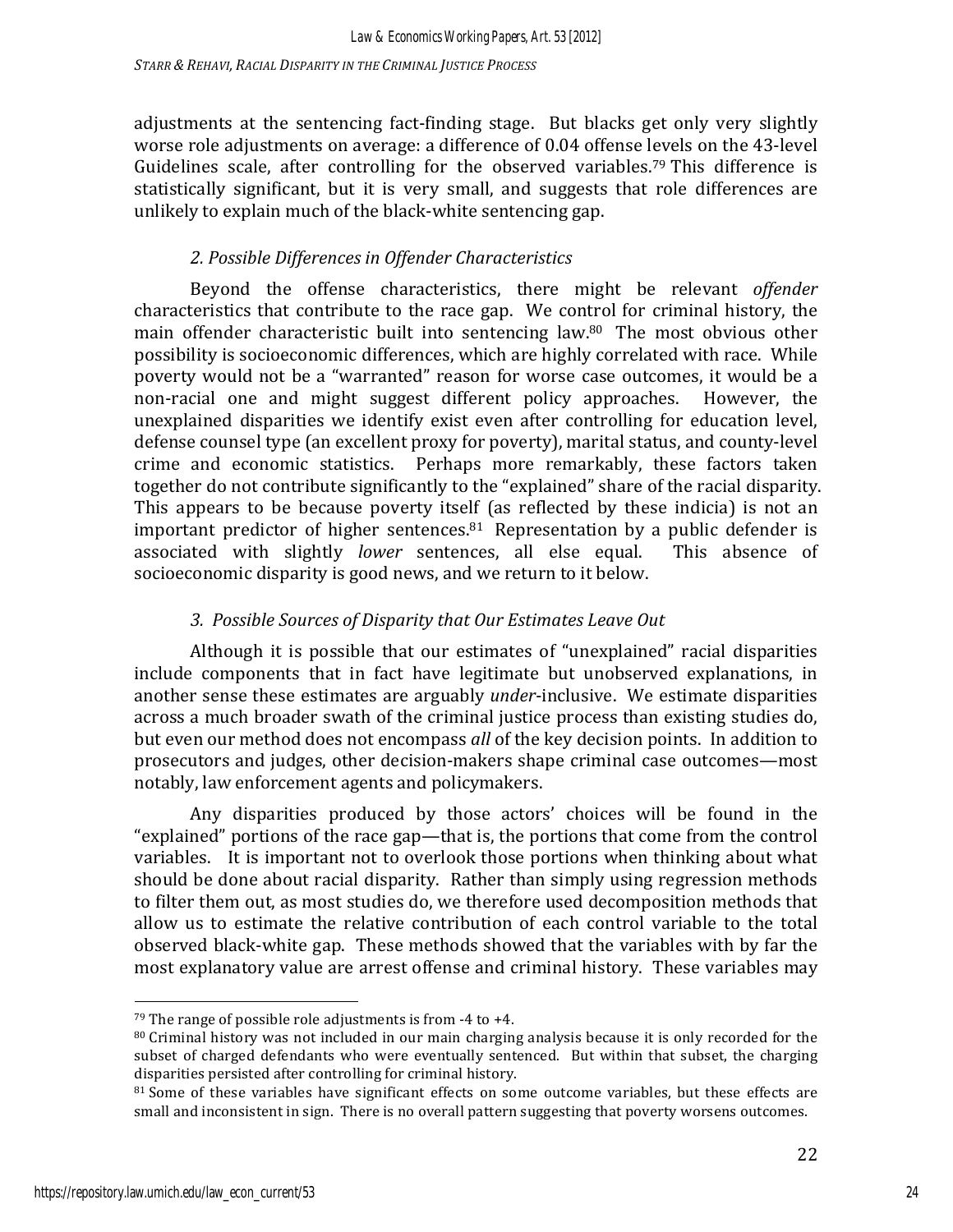capture important differences that we *want* sentencing law to reflect, but they also reflect discretionary choices.

First, the recorded arrest offenses will be affected by law enforcement choices.<sup>82</sup> This is a key limitation to our strategy of controlling for the arrest offense. We stated earlier that policymakers should ideally ask whether those who *committed* the same crime end up with the same sentence, but this is a very hard question to answer empirically. Researchers cannot observe what the defendants actually did. The arrest offense is a much better proxy for actual conduct than the presumptive Guidelines sentence, but it is not a perfect proxy. If it diverges from actual conduct in a racially disparate way, our "unexplained" disparity estimates will not capture that divergence. Nor do our estimates capture sample selection bias introduced by law enforcement decisions that determine who lands in the federal criminal justice system at all.<sup>83</sup>

In theory, these limitations could bias our results in either direction, but we think they probably mean we are understating the total disparities in the justice system. For arrest-stage disparities instead to explain our results, even partially, one would have to believe that federal law enforcement *favors* blacks. We think this is unlikely. Many criminal justice scholars have argued that black males are disproportionately targeted by law enforcement, while virtually nobody claims that they are disproportionately favored. $84$  Blacks are arrested for drug crimes much more often than whites are, even though studies show that blacks self-report both drug use and dealing at equivalent or lower rates. $85$  Beyond comparing arrest rates to reported crime rates, policing disparities are hard to study empirically because the underlying criminal behavior usually cannot be observed by researchers. But the existing quantitative evidence either supports the conventional wisdom or at least does not cut in the *opposite* direction.<sup>86</sup> To be sure, federal law enforcement could

<sup>82</sup> To the extent the prosecutor's pre-arrest involvement in the case has influenced the arrest offense, this omission may leave out an aspect of prosecutorial discretion, not just police discretion. When we drop cases with pre-arrest indictments from our samples (the cases with the most extensive pre-arrest involvement), disparity estimates increase.

<sup>83</sup> Blacks are 45% of the sample, a rate far exceeding their general population share; the question is the extent to which this overrepresentation reflects actual crime rates versus policing patterns. This gap is included neither in the "explained" part nor the "unexplained" part of our disparity estimates; we can only decompose disparities within the set of cases we have data on.

<sup>84</sup> *See, e.g.* ALEXANDER, *supra* note 4. In addition, surveys consistently find white Americans believe the police are fair while black Americans do not; these perceptions may reflect real differences in experience. See Ion Hurwitz & Mark Peffley, *Explaining the Great Racial Divide: Perceptions of Fairness in the U.S. Criminal Justice System,* 67 J. POLITICS 762 (2005).

<sup>85</sup> *See* Alexander, *supra* note 4, at 99-100 (reviewing these studies); *see also* William J. Stuntz, *Race*, *Class, and Drugs,* 98 Colum. L. Rev. 1795 (1998) (observing that drug enforcement targets open-air markets, which are dominated by black men).

<sup>86</sup> *See, e.g.*, Andrew Gelman et al., An Analysis of the NYPD's Stop-and-Frisk Policy in the Context of Claims of Racial Bias, 102 J. Am. Stat. Assoc. 813 (2007) (finding evidence of disparities against blacks in stopand-frisk procedures, and reviewing the policing-disparity literature). Much of the existing research focuses on traffic stops, and reaches mixed results. Blacks and males are likelier to be stopped and searched. Some researchers have found a lack of disparity in the "hit rate" of stops and searches (e.g., the rate of finding drugs), which they argue makes the policing pattern "rational." See, e.g., Nicola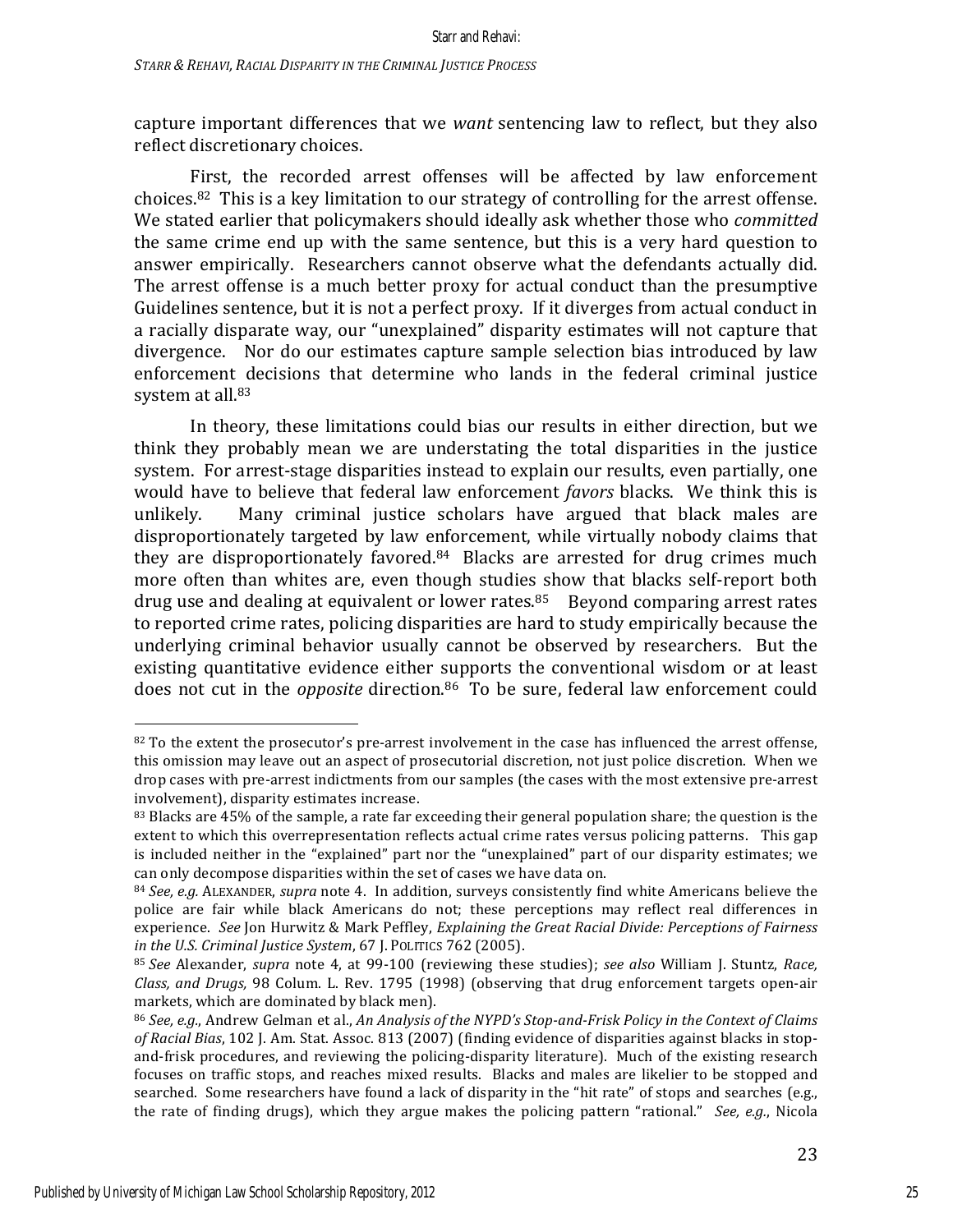differ from state and local enforcement, but we are likewise unaware of any anecdotal suggestions that federal agents favor black suspects. $87$ 

In addition, both the arrest offense and criminal history components of the "explained" disparity reflect subjective policy choices: important sources of disparity may simply be *built into the law*.<sup>88</sup> In the Fair Sentencing Act of 2010, Congress responded to such a concern, softening to some degree the sentencing framework's notoriously harsh treatment of crack cocaine cases.<sup>89</sup> But the crack laws are not the only example of particularly heavy punishments being given to crimes that are disproportionately committed by blacks. The harsh gun enhancements under 18 U.S.C.  $\S 924(C)$  are another example—because black men are more frequently arrested with guns, these would disparately impact black men even if they were neutrally applied. Similarly, black males are also more frequently arrested for crimes involving violence or threats of violence, and sentencing law is often harsher on these crimes than on nonviolent crimes that might reasonably be considered more serious. $90$  These sentencing-law features are built into the "arrest offense" component of the measured disparities. 

The criminal history component likewise reflects a subjective policy judgment to assign heavy weight to past crimes, even though those crimes have already been separately punished. There are many competing considerations surrounding that judgment. But one consideration is its racially disparate impact. Moreover, this choice magnifies whatever racially disparate *treatment* exists in the criminal justice system, by carrying its impact from one case to the next. That is, the criminal history score may be influenced by disparate treatment in past cases.<sup>91</sup> That past disparity will appear as part of the "explained" disparity, so it is easy to lose sight of it—it will be filtered away by controlling for criminal history.<sup>92</sup> Underlying "unwarranted" disparity can thus come to appear "legally warranted."

<u> 1989 - Andrea Santa Alemania, amerikana amerikana amerikana amerikana amerikana amerikana amerikana amerikana</u>

88 *See* Alschuler, *supra* note 21, at 87-88.

<sup>91</sup> *See* Stith, *supra* note 15, at 1432-33.

Persico & Petra Todd, *Generalising the Hit Rates Test For Racial Bias in Police Enforcement, With an Application to Vehicle Searches in Wichita*, 116 ECON. J. F351 (2006). Others find lower hit rates for black and Hispanics, suggesting discrimination. See, e.g., Sarath Sanga, *Reconsidering Racial Bias in Motor Vehicle Searches*, 117 J. Polit. Econ. 1155 (2009). Such studies at least do not suggest irrational *favoritism* toward blacks, however.

<sup>87</sup> Similarly, the processes by which a case is deemed appropriate for federal jurisdiction could introduce sample selection bias. However, if the federal government is simply interested in the types of crimes that blacks tend disproportionately to commit (or vice versa), that difference should be filtered out by the arrest offense controls.

<sup>89</sup> Pub. L. No. 111-220, 124 Stat. 2372 (2010).

 $90$  For instance, suppose X, who is unarmed, obtains \$20 from Y by threatening to hit Y, and runs off with it. With no aggravating factors, his Guidelines offense level for robbery would be 20—the same offense level that would have applied had he defrauded Y out of nearly \$1 million.

 $92$  Through its "career offender" and "armed career criminal" provisions, federal sentencing law is particularly harsh on cases that *combine* violent or (especially) gun cases with extensive criminal history—another structural feature with particularly harsh effects on black men. *See* 18 U.S.C. § 924(e) (2006); U.S. SENTENCING GUIDELINES MANUAL §§ 4B1.1, 4B1.4 (2011).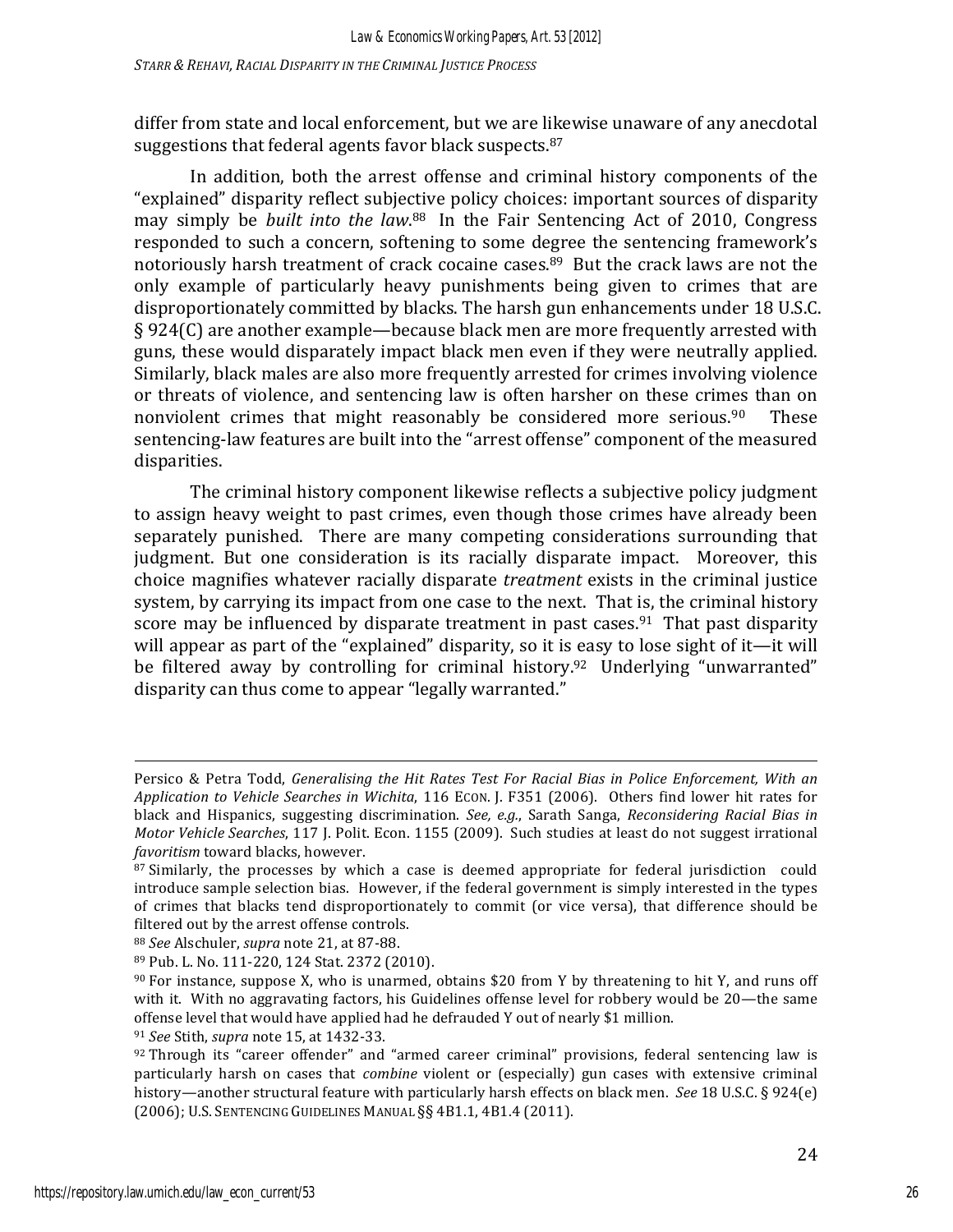### *4. Race, Gender, and Their Interaction*

Finally, another limitation is that we only include men. Starr's related study examines gender disparities and race-gender interactions.<sup>93</sup> She finds unexplained gender disparities that dwarf the racial disparities our joint study found: men receive sentences that are over 60% longer than those of comparable women, conditional on the arrest offense, criminal history, and other pre-charge observable characteristics. These gaps are much larger than most other studies have estimated because—as with race—they mostly appear to arise prior to the final sentencing decision.<sup>94</sup> In the gender context, the data suggest that differences in offender characteristics not captured by the main control variables may explain substantial shares of this gap, particularly differences in childcare responsibilities and perceived role in group offenses. But Starr finds large unexplained disparities (over 50%) even among nonparents and in one-defendant cases, so these explanations do not appear to come close to explaining the whole gender gap, nor do any of the other theories Starr is able to test.

Notably, the gender gap was substantially larger (about  $75\%$ ) among black defendants. On the other hand, among females, the racial disparities we found for men do not recur—there is no significant unexplained black-white gap in female sentences. The black female/white female gap appears to be explained entirely by differences in arrest offense and criminal history—although, again, it is possible that these factors build in structural or other hidden sources of disparity.

As noted above, black males are incarcerated at extremely high rates in the United States, and in assessing the causes of this problem, policymakers should consider both the race and gender dimensions and their interactions. Black male defendants appear not only to face the harsher side of both the racial and gender disparities, but also an additional interaction effect—an extra apparent "penalty" for being *both* black and male. Gender disparity need not be seen as being about "special" treatment of women—rather, one could ask why the criminal justice system appears to treat males so much more harshly. If it did not, Starr's data suggest that many fewer black men would be in prison.

### **III.** The *Booker* Question: Does Expanding Judicial Discretion Increase Racial **Disparity?**

The results above suggest that while the role of prosecutors in producing the black-white sentencing gap has been overlooked by the empirical literature, the role of judges may have been overstated. Still, we do not claim judges' contribution is necessarily trivial. Depending on coding choices, we found up to several percentage

<sup>93</sup> Starr, *supra* note 13.

 $94$  In the gender context, an especially large share of the disparity appears to arise in sentencing factfinding. *Id.* at 4. Mandatory minimums are also important, but only in drug cases, presumably because women are rarely arrested for the kinds of non-drug crimes to which mandatory minimums apply. So mandatory minimums make little contribution to the gender gap in non-drug cases after controlling for the arrest offense.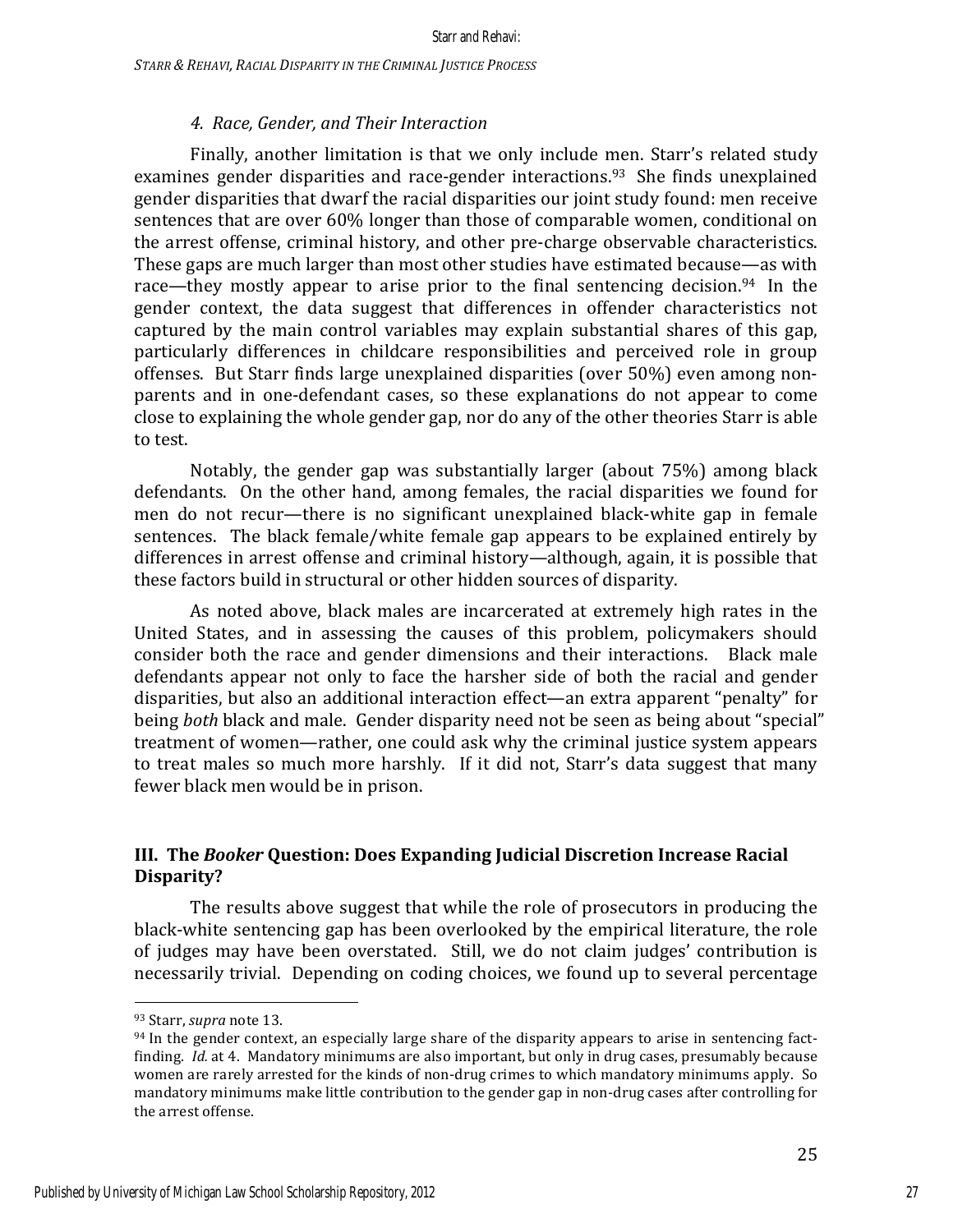*STARR & REHAVI, RACIAL DISPARITY IN THE CRIMINAL JUSTICE PROCESS*

points, on average, of racial disparity that neither the charges nor underlying case features could explain.<sup>95</sup> Given this fact, one might wonder whether the Supreme Court's recent expansion of judges' discretion was a mistake, and whether disparity could be reduced by restoring tighter constraints, as some have proposed. We thus now turn to the issue that so worried Justice Stevens in his *Booker* dissent: has freeing judges to sentence outside the Guidelines led to an increase in unwarranted disparities? 

The Sentencing Commission has given the most prominent answer to this question so far, and its answer is a resounding yes. Its race findings have garnered understandable attention, because they are shocking: *Booker* and its progeny appear to have led to a more-than-fourfold increase in racial disparity in sentencing, from  $5\%$ to 23%. We disagree. In Section A, we explain our methodological objections, which extend beyond the Sentencing Commission's study to the rest of the literature examining the disparity consequences of sentencing law reforms. In Section B, we present the results of an alternative analysis reaching tentative conclusions that contradict the Commission's. Unlike the results above, these findings are completely new to this Article and are therefore presented in more detail. In Section C, we discuss the limitations on our analysis, and why researchers will probably never be able to give an entirely definitive answer to the question of *Booker's* effects.

# *A. Studies Assessing the Effects of Sentencing Policy Changes*

A subset of the sentencing disparity literature focuses on measuring *changes* in disparity resulting from changes to sentencing law, such as *Booker*, or the initial adoption of mandatory sentencing. These studies have two pervasive methodological problems. First, they typically control for the presumptive sentence and thus ignore the possible effects of sentencing reform on pre-sentencing decisionmaking. Second, they fail to effectively disentangle the causal effects of policy changes from underlying trends over time and surrounding events. We explain both problems here.

The problem with the presumptive-sentence approach is largely explained above, but in the sentencing-reform context the reason for its importance is slightly different. In principle, studies focusing on *changes* in disparities have an advantage over those that estimate the *extent* of "unwarranted" disparity: the ability to ignore the possibility of differences between groups that the observed variables do not capture.<sup>96</sup> Suppose the control variables amount to only a "broken yardstick" for measuring the defendant's underlying criminal behavior. For instance, suppose the "presumptive sentence" variable diverges from true case severity in racially disparate ways, biasing estimates of how much of the racial gap in sentences is actually due to race. In a policy-change study, so long as the *same* broken yardstick is used before and after the policy change, one can get a valid estimate of the policy's relative effects on different groups. This "advantage" is a mixed blessing: estimates of changes in disparity are much less policy-relevant if we do not know whether the disparity in

<sup>95</sup> Our data suggest that judges' role in producing disparities may be particularly important in more serious cases See Rehavi & Starr, *supra* note 6, at 25.

<sup>&</sup>lt;sup>96</sup> See Fischman & Schanzenbach, *supra* note 45, at 11.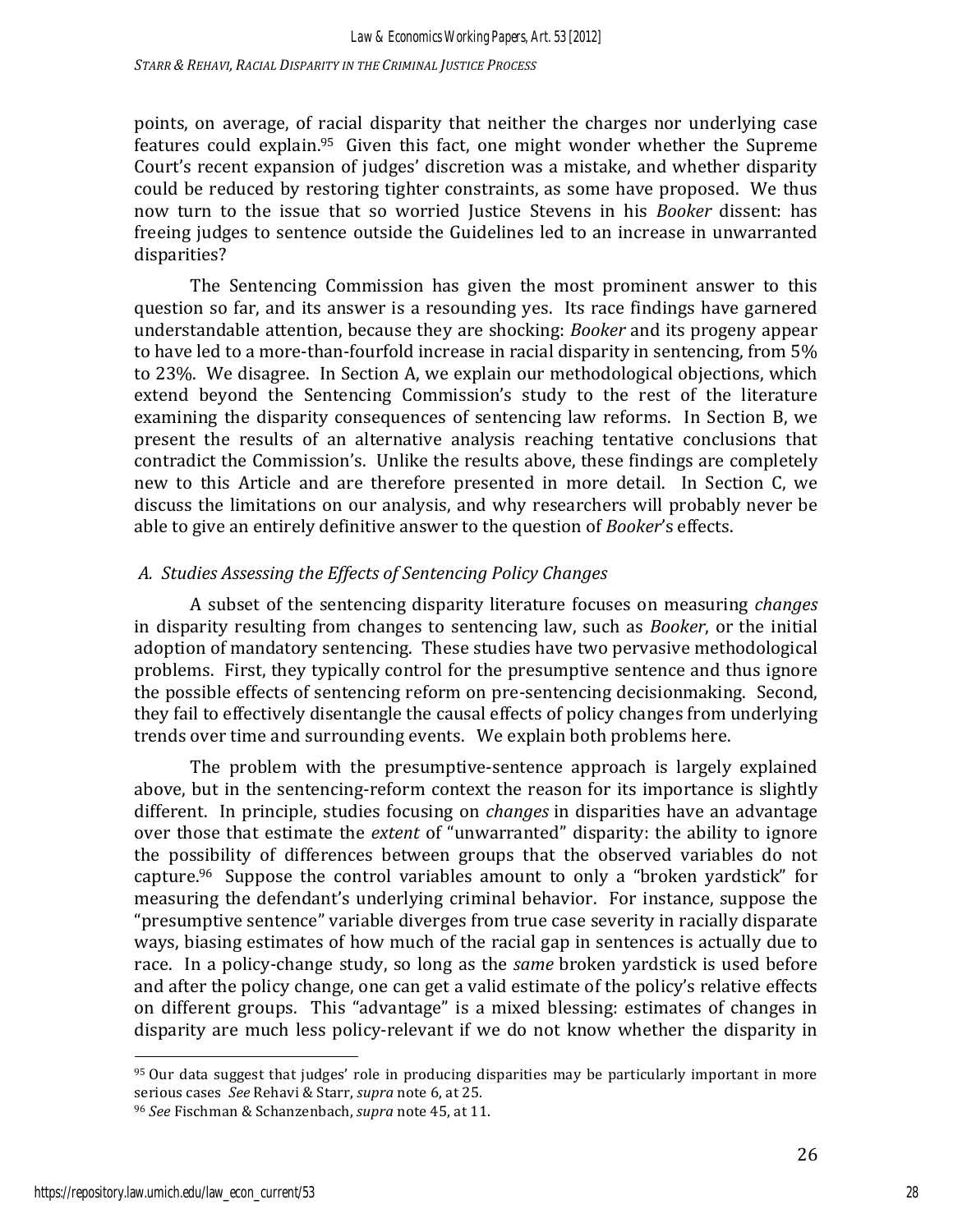either the pre- or the post-period is "real." Still, not every study needs to answer every question, and research that brackets the first-order "is this real?" question can be useful.

However, a serious problem arises if one cannot be confident that the yardstick itself has not been affected by the policy change. Consider again the Sentencing Commission study discussed above. It found that the black-white gap went from 5% before *Booker* to 15% after, and finally to 23% after *Booker's* successor cases *Kimbrough* and *Gall*. Below, we discuss other problems that make it very problematic to infer that these changes were *caused* by either *Booker* or *Kimbrough/Gall.* But let's start with a more basic question: Do these numbers actually tell us that racial disparity in sentences has grown?

In each period, the Sentencing Commission estimates sentencing disparities conditional on the presumptive sentence (likely a "broken yardstick" for the reasons discussed above), and then compares the disparities across time periods. (Let us set aside for a moment the additional problem with their choice to control for departure status as well, which we return to below.) If one were certain that racial disparities in the processes determining the presumptive sentence remained constant pre- and post-*Booker*, then this would be a "same broken yardstick" comparison. Whatever biases were hidden in the presumptive sentence variable would affect the estimates for both time periods similarly, so the comparison would be apples-to-apples. The problem is that *Booker* may have replaced one broken yardstick with a different one, if it affected charging, plea-bargaining, or sentencing fact-finding in racially disparate ways. Cases with the same presumptive sentences may represent different actual conduct pre- and post-*Booker* in ways that vary by race, biasing the pre/post comparison of disparities. Sample selection bias is also a potential problem: if *Booker* changed which cases are winnowed out by the "funnel," the pool of sentenced cases may look different pre- and post-*Booker.*

There is good reason to worry about these potential biases. One clear lesson from the legal scholarship and practitioner surveys reviewed in Part I is that the stages in the criminal justice process are interrelated. Charging, plea-bargaining, and fact-finding all occur *in anticipation of and in an attempt to influence the sentencing consequences.* It is not even remotely safe to assume that changes in sentencing law do not affect decisionmaking at those earlier stages. After all, consider what happened after the Guidelines were adopted: a drastic increase in guilty pleas, which law scholars (very plausibly) attribute to prosecutors' sharp increase in leverage.

There are many theoretically plausible ways decisionmaking prior to sentencing could change after *Booker*. For example:

Prosecutors might lose some of their leverage and have to offer more favorable plea deals to induce guilty pleas. This could mean more favorable findings of fact or more dropping of charges, and result in reductions of presumptive sentences and perhaps more trials.<sup>97</sup>

<sup>97</sup> If cases thereby became more resource-intensive, one might expect prosecutors to bring fewer cases or fewer charges per case. See James J. Prescott, Empirical Evidence of Prosecutorial Charging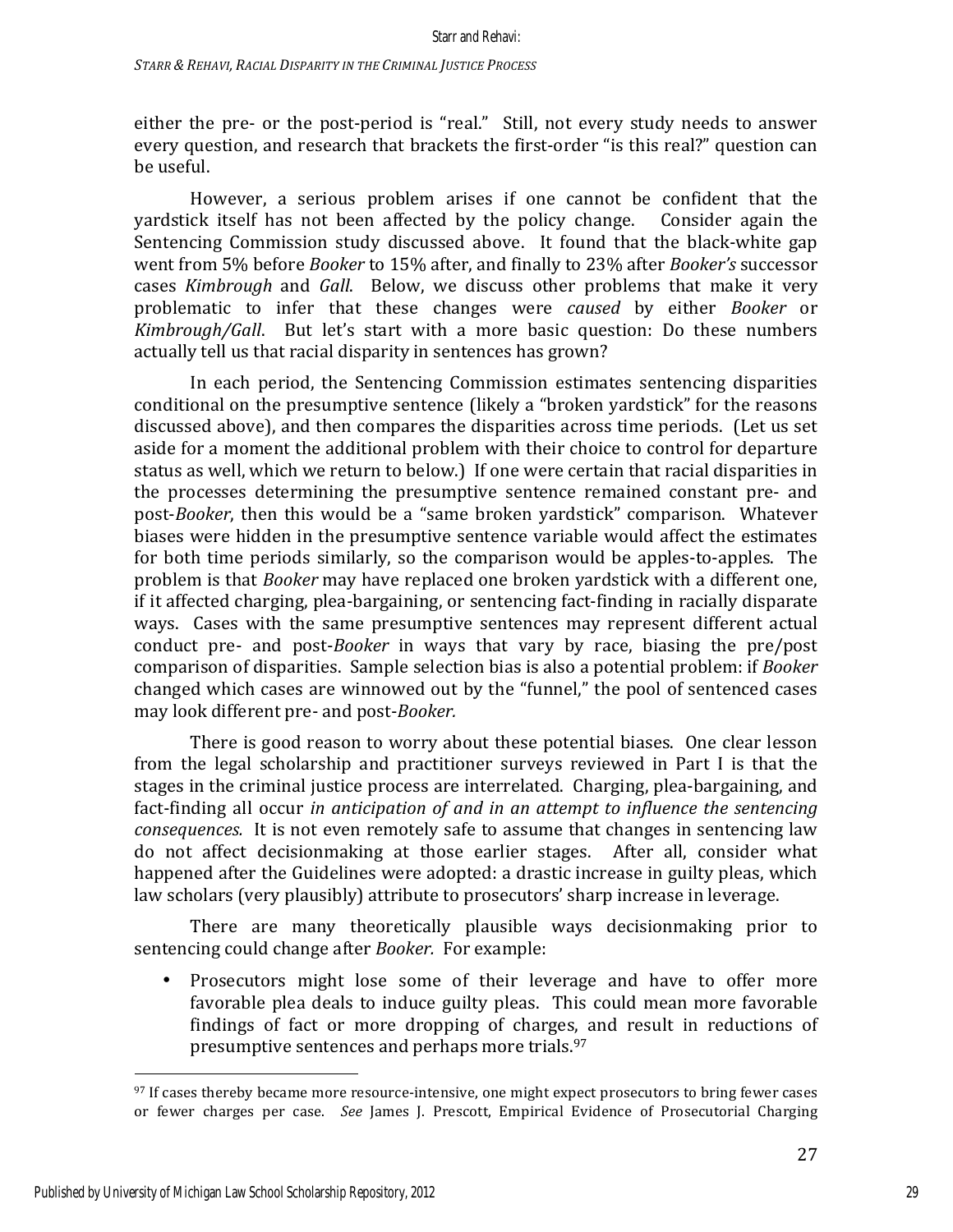- Prosecutors could respond to the reduction in their power over Guidelines sentences by making more use of their remaining (even more powerful) tool for constraining judges: statutory mandatory minimums.
- Judges might become less willing to make findings of facts that diverge from the plea stipulations, because doing so is no longer necessary to achieve what they perceive as a just sentencing result—they can depart more often instead.

These changes would only bias estimates of post-*Booker* changes to racial disparity if they had a racially disparate impact on the presumptive sentence or on the composition of the sentenced sample.<sup>98</sup> It is, of course, possible that neither these changes nor any others happened in response to *Booker*, or at least that any changes had racially neutral effects. But in our view, this cannot simply be *assumed*—it must be tested. However, all of the existing studies of *Booker* (and prior studies of the initial shift to mandatory sentencing) do assume exactly that, usually implicitly. Other studies have criticized various other aspects of the Sentencing Commission's *Booker* study and have reached different conclusions. But these studies too have taken the sentencing-stage-only approach, controlling either for the presumptive sentence or something closely related (the Guidelines "base offense level") and are subject to the same concern.<sup>99</sup>

These studies, in short, ignore the "hydraulic discretion" theory that has dominated theoretical scholarship about sentencing reform. Conversely, key aspects of the hydraulic discretion theory remain almost completely untested empirically.<sup>100</sup> No empirical studies have yet used case data to assess changes in disparities in charging, plea-bargaining, or sentencing fact-finding in the wake of *Booker*. One study did survey judges and public defenders about their *perceptions* of whether aspects of plea-bargaining had changed.<sup>101</sup> However, the researchers did not evaluate these perceptions' accuracy, and the perceptions of judges and defense counsel varied quite substantially.102

Just a few studies have looked at changes in charging and plea-bargaining disparities in response to earlier changes to sentencing law and policy. Wooldredge et al. found that Ohio's shift to mandatory sentencing reduced race-related disparities

<u> 1989 - Andrea Santa Alemania, amerikana amerikana amerikana amerikana amerikana amerikana amerikana amerikana</u>

Manipulation (2006) (unpublished manuscript) (on file with author) (finding that prosecutors brought fewer charges after an earlier sentencing-procedure Supreme Court decision effectively raised the cost of proving charges).

<sup>98</sup> This could be the case even if the changes looked superficially equivalent by race. For instance, if prosecutors doubled their use of mandatory minimums for both blacks and whites in response to *Booker*, but their underlying use of mandatory minimums was twice as common for blacks, the doubling would look racially neutral, but would have twice the impact on blacks' sentences.

<sup>99</sup> *E.g.*, Ulmer et al., *supra* note 36 *passim* (finding a post-*Booker* increase in racial disparity in incarceration rates but not length); Fischman & Schanzenbach, *supra* note 38, at 2-3 (finding mixed results in an analysis of multiple doctrinal changes affecting judicial discretion, but concluding that expanded discretion does not increase racial disparity).

<sup>100</sup> Engen, *supra* note 24, at 324-25.

<sup>&</sup>lt;sup>101</sup> Jeffrey T. Ulmer & Michael T. Light, *The Stability of Case Processing and Sentencing Post-Booker,* 14 J. GENDER, RACE, & JUST. 143 (2010) (finding perceptions of increased detail in factual stipulations and appeal waivers in plea agreements, but also increased entry of "open pleas" with no agreement). <sup>102</sup> *Id.*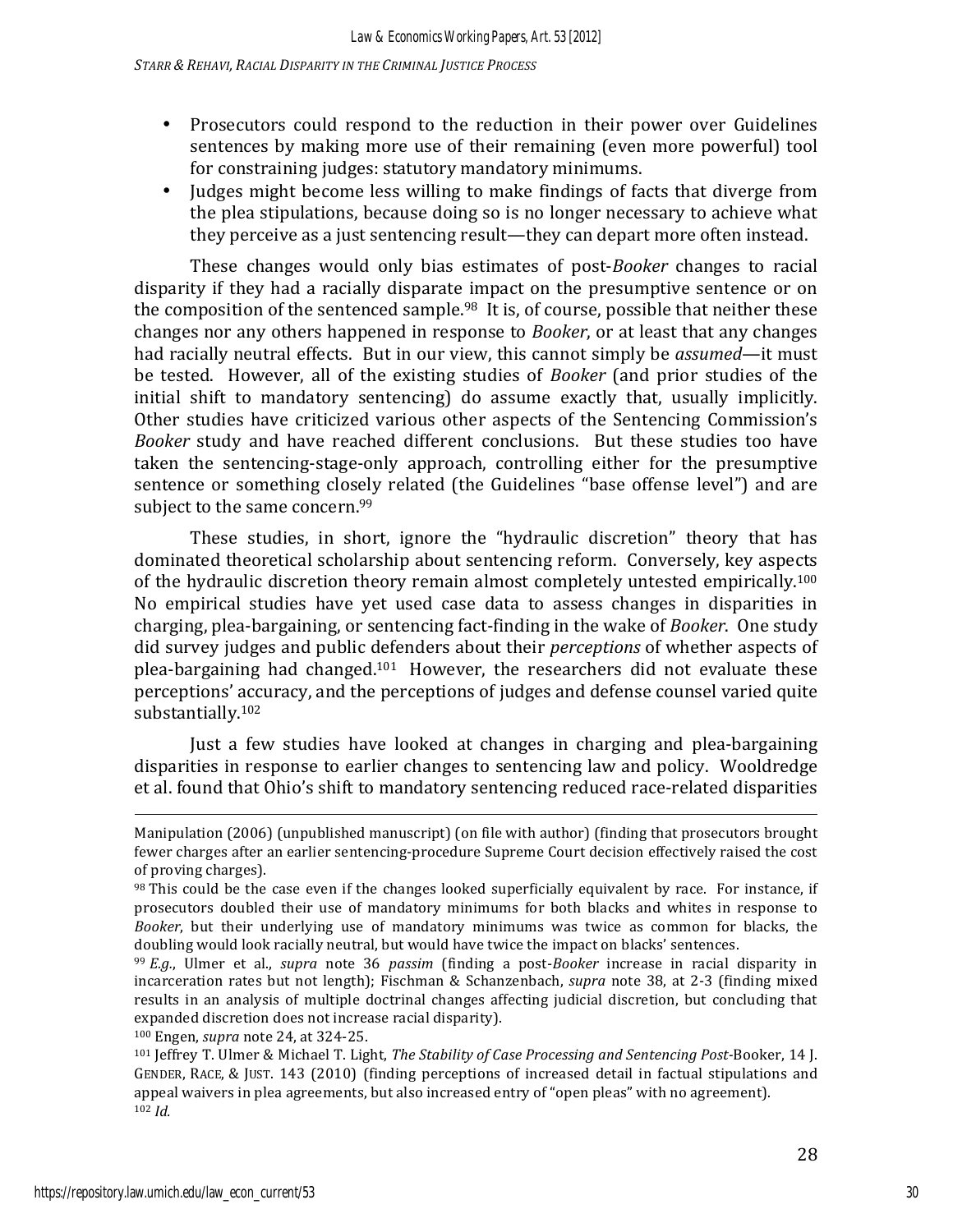in the dropping of charges at the plea-bargaining stage, yet *increased* racial disparities in sentencing—the opposite of what both mandatory sentencing proponents *and* "hydraulic discretion" theorists might have expected. However, the authors did not evaluate changes in initial charging, without which the results are harder to interpret.<sup>103</sup> In a 1987 study of Minnesota's adoption of mandatory sentencing guidelines, Miethe did evaluate initial charging and found a small but significant increase in gender disparity and no significant change in racial disparity; pleabargaining disparities were unchanged.<sup>104</sup> No studies have evaluated changes in disparities in sentencing fact-finding.

Beyond the failure to account for the potential disparities introduced by the *pre-sentencing* stages of the process (a problem shared by almost all sentencing disparity studies), recall that the Sentencing Commission's study of *Booker* has an additional problem: it also controls for *departure status*, thereby also filtering out some of the potential disparities in the sentencing decision as well. This is an especially surprising choice for a study of *Booker's* effects, because—as we will see below—if there is one thing *Booker* changed dramatically, it is the probability of a departure from the Guidelines. *Booker*, after all, legally authorized departures that were previously forbidden. So it is decidedly odd to compare racial disparities in sentencing before and after *Booker* only *after* filtering out those mediated by racial differences in departure rates. Again, this might not turn out to be a problem if there is no racial disparity in departure rates, or no change in that racial disparity after *Booker*. But this cannot simply be assumed.

In addition to the use of inappropriate control variables, there is another serious methodological concern with these studies: causal inferences from changes over time are always risky, because many things change over time. Comparisons of averages between periods before and after a policy change, while appealingly simple, can be misleading.

These studies generally compare the average disparity before and after a policy change.. In most, disparities are estimated separately for each period using a regression model that controls for the presumptive sentence and other observed variables.<sup>105</sup> The recent federal studies have focused not just on *Booker*, but also on other recent policy changes affecting judges' sentencing discretion. One such change was the PROTECT Act of 2003, which contained a rider imposing rules intended to discourage downward departures from the Guidelines. The rider required courts to report to Congress on departure rates, required written justifications for departures, provided for de novo appellate review of departures in some cases, restricted the

<sup>&</sup>lt;sup>103</sup> John Wooldredge et al., *(Un)anticipated Effects of Sentencing Reform on the Disparate Treatment of Defendants*, 39 LAW & SOC'Y REV. 835, 860-64 (2005).

<sup>&</sup>lt;sup>104</sup> Miethe, *supra* note 7, at 167-71 (1987). The Miethe and Wooldredge et al. studies are rare examples of studies that focus on "hydraulic" effects of sentencing reform; however, both are subject to the other critique raised below concerning causal inference from changes over time.

 $105$  The use of separate regressions means that the case mix is not controlled for across time periods, another problem. Some studies report single regressions with race-time period interactions, which is preferable (but does not solve the other problems raised here). See Ulmer et al., *supra* note 36 (reporting both methods).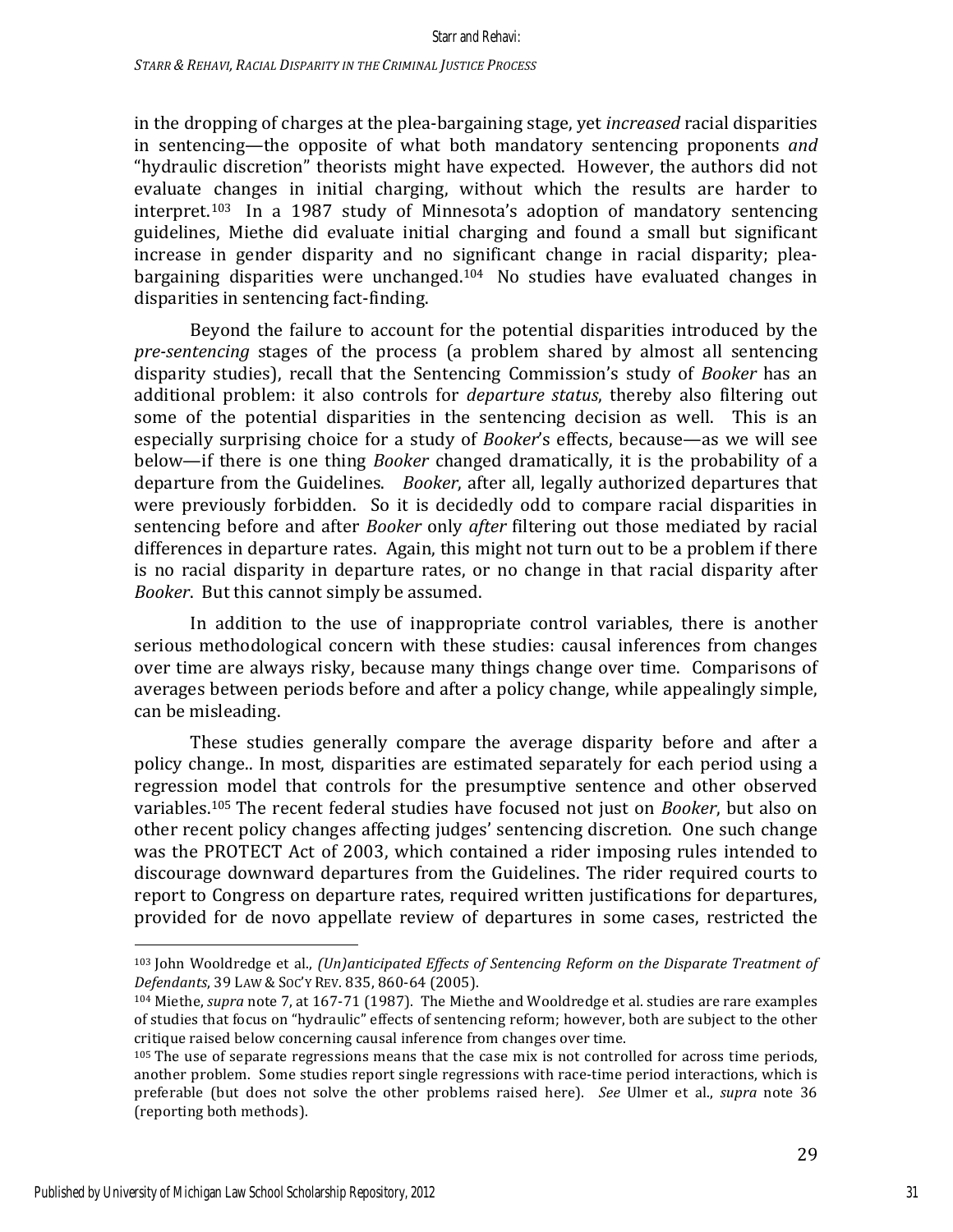*STARR & REHAVI, RACIAL DISPARITY IN THE CRIMINAL JUSTICE PROCESS*

Sentencing Commission from creating new grounds for downward departures, limited judicially initiated downward adjustments for "acceptance of responsibility," and directed DOJ to adopt an action plan for reducing departures.<sup>106</sup> Another important change was the Supreme Court's December 2007 decisions in *Kimbrough* and *Gall* (discussed above), which reinforced the *Booker* holding.

The Sentencing Commission focused on three primary time periods, with cases classified by sentencing date: (1) PROTECT-to-*Booker* (nearly two years), (2) *Booker*to-*Kimbrough/Gall* (nearly three years), and (3) post-*Kimbrough/Gall* (nearly two years). It found the lowest black-white disparities in period 1, when judicial discretion was the most limited, and the greatest in period 3, when discretion was broadest.<sup>107</sup> A competing study by Jeffrey Ulmer, Michael Light, and John Kramer criticized aspects of the Commission's method, but it too compared averages across these time periods (as well as earlier periods).<sup>108</sup> It similarly found increases in racial disparity in the post-*Booker* and post-*Kimbrough/Gall* periods, although these were concentrated in the decision to incarcerate defendants rather than in sentence length among those incarcerated.<sup>109</sup>

But comparison of averages across such broad periods is at best suggestive. This kind of comparison is too blunt a tool for causal inference. Differences in the averages between periods might merely reflect longer-term trends or other intervening events. If racial disparity were rising at a steady rate from 2003 on, for instance, the average disparity after *Booker* would necessarily be higher than the average in the PROTECT-to-*Booker* period, and the average after *Kimbrough/Gall* highest of all, even if those decisions had no effect on racial disparity. In fact, this would be true even if *Booker* and *Kimbrough/Gall* actually *slowed* the rate of increase in disparity.

<sup>106</sup> PROTECT Act, Pub. L. No. 108-21, 117 Stat. 650 (2003).

<sup>&</sup>lt;sup>107</sup> Ulmer et al., *supra* note 36, at 1091-94 also include the pre-PROTECT period.

<sup>108</sup> Ulmer et al., *supra* note 35.

<sup>&</sup>lt;sup>109</sup> *Id.* Much of the authors' criticism focused on the Commission's failure to separate the incarceration decision from the length decision. In our view there is no theoretical reason the two decisions necessarily need to be separated; either approach is acceptable. The main problem with the Commission's approach is that even though it kept the zeros in the main sample, it log-transformed the outcome variable; since the log of zero is undefined, the Commission assigned the value of 0.01 months to the non-incarceration sentences. The problem is that the choice of 0.01 is arbitrary, and the resulting effect estimates will be sensitive to these arbitrary choices.

Separating the incarceration and length decisions, as Ulmer et al. did, avoids this problem, but raises another concern: if there is disparity in the incarceration decision, it will introduce sample selection bias to the length analysis. Starr, *supra* note 13, examines this problem and various alternative solutions in detail. In the analysis reported in Part II, we did separate the two stages, which was not a problem because we found no significant disparity in the incarceration decision after controlling for arrest offense. If one *does* find disparity there, as Ulmer et al. did, the sample selection concern is more serious, and it is better to leave the zeros in the main sample and either not logtransform the outcome or use alternative statistical methods. If the zeros are included, linear regression (estimated with robust standard errors) can still be used to estimate average disparities; it is an unbiased estimator of the conditional mean even if its distributional assumptions are violated. Note that the there is no "censored data" concern here; non-incarceration sentences are not unknown outcomes, but known zeros.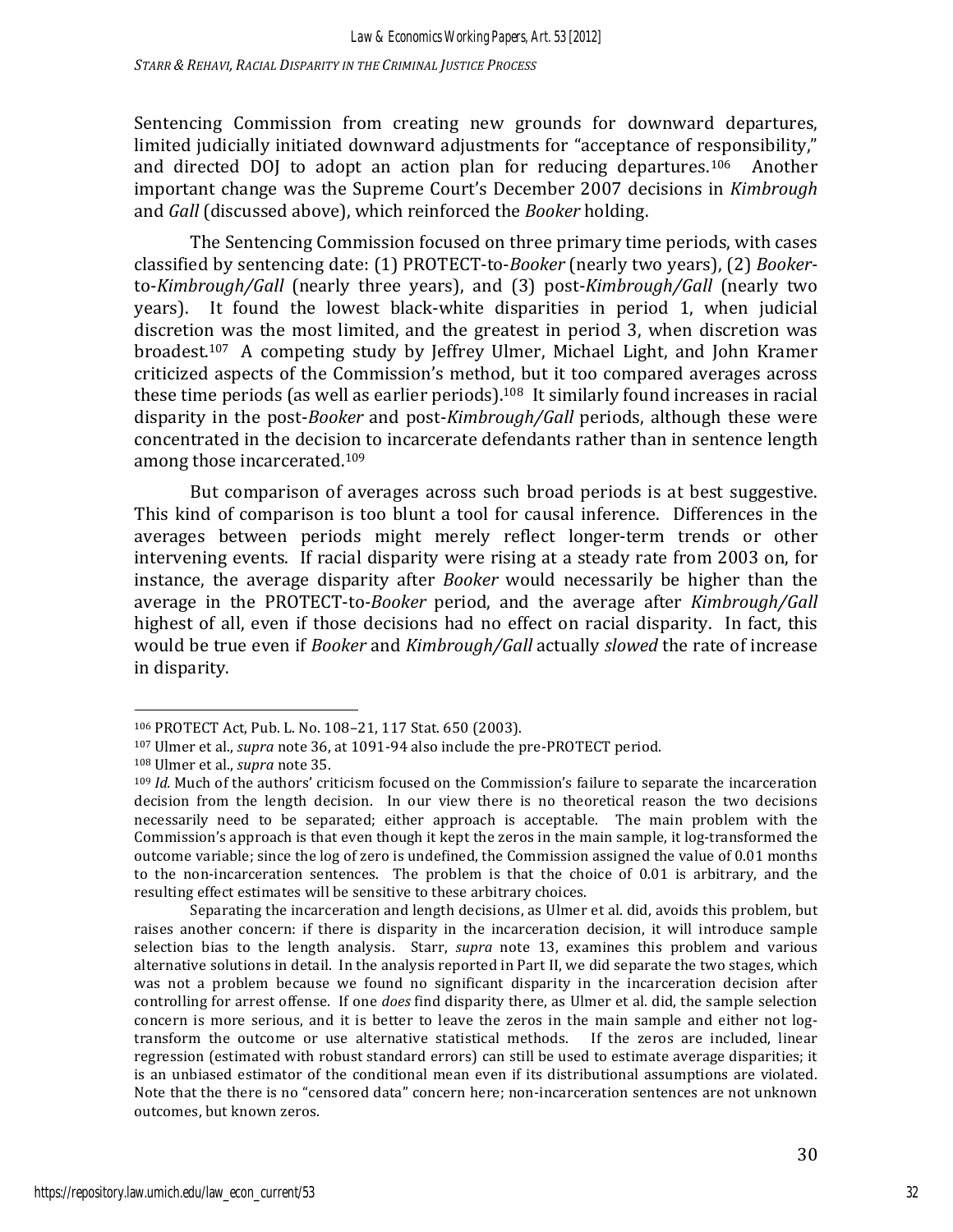Sentencing disparity might well be affected by numerous other developments over periods of that length. These could include, for instance, the policies and law enforcement priorities of a Presidential administration changing or taking time to trickle down to line prosecutors; changes in the composition of the judiciary and the U.S. attorneys' offices; or something as simple as administrative changes in supervision of prosecutors.<sup>110</sup> Even if these developments had no racial purpose, they might have had racially disparate impacts. Causal inferences would be more credible if effects were visible in a much shorter time window, such that one could more confidently assume that *Booker* is the only important change that could have driven the outcome. It is also preferable to filter the surrounding trends out of the estimates of the policy's effects by including them in the regression.

The most recent *Booker*-related study is Fischman and Schanzenbach's, discussed above in Part II, and it improves on the standard approach in this regard. Their model filters out year-to-year variation in sentencing patterns for different categories of crimes and judicial districts, which captures an important subset of the things that might vary over time. They focus on changes in appellate review of sentencing, and find that in general, looser review has not been associated with increased racial disparity, although (like the Sentencing Commission) they do find a recent increase in disparity after *Kimbrough* and *Gall*.<sup>111</sup> However, their approach only filters out trends in racial disparity if they are mediated by the crime category or district; any trends driven by other factors are left in. Below, we set forth an approach that simply filters out continuous trends in racial disparity itself (rather than trends in particular factors that contribute to it), and that uses monthly data to capture within-year variation as well.

# *B. Our Method*

 

Our alternative method is called regression discontinuity design  $("RD")$ .<sup>112</sup> Rather than comparing racial disparities averaged over periods of years, we create flexible regression models that filter out month-to-month trends (including non-

 $110$  One federal prosecutor that we spoke to suggested that charging might in general have gotten harsher during the 2000s due to the expanded office use of computer-based tracking systems for prosecutors' performance, creating pressure toward toughness. General increases in harshness could have racially disparate consequences; *see supra* note 95. We do not assess the wide variety of possible causal theories for the underlying trends here..

<sup>111</sup> The authors further examine *Kimbrough/Gall* and their predecessor case *United States v. Rita*, 551 U.S. 338 (2007) with an "event study" approach that effectively averages disparities over six-month periods, rather than the Commission's longer periods. *Id.* Because they leave out the five months between *Rita* and *Kimbrough/Gall*, the last pre-period and first post-period are actually nearly a year apart. Nonetheless, this is also a substantial improvement over the Sentencing Commission. But as explained below, we think an even finer-grained approach to time trends yields greater payoffs for causal inference, and we also prefer to focus on *Booker*, the bigger legal change.

 $112$  RD estimators are widely used in the education, public finance, political economy and labor economics literatures to recover causal estimates when randomized experiments are not possible. See David Lee & Thomas Lemieux, *Regression Discontinuity Designs in Economics*, 48 J. Econ. LIT. 281 (2010); Guido W. Imbens & Thomas Lemieux, *Regression Discontinuity Designs: A Guide to Practice*, 142 **J. ECONOMETRICS 615 (2008).**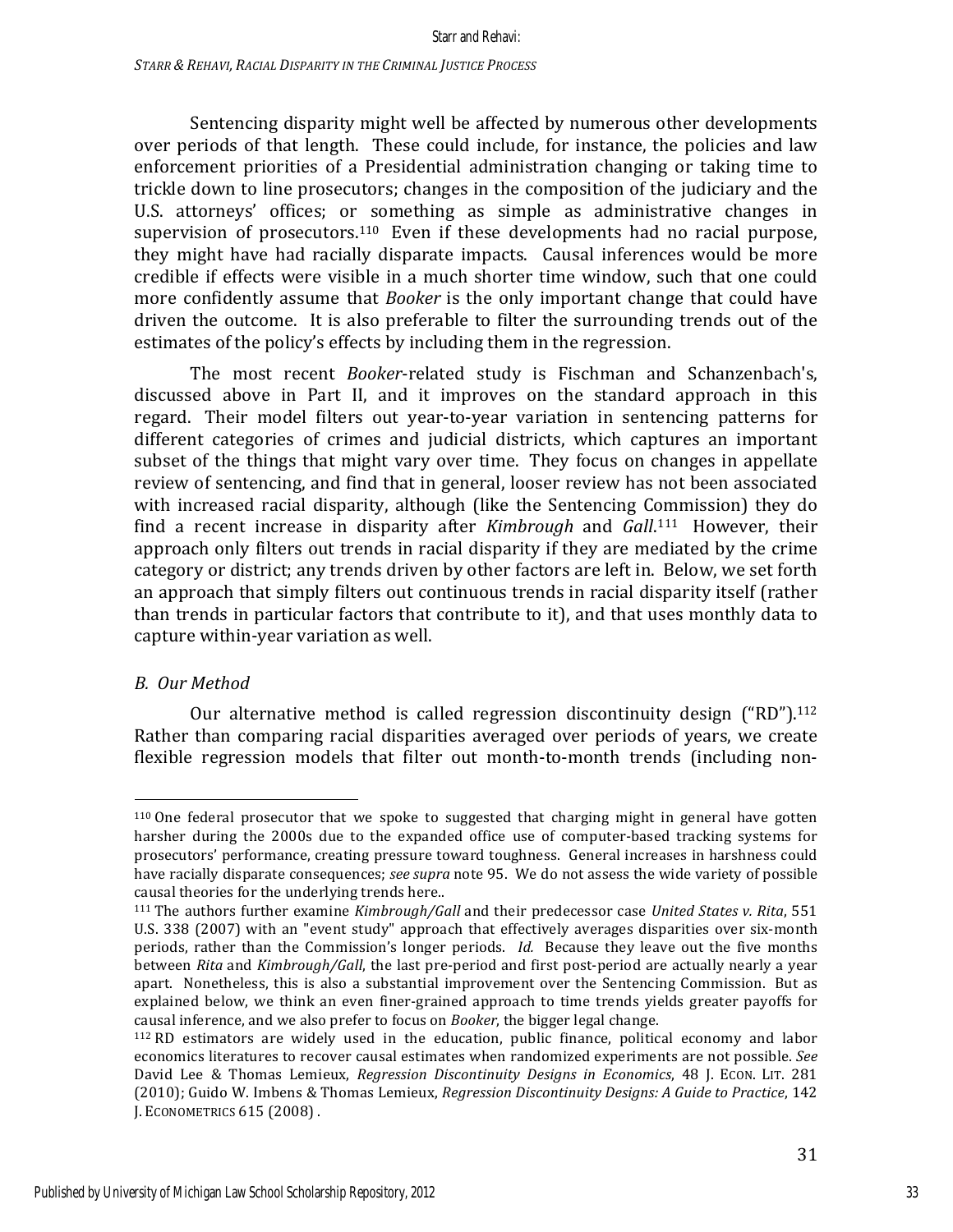linear ones) in sentences and other relevant outcomes. We then look for sharp breaks in these trends—discontinuities—immediately after *Booker*. Like other studies, we base our causal inferences on changes over time, and any unmeasured changes that coincide with *Booker* could trick us. But because we are looking for *immediate sharp* changes, this concern is less grave. While a lot can change in a couple of years, usually a lot less changes suddenly in a couple of months. In addition, even if continuous background trends did have a noticeable effect on disparities in those couple of months, our method filters the trends out. We are looking only for sharp breaks that coincide with *Booker*. If the surrounding trends are fairly smooth and there is a sudden break at *Booker*, the inference that *Booker* caused the change depends only on the assumption that no other unobserved factor affecting sentencing disparity *suddenly* changed at the time of *Booker*.

We use the same dataset described in Part III, but draw a broader sample from it. The sample runs from fiscal years 2001 to 2009 and does not exclude women and non-citizens. It also includes all non-immigration cases except identity theft, which was subject to other major sentencing-law changes near *Booker*.<sup>113</sup>

Our overall research interest is measuring the effect of changes to judicial sentencing discretion on sentencing and case processing disparities. We begin by looking at Guidelines departure rates, not because that is the ultimate outcome of interest, but because departure rates help us determine which legal reforms amounted to important changes to judges' discretion in practice. They directly measure Guidelines compliance, and thus are the most logical measure of the extent to which the Guidelines actually constrained judicial behavior at any given time. We focus our attention on *Booker* itself, not on its progeny *Kimbrough* and *Gall* or the PROTECT Act's tightening of the Guidelines. The reason can be seen plainly in Figure 1, which plots departure rates by sentencing month.<sup>114</sup> Note that  $96\%$  of these departures are downward.

The vertical lines in Figure 1 mark four key events: the PROTECT Act, and the decisions in *Blakely* (*Booker's* immediate predecessor), *Booker*, and *Kimbrough/Gall* (the *Booker* successors that clarified and strengthened its holding).<sup>115</sup> As this graph makes clear, *Booker* was a major shock to the amount of sentencing discretion afforded to judges. The number of departures went up immediately and substantially, from about  $30\%$  to about  $40\%$ . Although there are other month-to-month fluctuations in departures, *Booker* marks by far the most dramatic break. The sharpness of the change around *Booker* helps to alleviate one substantial concern about RD—its inability to capture effects that occur slowly. It is certainly possible that the full effects of *Booker* took a while to take hold, and the inability to test that

<sup>113</sup> Including women and non-citizens improves the precision of the estimates by increasing the sample size within each month. However, the results are substantively similar if these groups are excluded. We include controls for gender and citizenship.

 $114$  For reasons explained below, this graph and all others are limited to district courts in the Second, Fourth, Fifth, Sixth, and Eleventh Circuits. The nationwide departure pattern looks similar.

<sup>&</sup>lt;sup>115</sup> The graph includes *all* departures. In 46% of departure cases, the departure was requested by the government as a reward for "substantial assistance" in another case; if these were excluded, the pattern would look similar, but the rise at *Booker* would be even steeper.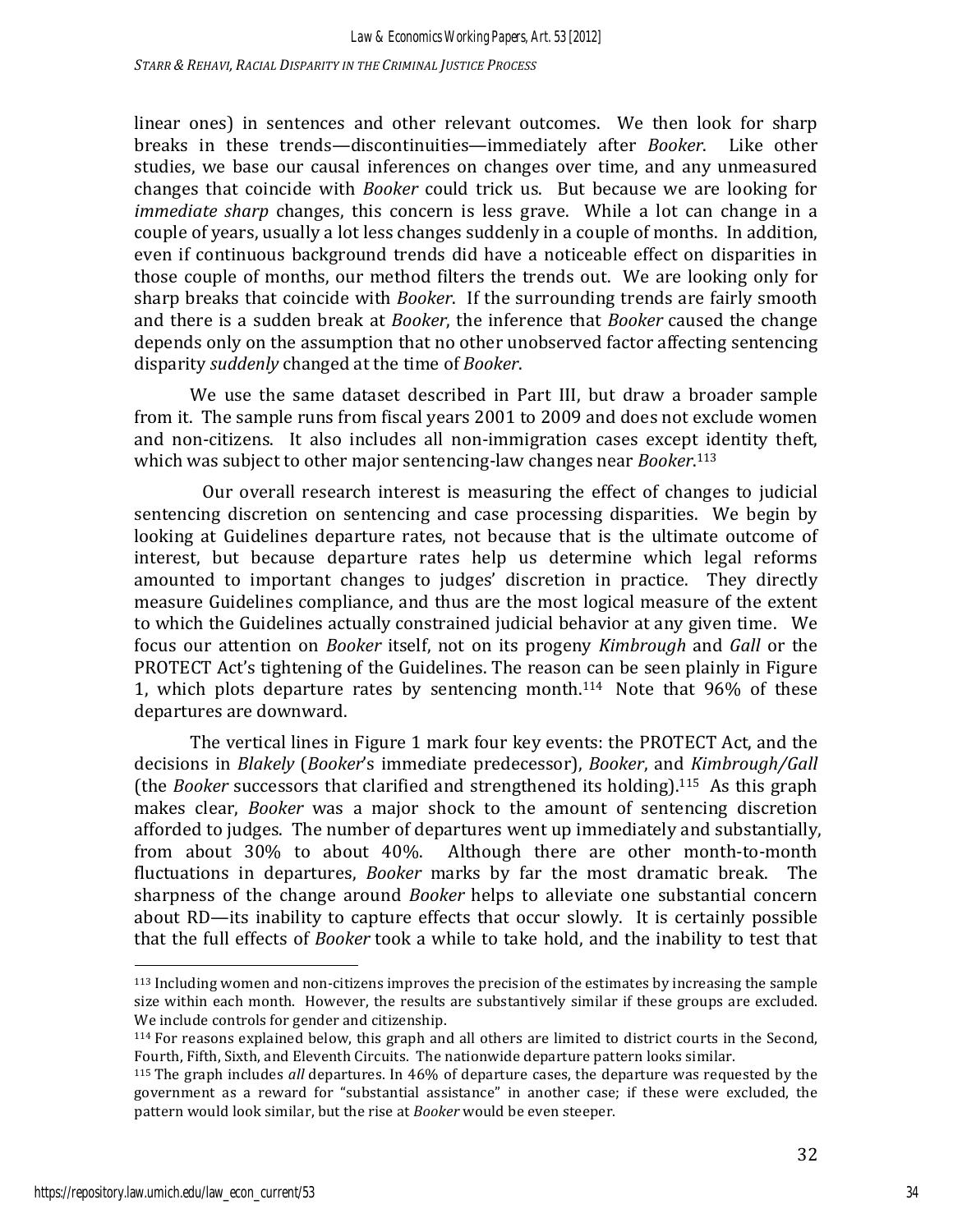possibility is a disadvantage to our method. But if judges were inclined to use broader sentencing discretion in ways that disadvantage blacks, one would expect to see at least *some* of that effect in the immediate vicinity of *Booker*, because *Booker* immediately changed judges' willingness to depart from the Guidelines.

In contrast, PROTECT and *Kimbrough/Gall* were not nearly as dramatic a change to the sentencing regime in practice. PROTECT appears to have caused no sudden change at all in departures . *Kimbrough* and *Gall* may have been more important—departure rates did rise afterwards—but the rise continued a trend that began three months before the decisions, and there was no sudden break in the trend.<sup>116</sup> The rise before *Kimbrough/Gall* could have been a response to the Supreme Court's decision in *United States v. Rita*, five months earlier, although this is also not obvious because it did not begin until two months after *Rita.*  Still, even if *Rita*, *Kimbrough*, and *Gall* collectively led to an increase in departures (which seems likely), the fact that the events were separated by five months makes it too diffuse a change to judges' sentencing discretion to assess with this method. And even combined, the change over that whole period is still much smaller than the change at *Booker*. One should not expect small changes to have big effects, and if they appear to, one has to suspect some confounding factor. *Booker*, as the bigger change, is the more logical place to test the effects of changing judicial discretion.

We now turn to the effects of increasing judges' departure discretion on other stages and outcomes in the justice process. Because criminal cases have several key dates, the RD method can be used to isolate *Booker's* effect on each key stage in the process. However, it cannot be used to directly estimate the *aggregate* effect of *Booker* on all stages. The Sentencing Commission and other *Booker* researchers have always divided cases by *sentencing date*, but many cases' processing dates straddle *Booker*, so one cannot simply deem cases "pre-*Booker"* or "*post*-Booker." We assess *Booker's* effects on charging, as well as the sentencing consequences of those charging changes, by assessing what happens when the charging date passes *Booker*. Cases charged shortly before *Booker* will overwhelmingly have been disposed of and sentenced after *Booker*,<sup>117</sup> so focusing on the immediate effects as the charging date passes *Booker* means that the sentencing effects of changing charging practices can be separated from the sentencing effects of changes to other process stages.

Likewise, we assess plea-bargaining changes and their sentencing effects by assessing what happens when the *conviction* date passes *Booker*, and we assess changes in *judicial* behavior and their sentencing effects by assessing what happens

<sup>&</sup>lt;sup>116</sup> This is not very surprising; PROTECT and *Kimbrough/Gall* were much subtler changes in the law. PROTECT and *Gall* did not directly speak to judges' legal authority to depart. Both might have influenced district courts indirectly by changing the appellate review standard and (in PROTECT) increasing data collection on departures, but it is unclear how much life-tenured district judges would care. *Kimbrough* did directly affect departure authority, but only in crack cases (where mandatory minimums applied regardless); it was uncontested that judges could depart on policy grounds in other cases. And the crack holding could only have helped black defendants—a logical challenge for studies that point to *Kimbrough* as a source of racial disparity.

 $117$  The average time from charge to disposition in our sample is 5 months, and the average time from disposition to sentencing is a further 4 months.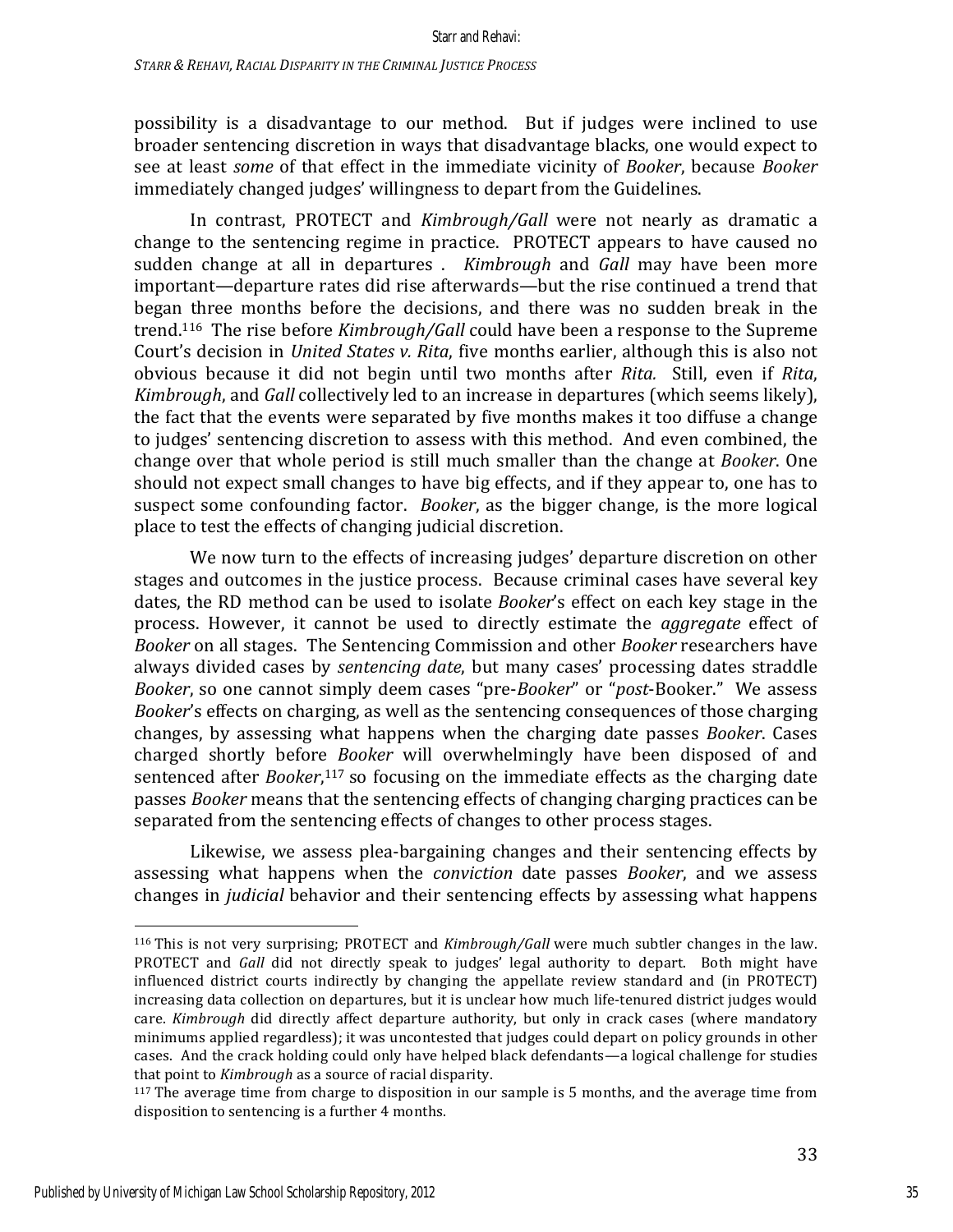*STARR & REHAVI, RACIAL DISPARITY IN THE CRIMINAL JUSTICE PROCESS*

when the *sentencing* date passes *Booker*. Note that the judicial behavior being measured is not just changes to the final sentencing decision relative to the Guidelines sentence, but also changes to sentencing fact-finding. Separately assessing the conviction date and the sentencing date helps to disentangle judges' contributions to any disparities in sentencing fact-finding from any disparities in the negotiated plea stipulations. 

The most serious complication in drawing causal inferences about *Booker* is that the decision was hardly a bolt from the blue. Rather, *Booker* followed six months after the Supreme Court's decision in *Blakely* (denoted by the second vertical line in Figure 1), applying the same Sixth Amendment holding to a state sentencing scheme. It was *Blakely* that was an unexpected "earthquake," throwing federal sentencing into disarray by rendering it fairly obvious that the federal Guidelines were in constitutional trouble.<sup>118</sup> What was *not* clear was what the Supreme Court would do to remedy the constitutional defect. Instead of the advisory guidelines approach (which none of the circuits had adopted), the Court could have struck the Guidelines down entirely, or left them mandatory but shifted fact-finding authority to the jury, or left the whole matter to Congress. The lower courts quickly began weighing in, and the Supreme Court quickly agreed to review *Booker* and scheduled an early argument.

The *Blakely* decision raises a dilemma for causal inference for three reasons. First, it could mean that the effects we are looking for happened in a more diffuse manner starting *before Booker*, courts and/or the parties anticipated that the mandatory Guidelines would fall and adjusted their behavior ahead of time. In that case, estimating discontinuities at *Booker* alone might understate the effects of moving away from mandatory Guidelines. Second, the anticipation of *Booker* may have affected the mix of cases decided immediately before and after *Booker*, if district courts delayed sentencings while waiting for the Supreme Court's opinion. If so, those changes in cases could confound estimates of *Booker's* effects. Third, even assuming *Booker* did cause the measured changes, not all of Booker's effects can necessarily be attributed to expanding judicial discretion. In addition to rendering the Guidelines advisory, *Booker* may have affected outcomes by ending the chaotic interregnum period and rejecting the alternative remedies that the Court could have chosen. These problems are not unique to our method (they afflict all studies of *Booker*), but they cannot be ignored.

For this reason, we constrain our analysis to five federal judicial circuits: the Second, Fourth, Fifth, Sixth, and Eleventh. Within two to six weeks of *Blakely*, these five courts of appeals issued decisions holding that *Blakely* did not apply to the federal guidelines.<sup>119</sup> In those circuits, *Booker's* legal effects were simpler: it changed the governing law from the old regime (mandatory Guidelines) to the new one

 $118$  The archives of Douglas Berman's Sentencing Law & Policy blog for this period provide an excellent record of this disarray. See http://sentencing.typepad.com/sentencing\_law\_and\_policy/ (last visited Aug. 3, 2012).

<sup>&</sup>lt;sup>119</sup> See United States v. Mincey, 380 F.3d 102, 106 (2d Cir. 2004); United States v. Hammoud, 378 F.3d 426 (4th Cir. 2004); United States v. Pineiro, 377 F.3d 464, 473 (5th Cir. 2004); United States v. Koch 383 F.3d 436, 438 (6th Cir. 2004); United States v. Curtis, 380 F.3d 1308(11th Cir. 2004).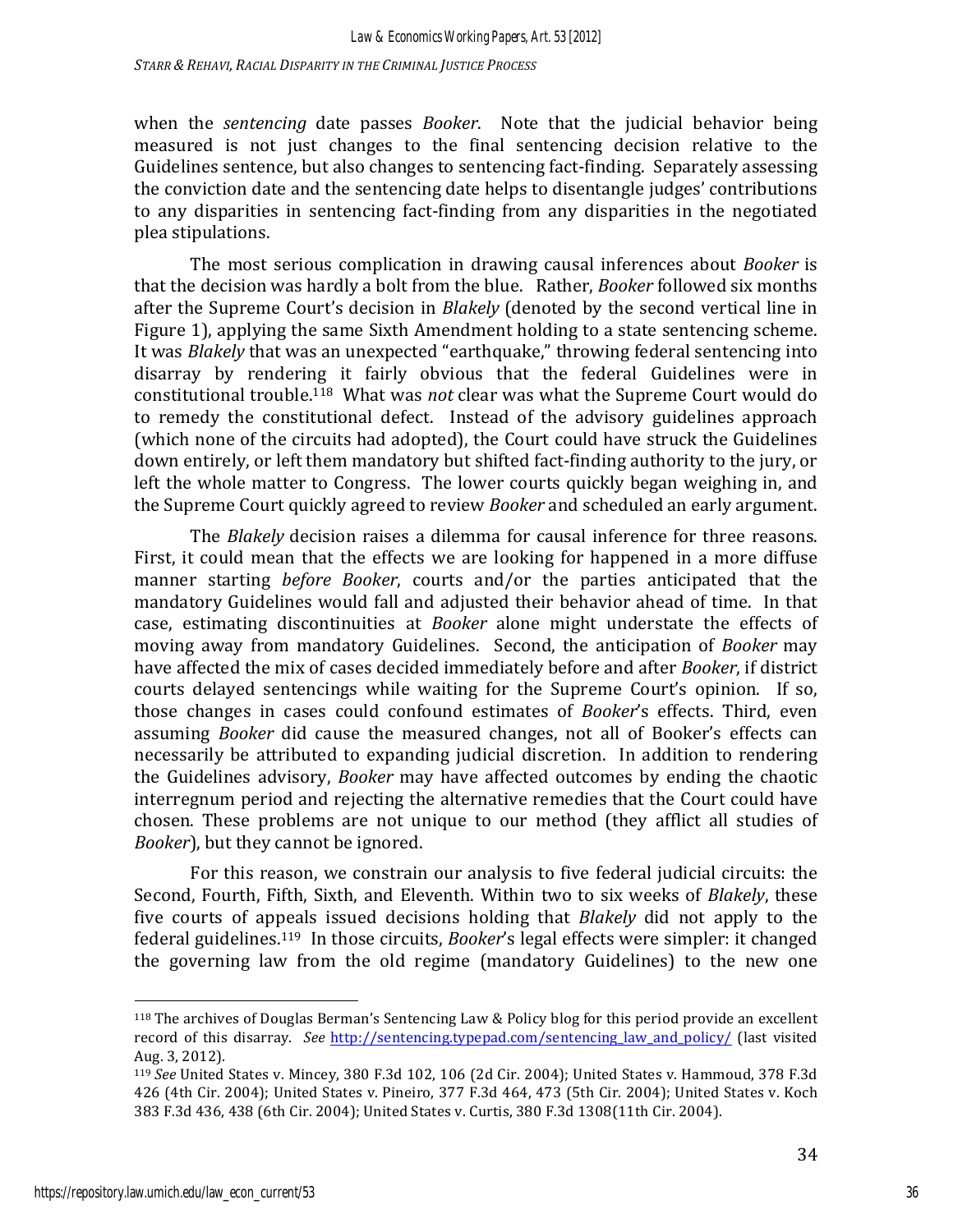(advisory Guidelines). During the *Blakely-to-Booker* period, there was neither legal chaos nor a third legal regime. Figure 1, which is limited to these "business as usual" circuits, shows that nothing happened to departure rates at *Blakely* or during the interregnum—there was no trend break until *Booker*.

Our focus on these circuits is only a partial solution to the *Blakely* problem. While district courts were required to follow the "business as usual" approach, if the *parties* anticipated that the Supreme Court would change the law before sentencing, they were free to let that expectation affect their charging and plea-bargaining decisions. Therefore, as detailed below, we also analyze changes happening at *Blakely* to see whether there is evidence of such anticipation effects.

### *C. Regression Discontinuity Estimates of Booker's Effects*

Here we present our RD estimates for key charge severity, plea-bargaining, and sentencing measures. In addition to the results presented below, we also assessed changes in criminal justice "funnel," which could have introduced sample selection bias into the RD estimates. However, we found no significant change in the rate of filing charges in district court as the charging date passed *Booker*, nor in the rate of non-petty convictions as the disposition date passed *Booker*.<sup>120</sup>

### *1. Changes to Charging*

The principal charging dynamic that we sought to analyze is whether *Booker* affected prosecutors' use of mandatory minimums, which our (post-*Booker*) findings discussed in Part II show to be a key driver of the black-white gap. There is also a logical causal mechanism. *Booker* reduced prosecutors' ability to use the Guidelines to control sentencing outcomes, an ability that confers massive leverage in pleabargaining. Without being able to rely on the Guidelines, it is plausible that prosecutors might turn more often to their other tool for constraining judges: mandatory minimums.

Our findings above also clearly showed that it was the *initial* charging stage in which the mandatory minimum disparity emerged, so that is a key stage to analyze.<sup>121</sup> As explained above, we could not code the initial charges in drug or child pornography cases. We only know the mandatory minimum for the *conviction* offenses. Fortunately, unlike in the analysis in Part II, in this part of our analysis there is a solution to this problem. RD allows us to assess changes to the eventual *conviction* mandatory minimum when the *charging* date passes *Booker*.<sup>122</sup> Even

<sup>&</sup>lt;sup>120</sup> We treat January 2005 as the first month in the post-*Booker* period. There were six business days in January before *Booker* was decided, and the dataset gives dates only in months. Conflating the last week of the pre-period into the post-period is if anything likely to mean we slightly understate *Booker*'s effects. 

 $121$  We did not find any additional disparity introduced in charge-bargaining over mandatory minimums. See Rehavi & Starr, *supra* note 6, at tbl. 3, tbl. A3 (showing a slightly *lower* black effect when the conviction mandatory minimum is analyzed instead of the charge).

 $122$  The "charging date" is the date of the indictment when there is one. Some cases have no formal indictment, in which case we used either the arrest date or the date the prosecutor opened the file on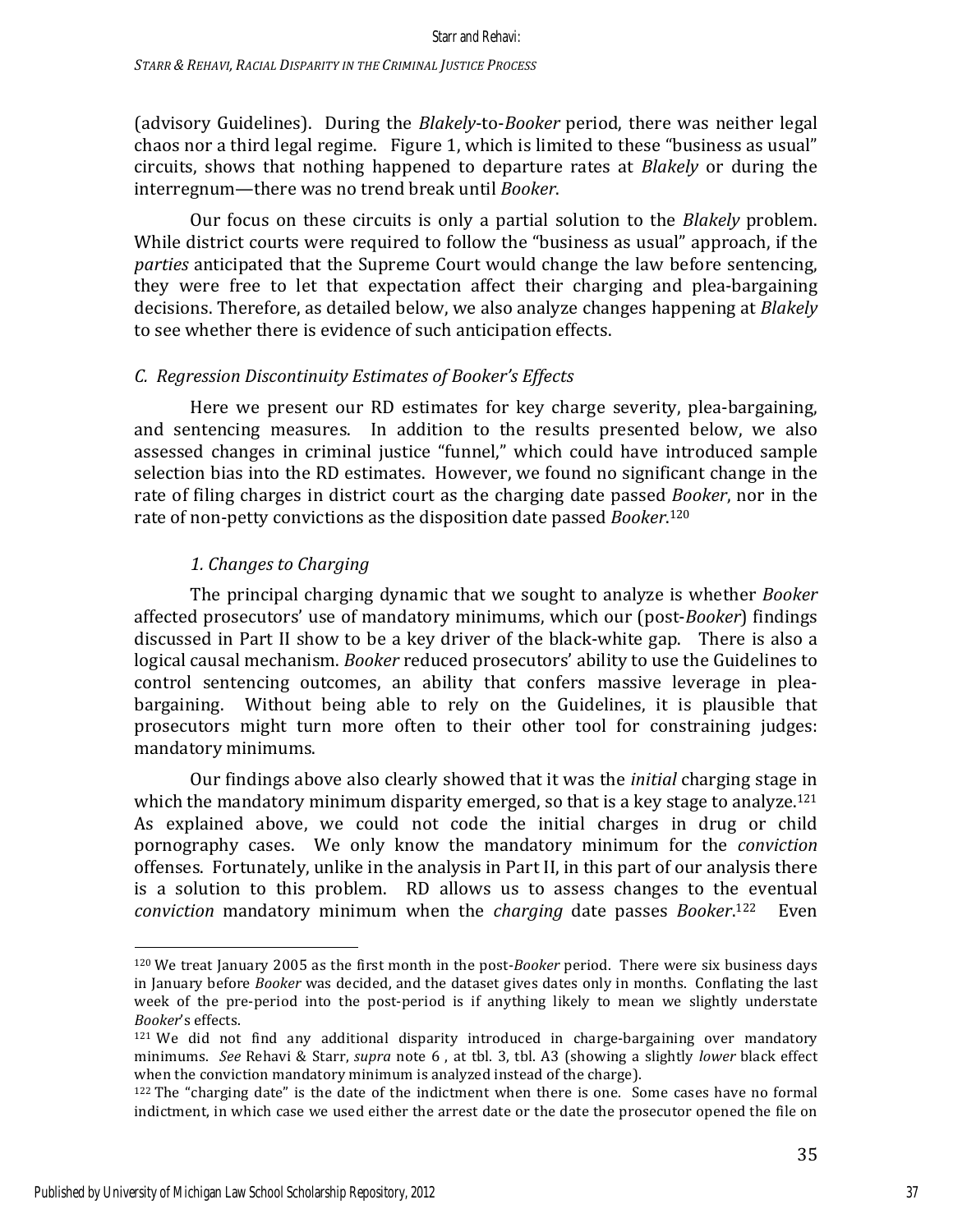though the outcome variable is measured at the conviction stage, changes in it that are triggered by the timing of the *charge* are probably the result of charging changes.<sup>123</sup> This approach allows us to assess all case types.

The results from the formal RD analysis are presented in Table 1, which shows the estimated discontinuous change in mandatory minimum convictions at *Booker.* Within each panel of the table, the first row ("Overall Discontinuity") estimates the change for the whole population at *Booker*, while the second ("Blk-Wht. Diff. Disc") estimates *Booker-related* change for black defendants relative to whites. That is, the second row measures the change in racial disparity at *Booker*. To see the estimated change for black defendants at *Booker*, one adds the estimates in the two rows. The estimated change for white defendants at *Booker* is simply the overall discontinuity. We estimate regressions that include separate non-linear time trends for blacks and whites, before and after *Booker*—that is, we filter out both the overall underlying trends and the underlying trends in the black-white disparity. The regressions also filter out the month-to-month variation in arrest offenses and other pre-charge features of the case.<sup>124</sup> The estimated discontinuities represent the break in the curve at *Booker*—that is, the difference between the intercepts of pre-*Booker* curve and the post-*Booker* curve. 

Within each panel of Table 1, the four columns show the results of multiple specifications that use different methods of fitting curves to the data (i.e. filtering out trends over time)—we vary the length of the time window used to estimate the curves on each side (12 months versus 18 months) as well as the degree of the polynomial function of time (quadratic versus cubic). There is no one "right" choice for the window or the polynomial. A result is more robust (and thus more trustworthy) if it is consistent across specifications, such that it is not just an artifact of a subjective modeling choice.

We find that when the charging date passed *Booker*, there was a significant, discontinuous increase in the mandatory minimum rate—but only against black

<u> 1989 - Andrea Santa Andrea Andrea Andrea Andrea Andrea Andrea Andrea Andrea Andrea Andrea Andrea Andrea Andr</u>

the case, whichever was later (usually they are the same month)—that is, the date that the prosecutor had both the case and the defendant in hand, and declined to add to or change the charges from the complaint.

<sup>123</sup> If prosecutors suddenly started charging mandatory minimum offenses more after *Booker*, that would presumably translate into more *convictions* of mandatory minimum offenses for cases charged after *Booker*, too. As noted above, initial charges usually are not dropped; doing so requires a supervisor's special permission. See Ashcroft, *supra* note 67.

<sup>124</sup> The controls include arrest offense, criminal history, gender, age, a multi-defendant case flag, U.S. citizenship, criminal history, and education. The results shown exclude district, which was not an important contributor to racial disparity in our initial study; including so many dummy variables was problematic given the sample size per month. District was added in robustness checks and the results were generally similar but often less precise. Note that controls serve a different function in RD than they do in other regressions—they are mainly there to absorb statistical noise. If there are underlying continuous trends in the effects of the control variables, those will be filtered out by the time-trend variables. Including the controls, however, protects against the possibility of *sudden* changes in underlying case features at *Booker*. In a perfect RD situation, if one could safely assume that other variables changed only in continuous ways, one would not need controls at all, but we do not rely on that assumption.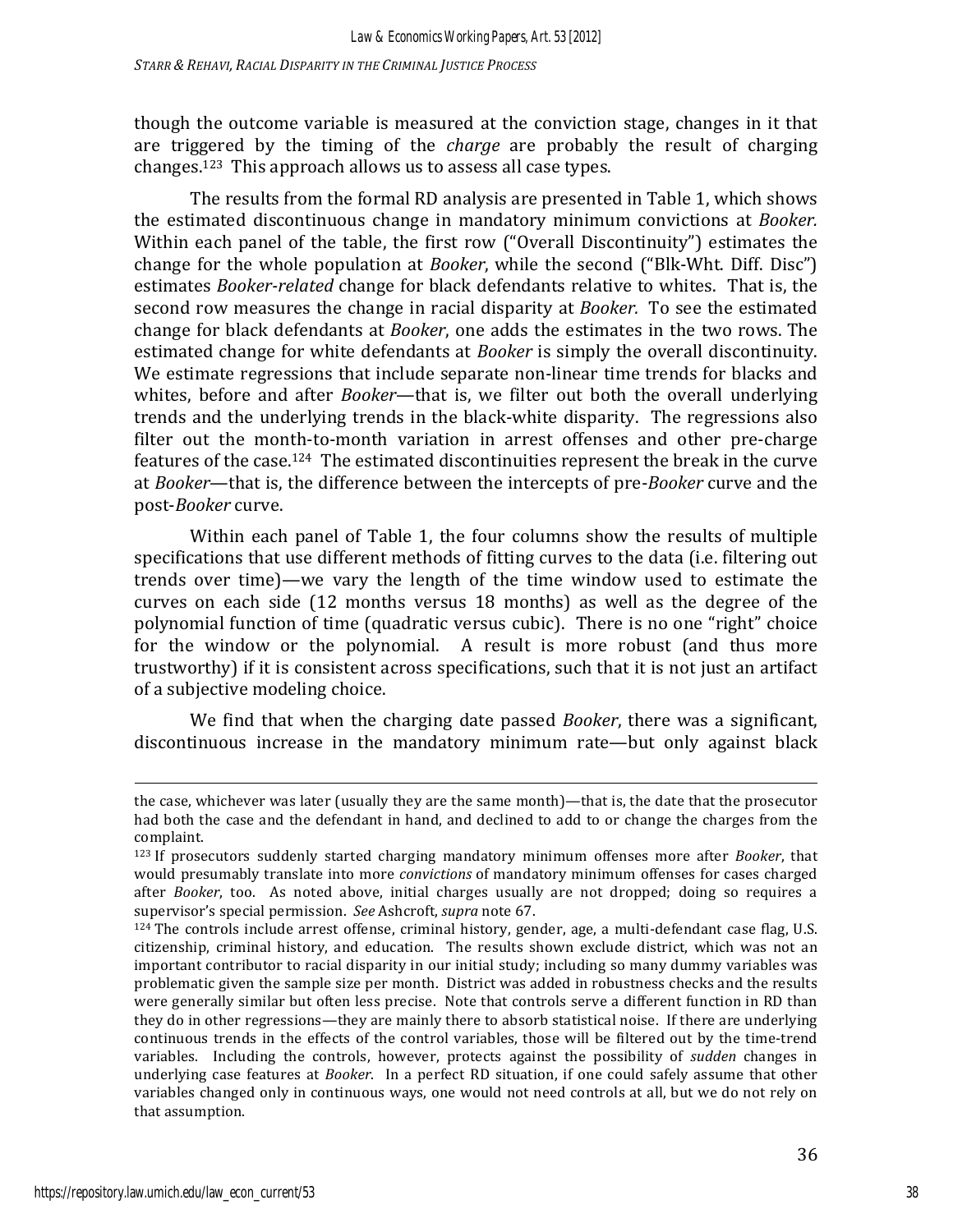defendants (Panel 1A). The increase in the black-white disparity in mandatory minimums is significant and quite large in all specifications, ranging from six to thirteen percentage points.<sup>125</sup> Most of the increase in disparity is because of an increase for black defendants, but there also appears to be a smaller *reduction* in mandatory minimums' use against white defendants.

Figure 2a provides an approximate visual representation of this result.<sup>126</sup> Although the RD is estimated based on a narrower window of time surrounding *Booker*, we show longer surrounding trends in the graph so as to put the estimated discontinuities in context. The hollow circles and dots represent the monthly averages in the *residuals* for whites and blacks, respectively, from a regression on all the variables from the RD. A residual is the difference between the actual outcome observed for an individual and the outcome predicted by a multivariate regression on the basis of other observed characteristics (e.g. arrest offense). Figure 2a thus shows the trends in average black and white charges after controlling for the cases' underlying characteristics other than race. Curves are then fitted to these monthly averages to approximate the month-to-month trends for blacks and whites, and the vertical distance between the black and white curves represents the unexplained racial disparity at any given time.

The figure shows that the estimated jump in disparity after *Booker* is heavily influenced by the charging patterns in the first three months after *Booker*, especially the first month. Although there is an unexplained race gap in mandatory minimums through most of the period (the black line is above the white line), the trends had converged in the period leading up to *Booker*. In the month of *Booker*, there was a huge spike in black mandatory minimums. After the first few months, however, things seem to have reverted more or less to the previous trends. The race gap fluctuated somewhat, but the dominant background trend is a steady rise in mandatory minimums for both blacks and whites, and that trend continued.

Overall, although there is a significant break, the patterns are much less dramatic than what we saw with departures (Figure 1), in which the changes were much larger and stuck. When a trend break is driven largely by a one-month anomaly, one has to wonder if it is due to chance. Here, the divergence from the trend in that one month far exceeds the noise found in the rest of the data, so we suspect that it *is* connected to *Booker*, but nonetheless, it did not seem to last. Perhaps prosecutors responded to the immediate shock of *Booker* with some degree of panic, and hedged their bets against a possible coming wave of Guidelines departures by charging mandatory minimums (in a pattern disparately affecting blacks). If so, charging may have reverted to normal when prosecutors saw that *Booker* did not cause a major

 $125$  To provide perspective, about 40% of defendants during 2004 faced a mandatory minimum.

 $126$  The curves in the visual representations are fit slightly differently from the formal RD, so the correspondence between the figures and tables is only approximate. The figures contain the monthly average of the variable of interest along with curves fitted to it using kernel weighted local polynomial smoothing. The curves are fit separately on each side of *Booker*, and capture linear and non-linear trends over time. The vertical distance between the fitted curves on either side at *Booker* (the difference in intercepts) is a visual approximation of the discontinuity estimated by the Regression Discontinuity estimator.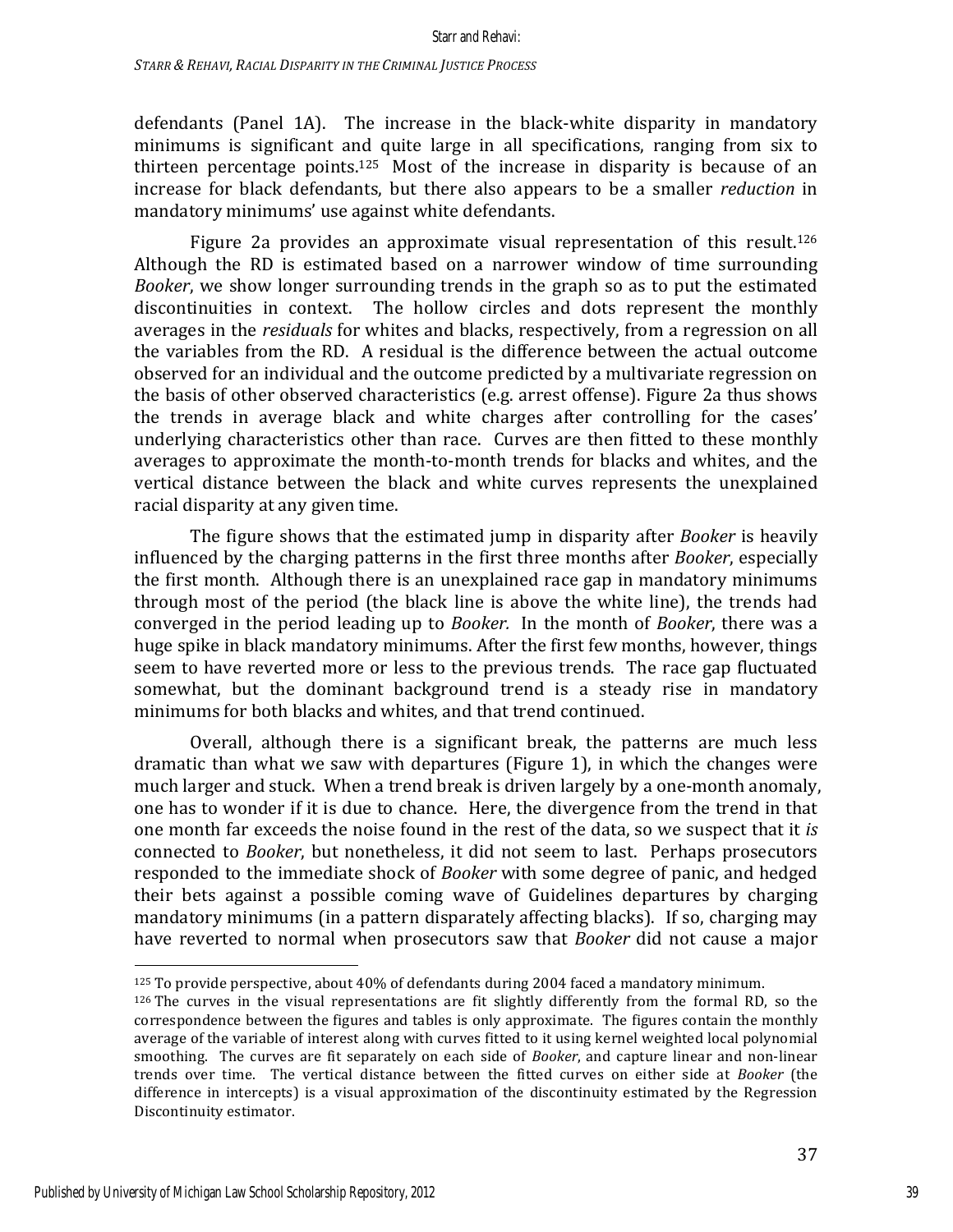drop in sentences (which we shall see below). This, of course, is only speculation. What we do know is that, despite the significant discontinuity, *Booker's* longer-term effects on charging look fairly subtle.<sup>127</sup>

We next assess whether the ultimate *sentence* length was discontinuously affected by the *charging* date passing *Booker*—that is, did changes in charging translate into sentencing consequences? We find some evidence of this: racial disparity in the sentence jumps by between  $4$  and  $13$  months for cases charged immediately after *Booker*, depending on the specification (Panel 1C). Almost all of this consists of an increase for blacks. However, as Figure 2b shows, there noise in the sentence-length data, compared to which the break is not so remarkable. Unsurprisingly, then, the estimates are not very precise, and the statistical significance of the increase in black sentences varies across specifications.

# *2. Changes in Plea-Bargaining*

We next assess *Booker's* effects on plea-bargaining by examining what happens when the *disposition* date passes *Booker.* Specifically, we assess three outcomes: the conviction mandatory minimum, the final Guidelines offense level, and sentence length. The mandatory minimum and the offense level represent two key subjects of plea negotiations: the charge of conviction and the stipulations of sentencing facts. By assessing the effects of the *conviction* date on the offense level, we can separate out *Booker's* effects on fact-bargaining from its effects on *judicial* fact-finding (which will be assessed below). We then turn to the ultimate sentencing consequences of any plea-bargaining changes.

These results can be quickly summarized: nothing dramatic happened, or at least, nothing that can be picked out from the noise of the surrounding data (Table 1, Column 2; Figs. 3a-3c). Mandatory minimum rates for whites are noticeably higher in the post-*Booker* period than before it (Figure 3a), but that increase actually occurred several months before *Booker*. Prosecutors, unlike judges, were free to adapt their behavior before the Court ruled, so these changes could have been in anticipation of *Booker*; if so, that would mean that that *Booker* could have increased white mandatory minimums, but too slowly for the RD analysis to detect. *Booker* does not appear to have had any significant *discontinuous* effects on racial disparity in pleabargaining or on plea-bargaining outcomes generally.

# *3. Changes in Sentencing Fact-Finding and Sentencing*

Finally, we assess changes in judicial decision-making by examining what happens when the *sentencing* date passes *Booker*. We consider three outcomes: departures, the final Guidelines offense level, and sentence length. *Booker* directly

 $127$  Panel 1B also shows a discontinuous increase in disparity in the final offense level for cases charged after *Booker* that is significant in two of the four specifications; the disparity comes mostly from an increase in black offense levels. This might simply reflect the apparent mandatory minimum shift, since the ultimate offense level is affected by any mandatory minimums that apply. In any event, this is further suggestive evidence that charging for blacks got somewhat harsher at *Booker*.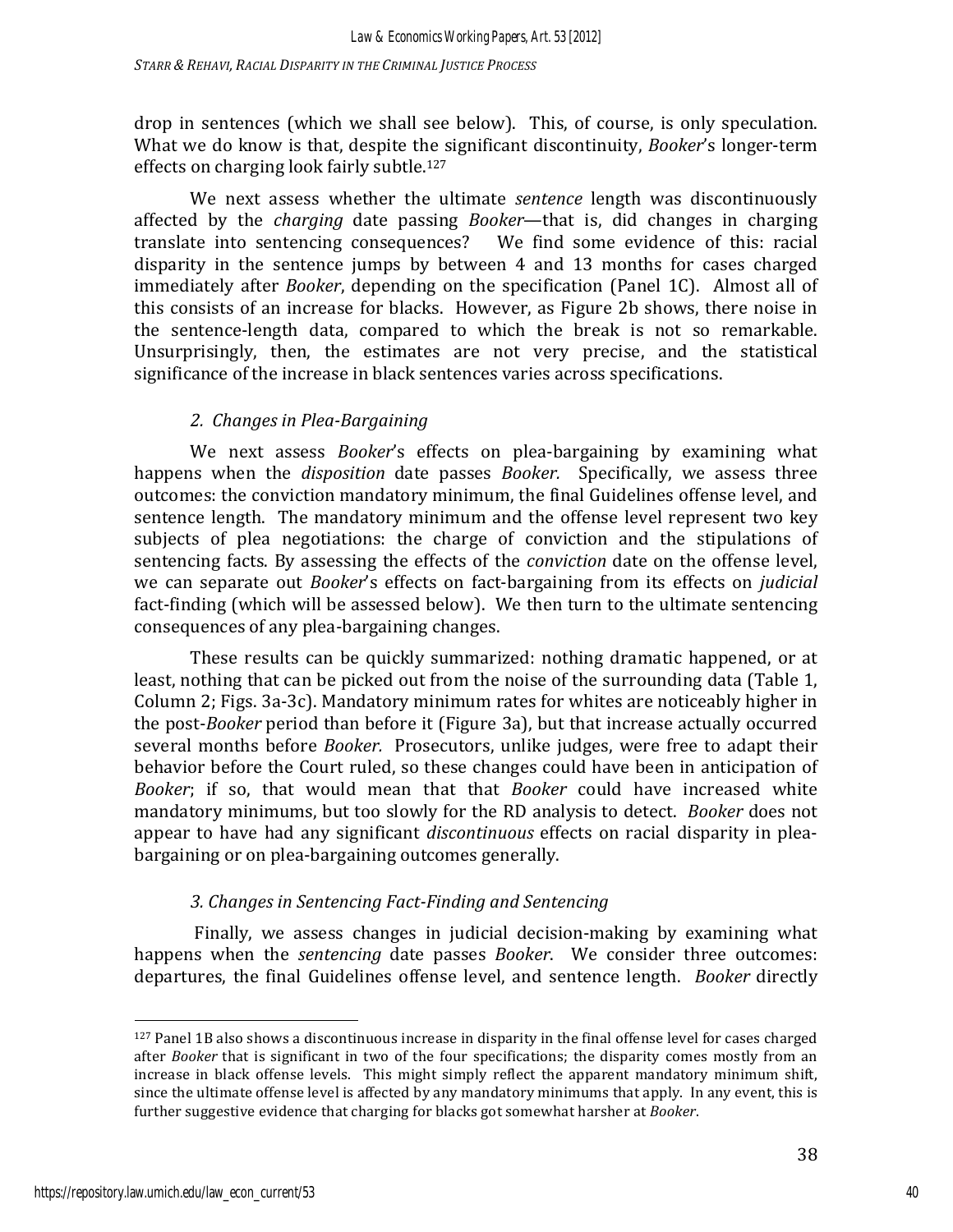expanded judges' legal authority to depart, and we showed in Figure 1 that this expansion had an immediate effect. In Figure 4a and Panel 3D, we break this effect down by race. The estimates all show a jump in white departure rates of about  $8$ percentage points, and the jump for blacks is similar, so there is no significant change in disparity in departure rates.<sup>128</sup> Notice that both the black and white trends of declining departure rates after *Booker* are identical to the trends before it—but both curves are shifted upward. In other words, *Booker's* boost to departures occurred immediately and clearly had a lasting effect.

*Booker's* legal holding did not directly affect fact-finding, but it could have affected it indirectly (even setting aside any effects on the plea negotiations, which our focus on the sentencing date filters out). If a judge believes the sentencing range that follows from the plea agreement is inappropriate, she has two options for altering it: she can make findings of fact that "go behind the plea" or she can depart from the Guidelines.<sup>129</sup> Expanded authority to do the latter might make it less necessary to do the former.<sup>130</sup>

Panel 3B of the table gives some support for this theory, but only for whites. In white defendants' cases, the increase in departures appears to be offset to some degree by an increase in the Guidelines sentence from which the judge departs. Estimates of the effect size vary between about 0.1 and 0.9 offense levels; each offense level is associated with a  $10-15\%$  increase in the Guidelines sentencing range. The change in the racial disparity in offense levels is less precisely estimated and is thus not always significant in every specification, but the sign is consistently negative, and (adding the two rows together) black offense levels do not seem to go up. Figure 4b shows that after *Booker*, the black and white trends, which had been diverging, converged again. While this may suggest that judicial discretion helps to close racial gaps, an alternative interpretation is less charitable to judges. Before *Booker*, there was a significant racial disparity favoring whites in findings of fact, after controlling for the observable variables. One possible interpretation of *Booker's* effects is that there had been a thumb on the fact-finding scale in favor of whites, and after *Booker*, that thumb became no longer necessary.

Note that the upward shift for whites, although subtle, does not appear to be temporary. There is a long-term trend of gradual increase in the offense level. However, one cannot safely infer that the long-term trend is caused by *Booker*, because RD only estimates the local effect at the discontinuity. Nor can one assume that the trend is necessarily caused by judges—again, the offense level is jointly determined by the parties' negotiations and the judge's findings. As one moves farther away from the discontinuity, one quickly gets to a point in which most cases

<sup>&</sup>lt;sup>128</sup> We treat departures as a binary variable here, but one sees similar patterns in departure size.

<sup>&</sup>lt;sup>129</sup> Max M. Schanzenbach & Emerson H. Tiller, *Strategic Judging Under the United States Sentencing Guidelines: Positive Political Theory and Evidence*, 23 J.L. ECON. & ORG. 24 (2006).

 $130$  As discussed above, survey data show that most judges do not diverge from the plea stipulations very often—but that does not mean they never do. The reasons they choose to do so in particular cases might be the same kinds of exceptional dissatisfaction with the sentence that the plea agreement would produce that might otherwise motivate departures.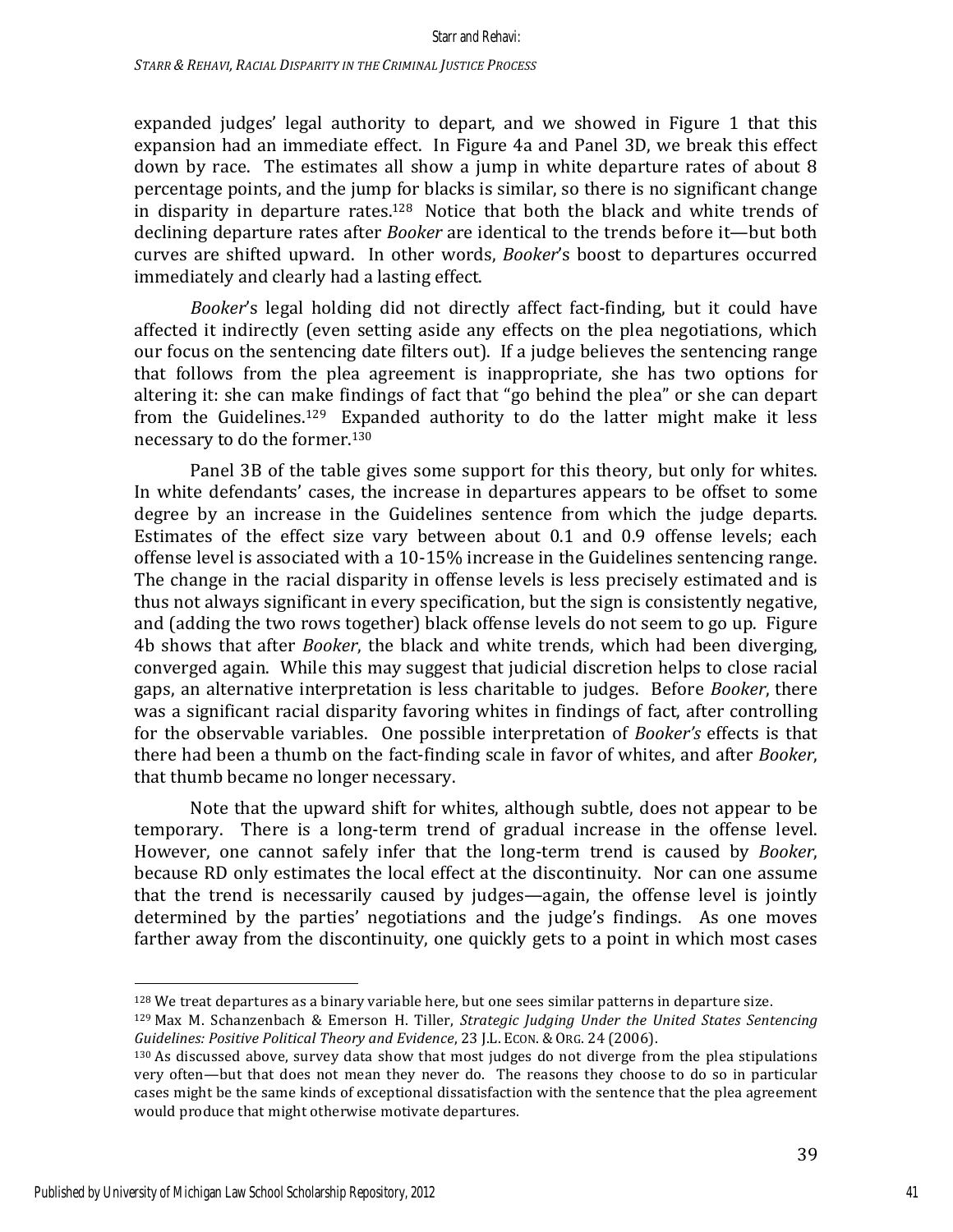were both pled and sentenced after *Booker*, and it becomes impossible to isolate *Booker's* effects on judicial fact-finding alone.

Whatever its causes, the trend of increasing offense levels may help to explain what otherwise might have been a mystery: why (as Figure 4c shows) sentences did not go down in the long run after *Booker*, even though downward departures went way up and stayed up. As Figure 4c and Panel 3C of the table show, there appears to have been an immediate drop in black sentences at *Booker*, although there is considerable noise in the data. White sentences did not fall, however (even though white departures increased).<sup>131</sup> Perhaps this is because the departures were offset by fact-finding changes. And perhaps this was also true in the long run for both blacks and whites: Figure 4b shows a sustained trend of increased offense levels, as though the break at *Booker* never reversed itself.

The magnitude of that change looks fairly small, though—perhaps half of one offense level. One might wonder how such a subtle change in fact-finding could cancel out such a large increase in departures. The answer is that although the increase in departures at *Booker* was a very sharp break in the prior trend, it still only affected a small percentage of cases (about  $8\%$ , according to the RD). The average size of a departure from 2005 to 2009 was 29 months, so a back-of-the-envelope calculation suggests that *Booker* brought the average sentence down by only about 2.3 months. An increase of just one-half an offense level, applied to the average case in the sample, would raise the low end of the Guidelines range by 2 months, enough to cancel out most of that departure effect.

Thus, although *Booker* was the biggest sudden change to federal judges' sentencing discretion since the Guidelines' adoption, it nonetheless was perhaps less of a revolution than various observers either feared or hoped. *Booker* is only what federal judges make of it, and so far that appears to have been not much. This post-*Booker* stability should not be taken as especially good news for those concerned about incarceration rates for black men. If *Booker* does not change judicial behavior very much, then it cannot do what critics of the Guidelines hoped: substantially mitigate the Guidelines' harshness. Sentences continue to increase, even after controlling for shifts in the pool of offenses and offenders. And with plea levels still over 96%, prosecutors' tremendous leverage appears to remain intact.

# *D. Limitations and Causal Inference Challenges*

Unlike the Sentencing Commission, we find no evidence that *Booker* increased racial disparity in the exercise of judicial discretion; if anything it may have reduced it. The only possibly adverse effects for blacks that we see arise from prosecutors' shift to mandatory minimums, although that shift may have been temporary. Like our results in Part II, these findings cut against the case for restoring constraints on judicial discretion. Still, there are some limitations to our method. As we have

<sup>131</sup> Indeed, if anything there is a visible upward turn in the white trend at *Booker* (although it does not amount to a discontinuous break), while the black sentence trend stays flat.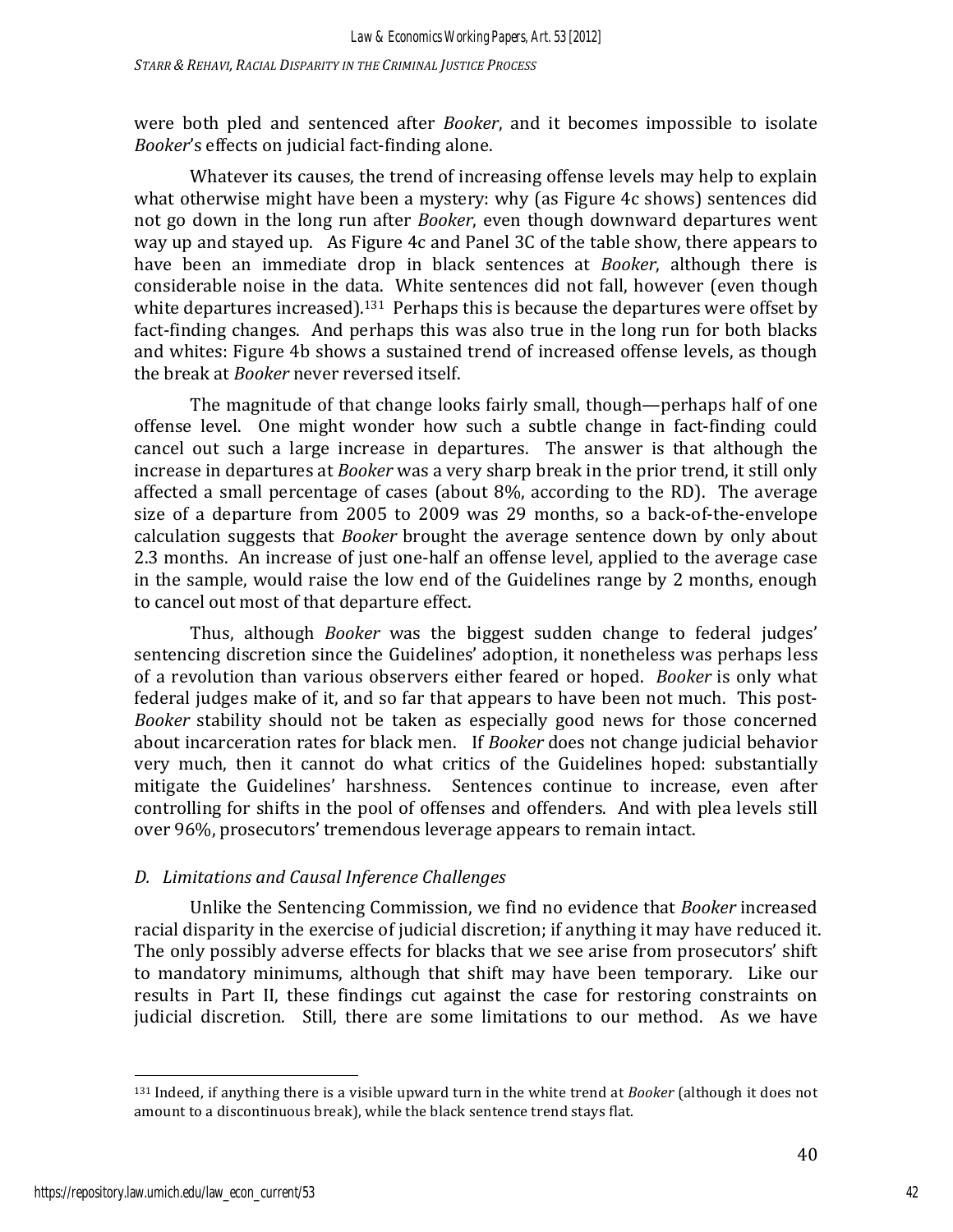already discussed, it provides only local estimates of immediate effects. Beyond that, there are a few other things to keep in mind.

First, it is important to understand what our RD analysis does *not* assess. In the initial decompositions described in Part II, we sought to disentangle the share of the black-white gap that was explained by the disparate impact of factors such as criminal history from unexplained disparities that could represent racially disparate treatment. Here, in our *Booker* analysis, we only do that in a limited sense. We do control for the arrest offense and the other pre-charge covariates, so in that sense we are measuring changes in (apparently) "unwarranted" disparity. Controlling for those variables means that if the relative composition of the black and white defendant pools (in terms of the observable variables) changed suddenly right around *Booker*—either due to random or seasonal variation in crime or to reaction to *Booker* itself—it should not bias the results.

But the *coefficients* on those variables—the strength of the relationships between each of them and the outcome variable—are estimated only for the entire time period. While the trends will filter out any smooth (gradual) changes over time, they cannot filter out sharp sudden changes that coincide with Booker. We do not separately estimate, for instance, the relationship between criminal history and sentence length before and after *Booker*. If criminal history becomes a stronger predictor of sentence length *gradually* during the time period, the polynomial trends in our regression would filter that change out. But if the relationship between criminal history and sentence changes *suddenly* at *Booker*—if *Booker* changes it—our method will not filter out that change.

In effect, what that means is that we are focused on the question "Did *Booker* change racial disparity patterns in charging, plea-bargaining, and sentencing?" rather than "Why did *Booker* change those patterns?" If, for instance, prosecutors started using mandatory minimums more against black defendants, this need not have been motivated by race—it could have been motivated by wanting to crack down on gun crimes, for instance. In short, we are estimating *Booker's* racially disparate impacts. We do not filter out the share of those impacts that are mediated by other variables, not just because doing so is impractical with our method but also because it is undesirable. If policymakers care about the effects of sentencing reform on black incarceration rates, filtering out everything that is not racially motivated would not convey those consequences fully. Together, our results in Part II and in this Part present a fairly rich picture of the static factors (case features) and dynamic factors (sentencing law reform) that contribute to outcomes at each stage of the criminal process. 

Second, while RD effectively filters out long-term trends, it is vulnerable to statistical noise that might generate false positives. If the graph is sufficiently noisy, one might be able to see discontinuities at lots of points. Of course, *Booker* need not have been the *only* shift over the course of the study period to be a real shift. But if there are frequent breaks, even at points where there is no other known triggering event, then not much can be made of finding a break at *Booker* as well.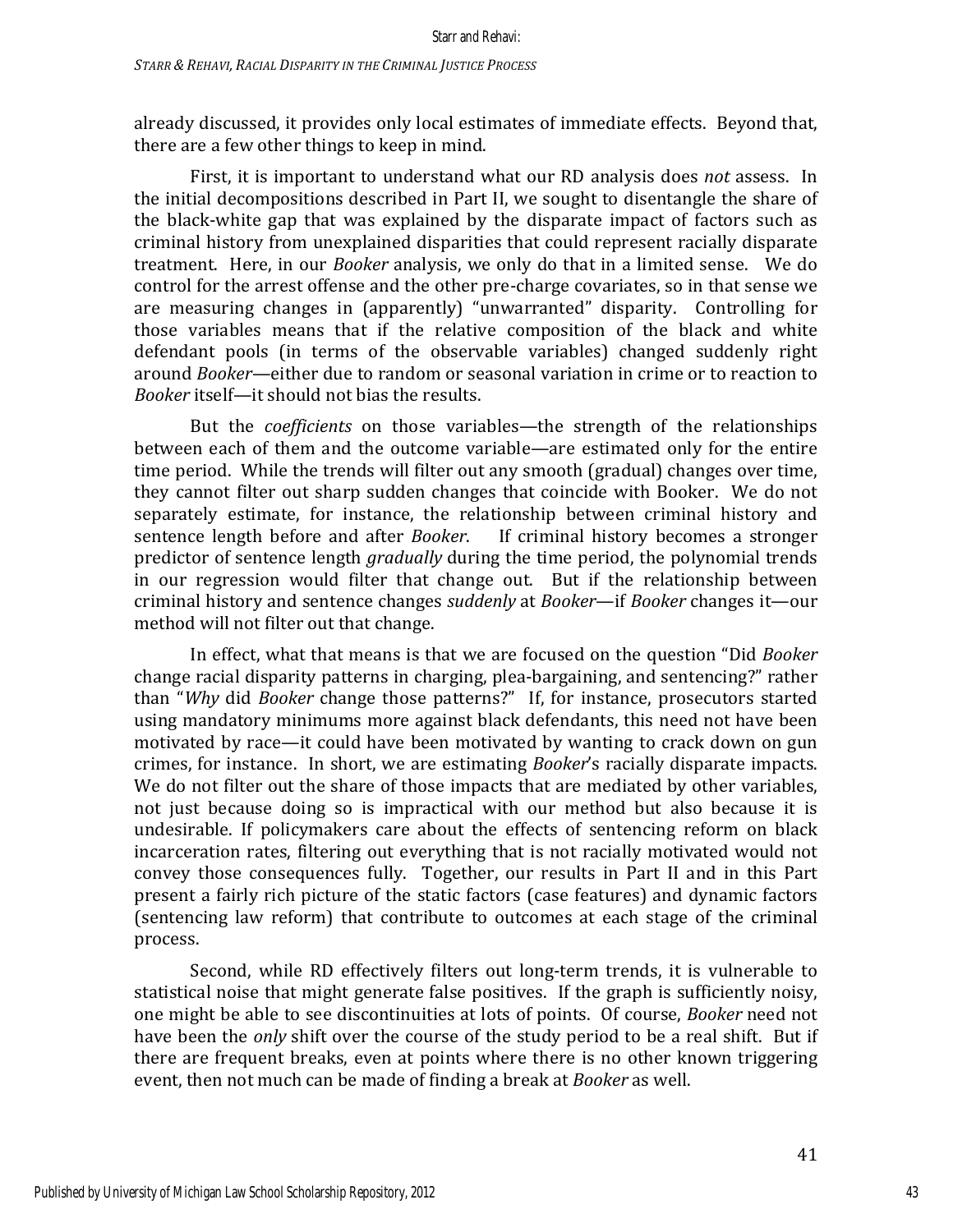*STARR & REHAVI, RACIAL DISPARITY IN THE CRIMINAL JUSTICE PROCESS*

We think that with appropriately cautious interpretation, this is not such a serious problem—far less serious than the causal inference problem that pervades other studies. This is why we fit the monthly trends with multiple kinds of functions, and do not put stock in an apparent discontinuity that appears only in one version. It is why we do not use even higher-order polynomials, which would likely over-fit the data. It is also why the graphs matter, perhaps more than the numbers. If a discontinuity cannot be picked out with the eye—or if it looks no different from many other unexplained breaks—then it is probably nothing to write home about.

As an additional precaution, we conducted "placebo tests" on every outcome variable, re-running all our analyses on twelve other arbitrary breaking points across the study period.  $132$  These tests were reasonably successful. In the mandatory minimum variable, when the placebo tests were run by charging date, none showed a significant discontinuity in racial disparity in more than one specification (a "false positive"); when run by disposition date, one out of twelve did. This makes us more confident that the spike at *Booker*—even if brief—was likely something real. In the prison variable, which was visibly noisier in the graphs, there was one false positive when the placebos were run by charging month, four when run by disposition month, and two when run by sentence month. In the offense level variable, there were two false positives when the placebos were run by disposition month and one when they were run by sentence month. The departure variable had two false positives (run by sentencing month), but visual inspection makes clear that *Booker* was by far the cleanest break in the study period.

Finally, we return to the question of *Blakely* and anticipation of *Booker*. *Blakely* is marked with a dotted line in the figures, and we also repeated all the numeric analyses on it. There are no apparent breaks in departures, offense level, or sentence length when the sentencing date passes *Blakely*, nor are there strange patterns in the six months before *Booker* (Figs. 4a-4c). It appears that these courts really did follow the "business as usual rule." But what about prosecutors?

It does not appear that initial charging changed much—both the mandatory minimum variable and sentence length continue on their existing trajectories after *Blakely* (Figs. 2a-2b). The sharpest effect of *Blakely* appears to have been on pleabargaining. Just after *Blakely*, there are two anomalous months in which plea severity plunges, in particular for whites (Figs. 3a-3c). This effect is probably because one immediate reaction to *Blakely* in the world of federal criminal practice was anticipation of the possibility that sentencing facts might have to be proven to the jury or pled to by the defendant.<sup>133</sup> That expectation would give the defendant much more leverage in plea-bargaining, because if they refused to plead to adverse facts, it was not at all obvious that the prosecutor would nonetheless be able to argue them at sentencing. Nonetheless, by the third month after *Blakely*—after all five of the circuits we focus on had established the "business as usual" rule—this anomalous period appears to have ended.

<sup>132</sup> The tests ran every six months for three years in each direction before *Blakely* and after *Booker*. 133 The Seventh Circuit had so held in its decision in *Booker*, 375 F.3d 508 (2004), less than three weeks after *Blakely. Accord United States v. Ameline*, 376 F.3d 967 (9th Cir. 2004).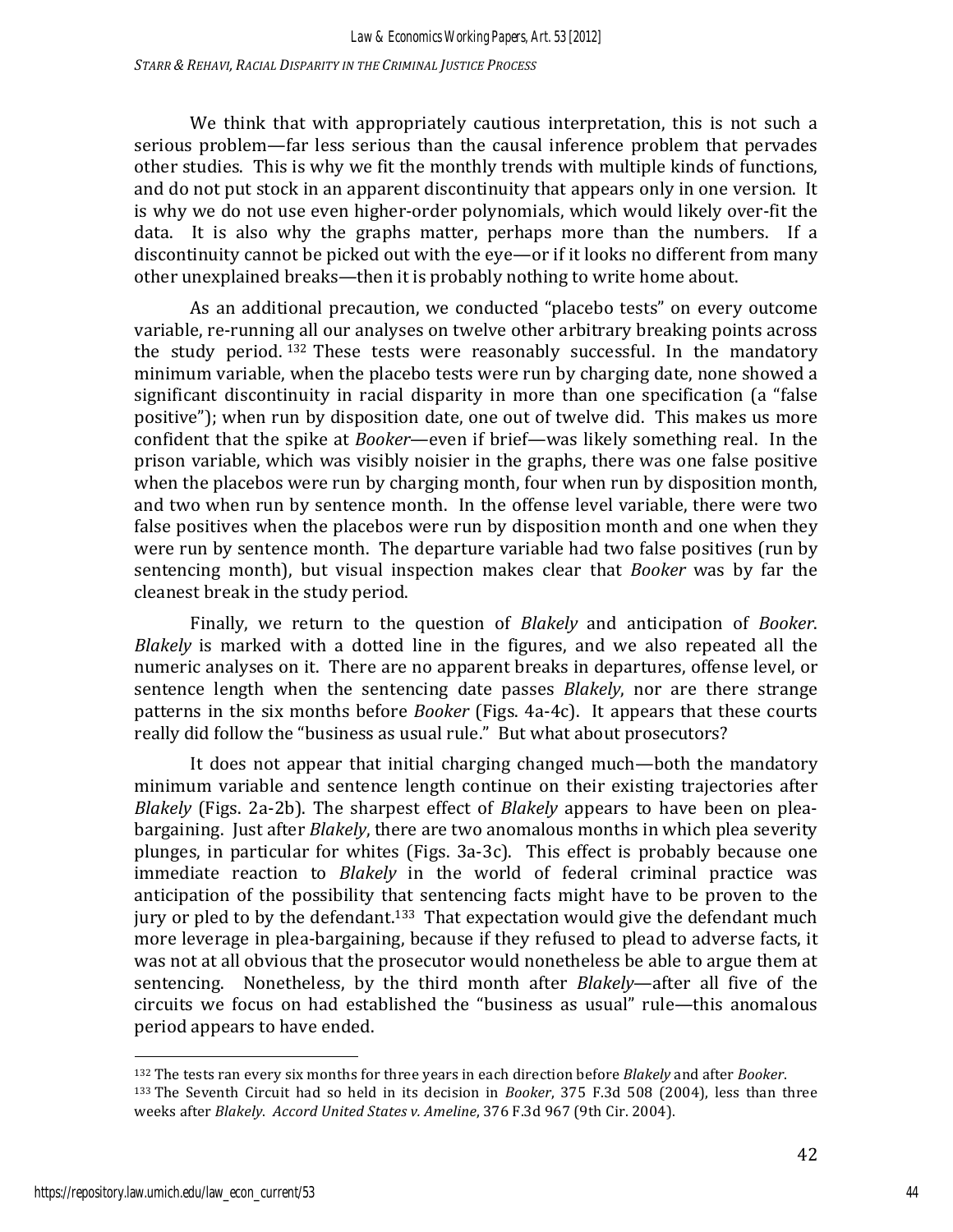This anomaly at *Blakely* could affect the interpretation of what happened at *Booker*, either in plea-bargaining (because it affects the trend in the pre-period) or in sentencing (because cases sentenced around *Booker* might have been plea-bargained around *Blakely*). We do not find any significant effects on plea-bargaining at *Booker* anyway, and based on the graphs, it does not appear that any discontinuities would have appeared if those anomalous months had not disturbed the trend. The implications for the sentencing results are harder to interpret. In the sentence-length and offense level graphs (Figures 4b and 4c), one can see a V-shaped pattern in the white trend—a dip right before *Booker*. We suspect that one reason for that dip is the lingering effect of those lenient plea deals that got struck in the two months after *Blakely*, most of which would have been sentenced before *Booker*. The pattern does not exist for black cases, but black cases did not have an anomalous post-*Blakely* period. Perhaps had it not been for those cases, the white sentence levels right before *Booker* would have been higher, and one might have seen a drop in white sentences at *Booker*, paralleling the drop in black sentences. Or one might *not* have seen the jump in white offense levels at *Booker*.

While this interpretation is possible, there is also reason to believe that the *Blakely* effect might not have actually changed the *Booker* discontinuity estimates much. There is enough variation in the time between disposition and sentencing that it is not as though all of those anomalous-period cases were sentenced in the month or two right before *Booker*. Rather, from one sentencing month to the next, there is a gradual increase and then a gradual decrease in the probability of the case having come from that period. In other words, whatever effect those plea-bargaining changes had on sentencing should be a roughly continuous trend, and to the extent it is continuous, the polynomials should filter out. To substantially affect the discontinuity estimates at *Booker*, the probability of having been a post-*Blakely* "sweetheart deal" case would have to have plunged *suddenly* in the month of *Booker*. This is a substantial advantage of RD over other methods we could have used to assess *Booker's* effects.<sup>134</sup>

In addition, the absence of the plea-bargaining anomaly after *Blakely* in black cases is itself substantively interesting—if anything it looks like there may be an *increase* in severity there. That could be suggestive evidence that prosecutors respond to uncertainty and sudden change differently with black and white defendants (and more favorably for whites). This interpretation, while speculative, is consistent with the fact that black mandatory minimum use spiked immediately (if briefly) at *Booker*, but white charge severity did not.

A final concern about the interregnum period is that cases could have been delayed until after *Booker*. Causal inference with an RD estimator requires that "individuals—even while having some influence—are unable to *precisely* manipulate the assignment variable," and here, the assignment variable is the exact sentencing

 $134$  This is a principal reason we do not simply use a short-window differences-in-differences approach—for instance, comparing the three months before *Booker* to the three months after. If we had, the *Blakely* effects would have been very different in the pre- and post-periods.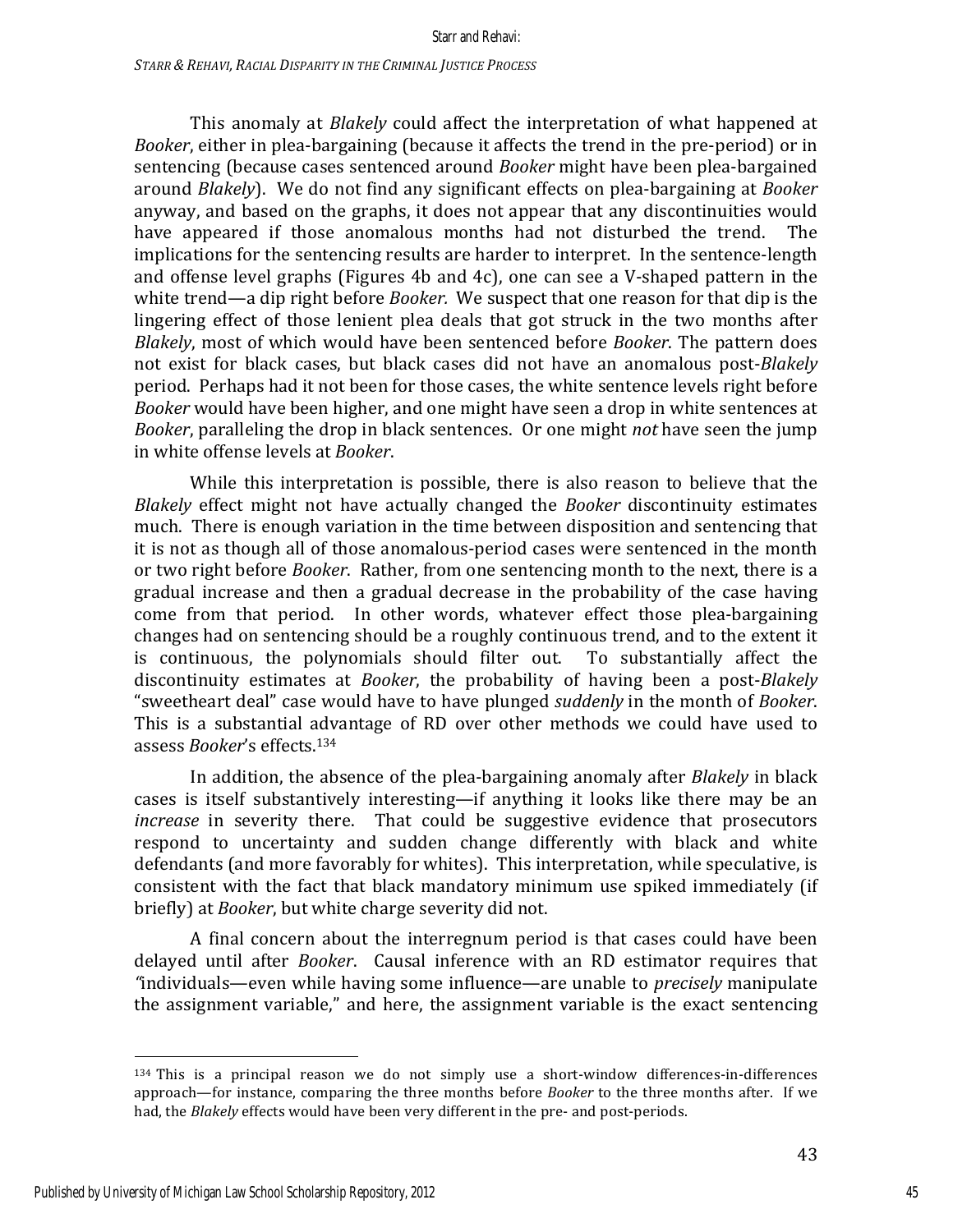*STARR & REHAVI, RACIAL DISPARITY IN THE CRIMINAL JUSTICE PROCESS*

date relative to *Booker*.<sup>135</sup> Note that this is a relatively modest requirement—it only requires that cases sentenced very near *Booker* were not subject to the court's *precise* manipulation of which side of the line they fell on. If a court merely took steps to try to make it more likely that a case would be sentenced after *Booker*, such as scheduling the sentencing hearing for a faraway date, this would not be seriously problematic; the scheduling would get the case *near* Booker, but there would still be a chance element as to which side it landed on. The chance element is amplified by the fact that nobody knew when the Supreme Court would rule—legal observers did terribly at predicting *Booker's* release, with many predicting a very fast decision after the October argument.<sup>136</sup>

The case counts do not suggest problematic manipulation. The number of cases sentenced in December 2004 was 1703; the number in January 2005 was 1708. The mean elapsed time since the plea was identical: 4.08 months. The breakdowns by race and case type were almost identical. If anything, there may have been some delaying of cases in November 2004  $(1576 \text{ cases}, \text{ the lowest that year})$ , when expectations of an early *Booker* decision were high, but that is a small dip, and when the Court did not release its decision quickly it appears the counts went back to normal. After *Booker*, the number of cases also stayed normal; they were slightly higher in March (1841 cases), but this was lower than four other months in 2004 and 2005. In short, there is very good reason to believe that the courts in these circuits really did do "business as usual," or that any manipulation was too imprecise to have major effects right around the discontinuity. $137$ 

### *E. Longer-Term Trends*

Compared to the dramatic findings of the Sentencing Commission's study, our findings seem to tell a very different story about *Booker*. But our results are quite difficult to compare directly to the Commission's-in addition to our use of RD instead of comparisons across broad time periods, we also use a different sample and a very different set of covariates (most notably shifting from presumptive sentence and departure status controls to arrest offense). So one might wonder what our

<sup>135</sup> Lee & Lemieux, *supra* note 112, at 283.

<sup>136</sup> *See, e.g.,* Ian Weinstein & Nathaniel G. Marmur, *Federal Sentencing During the Interregnum: Defense Practice as the Blakely Dust Settles*, 17 Fed. Sent. Rep. 51, 51 (Oct. 2004) (predicting a decision "by Thanksgiving."). The archives of the leading sentencing blog include a series of predictions that *Booker* would be decided the next day. *E.g.*, Douglas Berman, Sentencing Law & Policy, December 7, 2004 ("I have now heard from a large group of insightful folks predicting that tomorrow will (finally) bring the decision. .... At this point, I will believe it when I see it."), at http://sentencing.typepad.com/ sentencing\_law\_and\_policy/booker\_and\_fanfan\_commentary/page/27/. 

 $137$  In any event, manipulation would only bias our results if it occurred in a racially disparate way that was not mediated by the control variables—for instance, if courts decided to delay crack cases, our arrest offense controls would filter that out. And the manipulation concern applies only to our analysis of *sentencing* responses to *Booker*—there is no reason to believe that any prosecutor would wait to charge or plea-bargain a case until after *Booker*, nor would defendants likely take the large risk of stalling guilty pleas (risking their withdrawal) while waiting for a Supreme Court decision.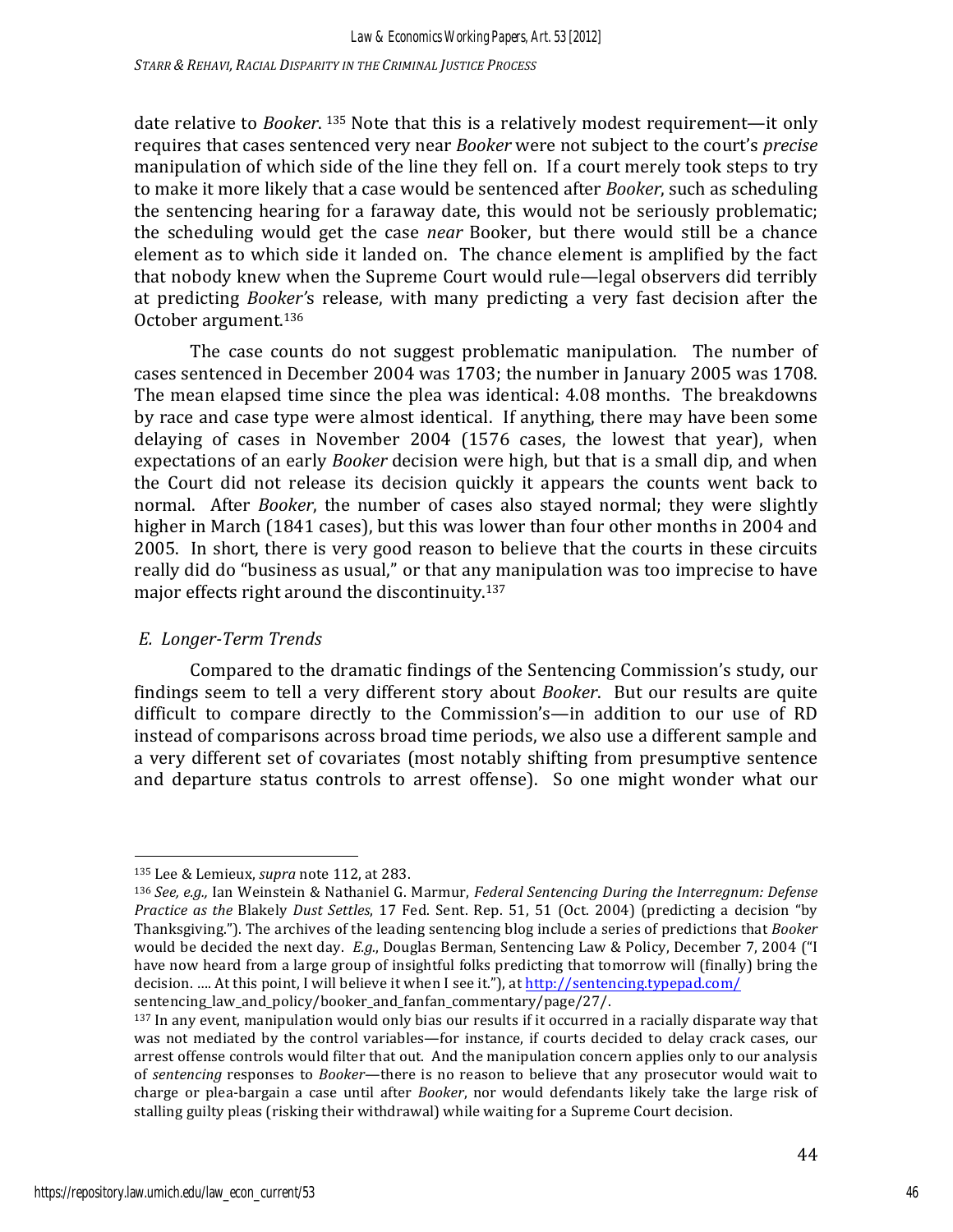estimates suggest about the Sentencing Commission's findings.  $138$  Has the Commission identified a real increase in racial disparity over the time period, but simply misattributed it to *Booker*? Or is there no real increase to begin with, once one estimates disparity properly?

Our tentative answer is that there is no real increase in this period (at least) within non-immigration cases, which are our focus). One very straightforward way to assess the average growth in racial disparity during a time period is to directly estimate it—for instance, with a simple linear trend model. To that end, we estimate the overall difference in black and white sentences as well as the average growth in that gap over time.<sup>139</sup> We did this for cases sentenced between the PROTECT Act and the end of FY 2009, and focused on black and non-Hispanic white men: the time period and groups for which the Sentencing Commission found the purported quadrupling of disparity. The sample includes all non-immigration cases except those that were subject to major substantive sentencing-law changes during the study period: identity theft, obscenity/child sexual exploitation, and sex offender registration. 140 

In Column 1 of Table 2, we show the estimated linear trend in average sentence when controlling for the arrest offense and other prior characteristics—that is, the trend over time in the aggregate black-white sentence disparity introduced during the post-arrest justice process.<sup>141</sup> The estimated trend in racial disparity is insignificant, and its sign is actually *negative*: the model (noisily) estimates that the unexplained black-white sentence gap declined by  $1.7$  months, from about  $12.5$ months to about 10.8 months over the course of the period.<sup>142</sup> The sign of this estimated change is consistent across a variety of estimation strategies and sample definitions. For instance, while Table 2 shows the results when sentence length is estimated in months (including non-incarceration sentences as zeros), we get similar results if we use a log-linear model of sentence length that excludes the zeros. We also get essentially identical results when we estimate yearly rather than monthly trends. Likewise, we also see no rise in disparity over time when, instead of

<sup>138</sup> Likewise, even the other two post-*Booker* racial disparity studies, which were skeptical of the Commission's methods and conclusions, did find some increase in disparity, at least after *Kimbrough/Gall. See Ulmer et al., supra note 35; Fischman & Schanzenbach, supra note 45.* 

<sup>&</sup>lt;sup>139</sup> Specifically, the regression includes an *overall* linear (monthly) time trend as well as an interaction between that time trend and the "black" coefficient.

<sup>&</sup>lt;sup>140</sup> Note that the regression discontinuity assessment of *Booker's* effects above excluded identity theft (because the new law was adopted in July 2004, very close to *Booker*). The other legal changes were more distant from *Booker* and did not affect our narrow-window analysis.

 $141$  For this assessment, we did not just use the "business as usual" circuits, because we were not worried about isolating *Booker's* effects—we used the whole country. As in Part II, we focused on black and white men. We controlled for the arrest offense, criminal history, district, education, age, and multi-defendant case structure.

 $142$  This is obtained by multiplying the per-month linear trend estimate by the number of months. Note that when expressed in percentage terms (rather than in months), the disparity that we estimate at the end of the period is very similar to the disparity that we estimated in Part II (for the sample including drug cases, for FYs 2007-09), even though the estimation methods and samples were somewhat different. The average sentence for this sample is about  $72$  months, so the  $10.8$ -month estimated average black-white disparity at the end of the period is about 15%.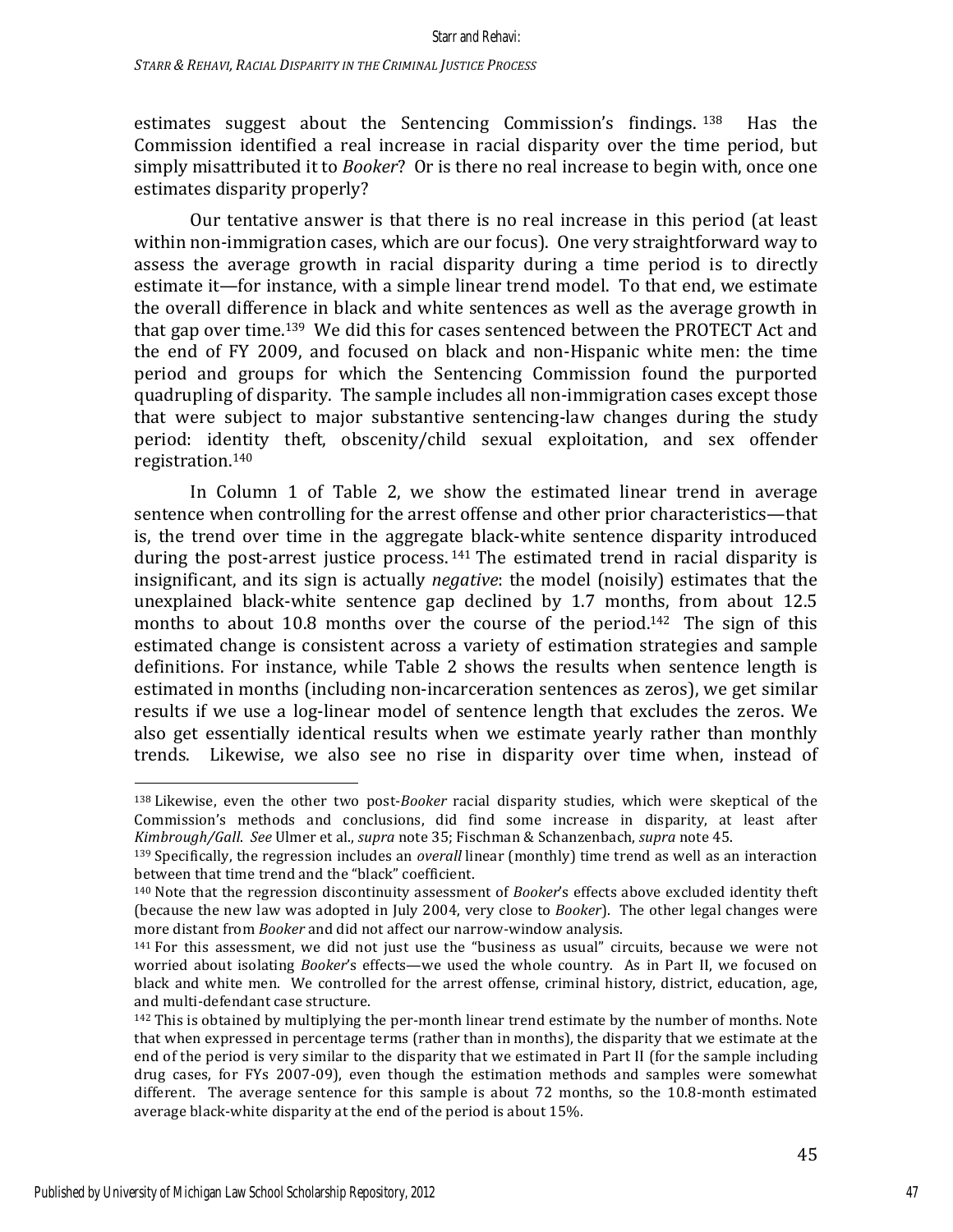*Law & Economics Working Papers, Art. 53 [2012]*

*STARR & REHAVI, RACIAL DISPARITY IN THE CRIMINAL JUSTICE PROCESS*

estimating linear trends, we estimate the differences in the "black" effect among the three key time periods that the Sentencing Commission study identifies (PROTECTto-*Booker*, *Booker-to-Gall*, and post-*Gall*).<sup>143</sup> And indeed, some reasonable variations on our approach produce significant and much larger estimates of downward trends. For instance, had we included the offense categories that we dropped due to major substantive changes in sentencing law, the estimated decline in disparity during the study period would have been significant and three times as large—about six months total.144

Why, then, does the Sentencing Commission find an increase? There may be a variety of reasons (stemming from various specification and sample definition choices<sup>145</sup>), but a prime reason appears to be that racial disparity in the processes determining the presumptive sentence declined significantly over the same period. By controlling for the presumptive sentence, the Commission filtered out that reduction in disparity, and what is left is a misleading picture. The black-white gap in sentences *relative to the presumptive sentence* may have grown, but that is because the black-white gap in presumptive sentences shrank (after controlling for underlying case characteristics). When one controls for the presumptive sentence, the disparities look larger in the later period because the presumptive sentence control is filtering out less of the disparity. The presumptive sentence was not the "same broken yardstick" during this period—over time, the yardstick changed.

Columns 2 through 4 of Table 2 illustrate this point. In the regression shown in Column 2 of Table 2, rather than controlling for the arrest offense, we substituted

 $143$  We obtain the latter estimate with a single differences-in-differences regression containing time period dummies interacted with the "black" variable (rather than separate regressions in each time period, the Commission's method, which does not hold the effects of the other variables constant across time periods). This analysis shows, if anything, slightly *smaller* disparities in the later periods (with the smallest estimated disparity occurring post-*Kimbrough*), although the time period-race interaction terms are not significant. Also, note that the reported standard errors are clustered on the month variable to account for the possibility of events affecting large groups of cases at once; the results that are significant in this table remain so with alternative clustering (such as clustering on the district to account for correlated prosecutorial policies or courthouse practices).

 $144$  This is likely because arrested child pornography and child sexual exploitation offenders are overwhelmingly white, and strengthening the sentencing laws affecting predominantly white offenders tends to reduce overall black-white disparity. Although the Sentencing Commission included these categories, we prefer to exclude them because it keeps the focus of our estimates on changes in the *administration* of the law, rather than on substantive changes in the law itself Also, note that while our main estimates exclude Hispanics, had we included them (as we did in our other analyses above), the estimated decline in disparity would have been larger and statistically significant.

 $145$  These may include the Commission's arbitrary choice of the 0.01-month valuation of non-prison sentences, the lack of detailed offense-type controls, and the inclusion of immigration cases. These issues are discussed in Part II. In addition, the Sentencing Commission included the categories of crime for which there were major legal changes over time unrelated to *Booker*, such as child pornography. Underlying changes in the law would be captured in the presumptive legal sentence, which the Commission controls for. But these underlying legal changes still might contribute to the Commission's results, by virtue of changing the presumptive sentence "yardstick" (in ways unrelated to *Booker*). If judges perceived the new sentencing laws and the resulting presumptive Guidelines sentences as especially harsh, they might have been more likely to depart from them or to depart more dramatically (to the extent not precluded by mandatory minimums).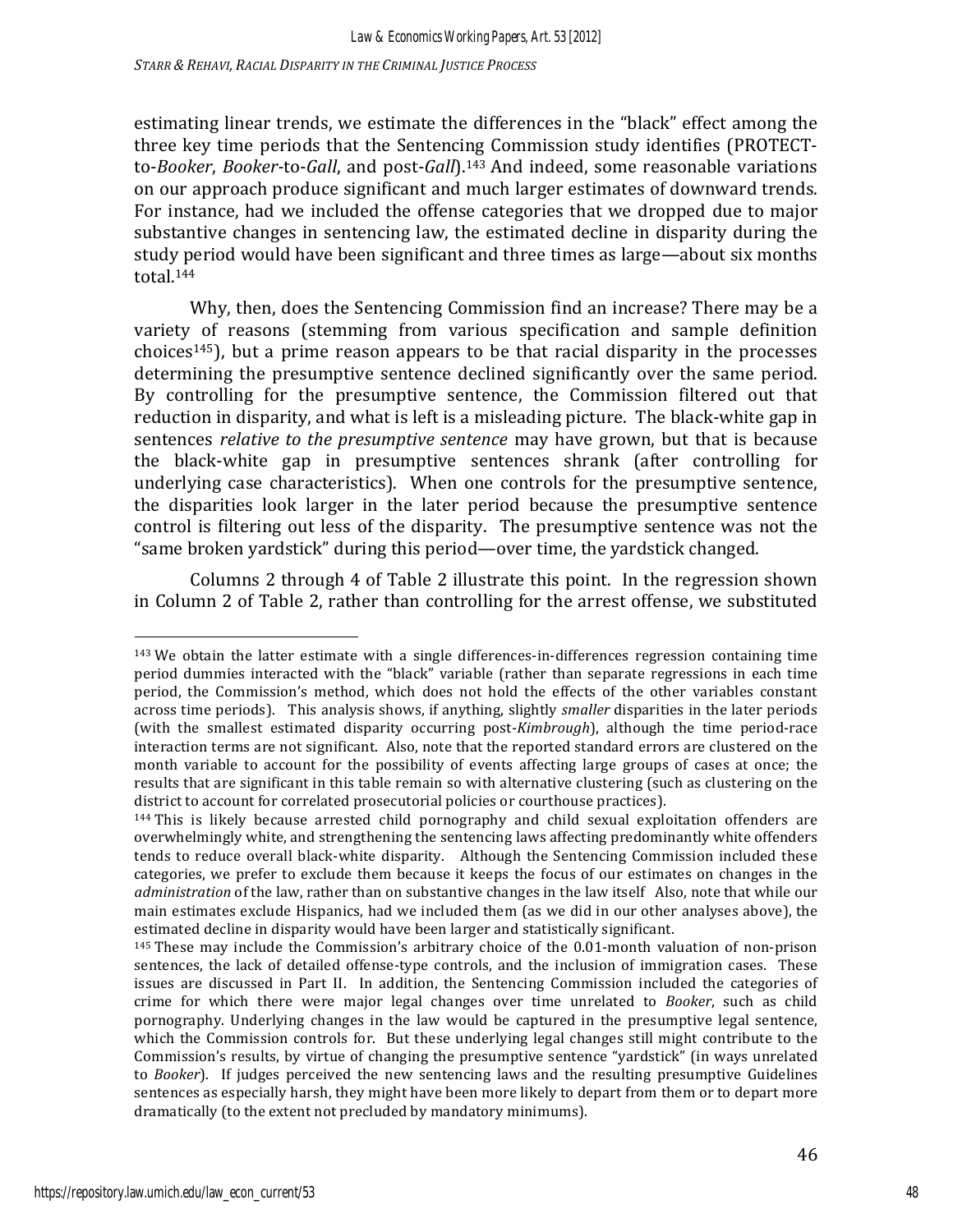the final offense level, the mandatory minimum indicator, and broad offense-type categories associated with the offense of conviction. This reflects a fairly typical version of the presumptive sentence approach; recall that the presumptive sentence is determined by the final offense level (and the criminal history category, which we control for in all regressions). The regression in Column 3 is identical except that we more closely approximate the Commission's approach by also adding departure status controls.<sup>146</sup> After these modifications, both of these regressions show a significant linear increase in racial disparity over time, albeit not as dramatic an increase as the Commission itself found. In the Column 2 version, the unexplained black-white gap increases from about 3.2 months at the beginning of the period to about 6.5 months at the end. When departure status is added as a control in Column 3, the black-white gap is estimated to rise from about 1 month at the beginning of the period to about 4.2 months at the end.<sup>147</sup>

The difference between the estimates in Columns 2 and 3 (using variations on the presumptive sentence approach) and those in Column 1 (which use our preferred approach) can be reconciled by looking at Column 4, which repeats the exercise but with the final offense level as the outcome of interest. After controlling for the arrest offense and other pre-charge characteristics, the unexplained black-white disparity in final offense levels declined by nearly one level during this period. For the average case in the sample, a change of one offense level is associated with a 5-month change in sentence length—almost exactly the difference between the disparity trend estimate in Column 1 (-1.7 months) and those in columns 2 and 3 (+3.3 months and +3.2 months, respectively).<sup>148</sup>

Thus, the overall unexplained racial disparity in the post-arrest justice process certainly does not appear to have increased over the 2003-09 period, and if anything it seems to have decreased. The linear trend results do suggest that the *procedural* sources of disparity may have shifted over the course of the period, with the earlier stages in the process becoming a bit less important and the judicial sentencing decision becoming a bit more important. However, it bears noting that throughout the time period, the earlier process stages appear to be the dominant procedural

<sup>&</sup>lt;sup>146</sup> As explained above, we believe that it is definitely a mistake to control for departure status, even if one intends to focus on judicial behavior alone. We do so here purely for illustrative purposes.

 $147$  Note that even in the Columns 2 and 3 regressions, the overall estimated average sentences for black defendants are lower at the end of the period than at the beginning of it. That is, even when one uses the presumptive sentence approach, the rise in black-white disparity is not large enough to offset the overall monthly trend—other factors equal, sentences for both black and white defendants declined in all of the models over time. (The monthly trend in sentences for black defendants can be obtained by adding the "overall monthly trend" to the "monthly trend in black-white disparity.")

 $148$  When we repeat the Column 3 analysis (the one closest to the Commission's) on a sample that includes the excluded obscenity, sex-offender, child sex crimes, and identity theft categories, we obtain a somewhat stronger estimated upward trend in disparity, totaling about four months. Likewise, when we repeat the Column 4 analysis for that sample, we find a larger decrease in offense-level disparity, totaling 1.5 levels. This supports the theory that inclusion of those categories contributed to the Commission's findings of increased disparity in the later periods, largely because the underlying presumptive sentence measure was changing.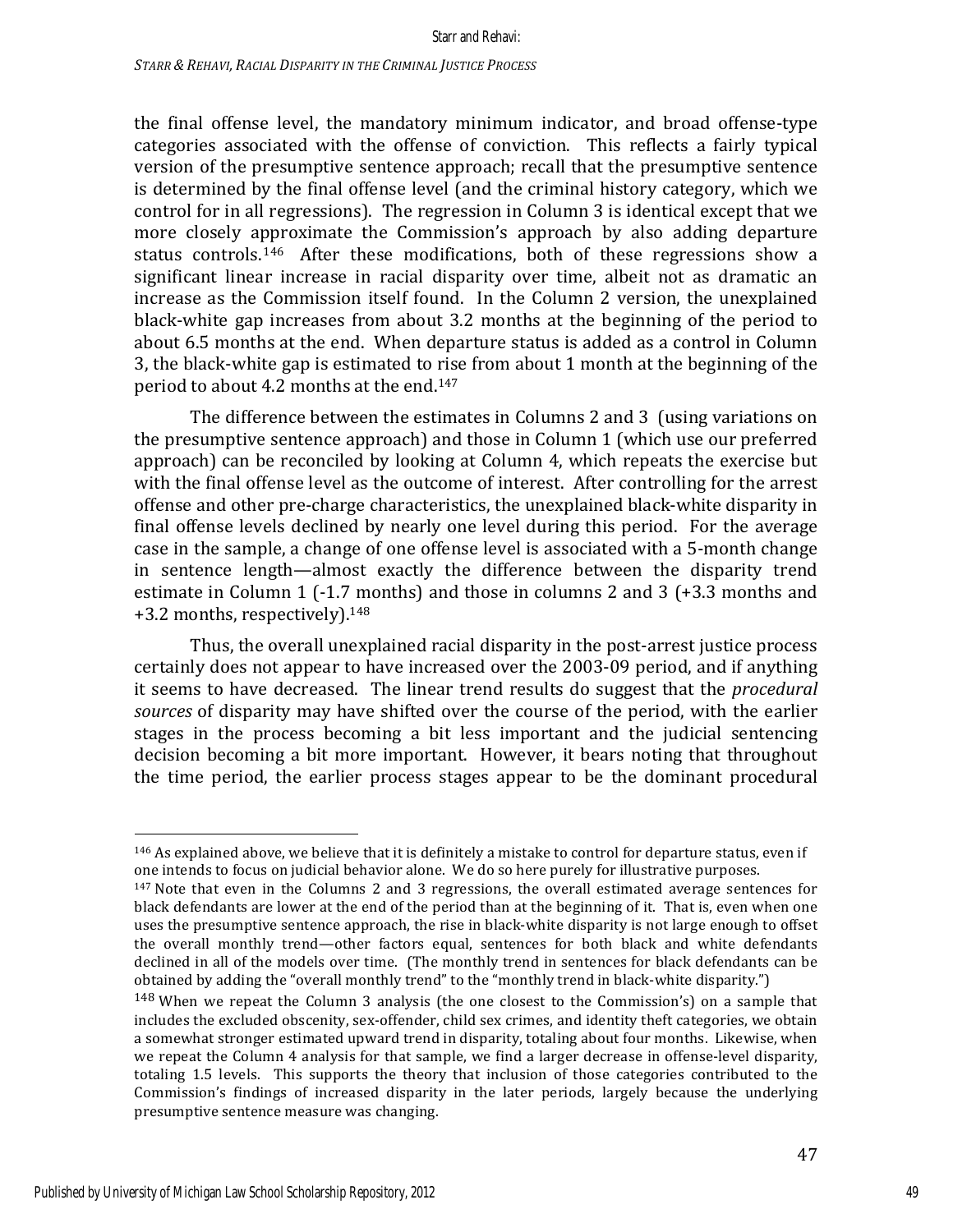sources of disparity.<sup>149</sup> This is consistent with the results we describe in Part II, which find that even in the most recent years, charging decisions appear to be the major driver of sentencing disparity.

Note that we make no claims as to the causes of these longer trends, and specifically, we do not claim to have established that *Booker* caused them. The RD analysis suggests that *Booker's* effects on all parts of the justice process were fairly modest. Many factors might contribute to the longer-term trends, and further exploration is necessary to see what parts of the earlier process changed. For instance, change in sentencing fact-finding might be affected either by changes in plea-bargaining or by changes in judges' willingness to "go behind the plea." Exploring such possibilities further would be a fruitful area of future research.

### **CONCLUSION**

Determining the causes of racial disparities in the criminal justice system is not easy. We believe our dataset and methods offer substantial improvements on existing research, but we do not offer definitive answers, and we doubt that anyone will anytime soon. So what, then, are policymakers to do? We do not seek to resolve that dilemma completely. Even if we *did* have crystalline empirical answers, criminal justice policy does not turn on demographic disparity alone—many competing objectives must be considered. That said, we do think our results have implications for these dilemmas, and we also fear that the contrary results of existing research are at risk of being distorted to support counterproductive "solutions" to disparity. We close with some brief thoughts on these points.

First, despite our concerns about the methods of the Sentencing Commission and others, we believe they are right to be concerned about demographic disparities in the criminal process. The high rate of incarceration of black men is a serious social problem, and examining the possible contribution of criminal justice disparities is important. Our research suggests that in the federal system, disparities in the postarrest justice process are contributors to this problem. After controlling for the arrest offense, criminal history, and other prior observed characteristics, sentences for black male arrestees diverge substantially from those of white males (by around 10% on average). The disparity that we find does not appear to be growing, but it is persistent, and it provides reason for concern.

Second, the procedural source of this disparity matters, and it is myopic to focus on judicial sentencing alone. Our research suggests that racial disparities in recent years have been mostly driven by the cases in which judges have the *least* sentencing discretion: those with mandatory minimums. Our assessment of *Booker* is

 $149$  Table 2 shows that the overall estimated racial disparities (the main "black" coefficients, which represent the baseline disparity levels estimated for the beginning of the period) are much larger when one controls for the arrest offense—thereby incorporating disparities from those earlier procedural stages—than when one uses either version of the presumptive sentence model. This remains true at the end of the time period (that is, after adding the monthly trends in disparity, multiplied by the number of months, to the baseline), although the difference is not quite as large.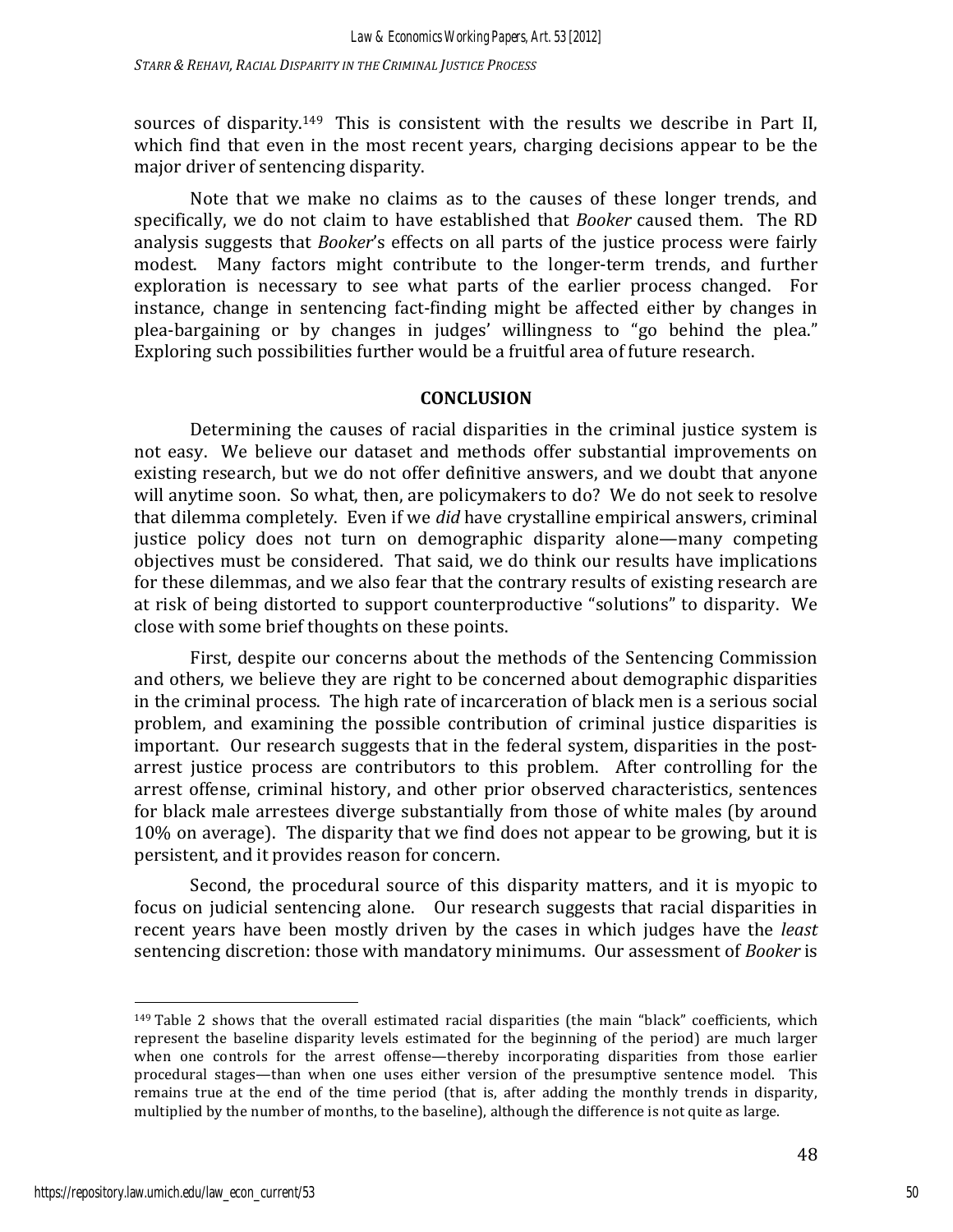more tentative, but we find no evidence that it *increased* racial disparity. The Sentencing Commission's contrary conclusion is based on deeply flawed methods.

For these reasons, we are particularly concerned about proposals to respond to sentencing disparities by restoring tighter constraints on sentencing, especially those that entail expanding mandatory minimums.<sup>150</sup> Our results suggest that this would not reduce disparities in the justice process. Ouite the contrary: we find that prosecutors use their discretion to file mandatory minimums twice as often against black men than against comparable white men. Moreover, for those concerned about mass incarceration of black men, expanding mandatory minimums would be counterproductive for another reason as well. Sentencing law changes that increase severity have a particularly adverse impact on black men because they are disproportionately involved in the criminal justice system in the first place. Making sentencing law more rigid would likely exacerbate this problem even if it led to more equitable administration of the law—and our results suggest that it would likely lead to *less* equitable administration.

Third, we do not advocate attempting to reduce disparity by taking discretion away from prosecutors. Eliminating prosecutorial discretion is probably impossible in any event. The Department of Justice has certainly tried. The disparities we found persisted despite the Ashcroft Memo ordering prosecutors to charge and pursue the "most serious readily provable offense," as well as DOJ bans on fact-bargaining. If taken at their word, these policies would have stripped almost all discretion from line prosecutors. But such policies are very difficult to enforce, because line prosecutors inevitably must subjectively evaluate the evidence.<sup>151</sup> And even if constraining prosecutorial discretion *did* succeed, one might see another "hydraulic" effect. If prosecutors had to pursue to the fullest every case law enforcement brought them, their current power over case outcomes might shift another step back: to law enforcement, where it might be even harder to monitor. Prosecutors' decisionmaking is notoriously difficult to observe—unlike judges, they do not publish written reasoning. But law enforcement is even more of a "black box."

Even if all discretion could somehow be removed from the justice system, we doubt that would be a justice system anybody would want. Flexibility allows appropriate tailoring of both charges and sentences to the circumstances of individual cases, so as to avoid unduly harsh punishments when they are not justified. Efforts to eliminate unwarranted disparity are important, but they should not come at the cost of unwarranted uniformity. Instead, rather than looking for ways to curtail prosecutorial *discretion*, legislators could consider curtailing their *power* by dialing back existing mandatory minimums. If sentencing laws were less rigid, it would be less necessary for decision-makers to find ad hoc means of mitigating their impact, such as not bringing charges in the first place. The Fair Sentencing Act of 2010, which reduced crack sentences, showed it is politically possible to reform excessive

 150 *See* Gonzales, *supra* note 11.

<sup>151</sup> *See* Stith, *supra* note 15, at 1470; O'Sullivan, 1425-26; Miller, *supra* note 26, at 1257.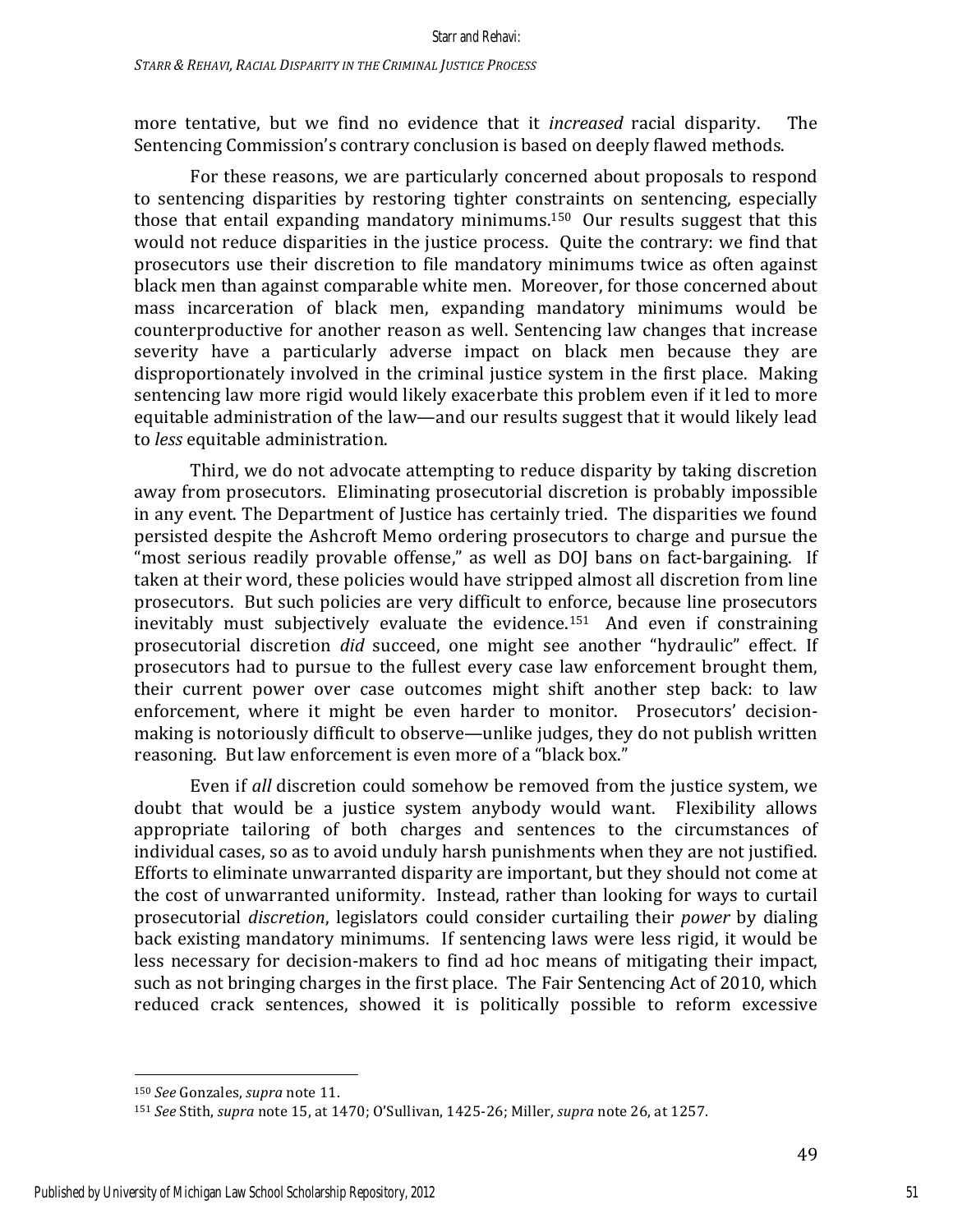*STARR & REHAVI, RACIAL DISPARITY IN THE CRIMINAL JUSTICE PROCESS*

sentencing laws, and that empirical evidence of racial disparities can help to bring such changes about.<sup>152</sup>

One potential next focus could be the severe gun enhancements in 18 U.S.C.  $\S$ 924 $(c)$ . These laws hit black men particularly hard both because they are more frequently arrested for gun crimes *and* because of large apparent disparities in prosecutors' exercise of charging discretion. Certainly, policymakers must weigh this problem against gun violence concerns. But we wonder, for instance, whether a fiveyear add-on sentence is truly *always* necessary (such that judicial discretion should be precluded) in cases in which a firearm has merely been "carried"—let alone a mandatory extra 25 years for a second gun, and yet another 25 for a third. And no prosecutor would need to "swallow a gun" if a gun did not automatically trigger a massive additional penalty.

Fourth, there was a piece of good news in our findings that also carries potential policy implications: case outcomes were not correlated with measures of socioeconomic status. This absence cuts against conventional wisdom.<sup>153</sup> Can it really be that poor defendants do *not* fare worse? We do not conclude that the conventional wisdom is wrong, but it is not readily apparent in the federal courts. This is likely a testament to the unusually high quality of representation provided to indigent federal defendants, especially by the federal public defenders.<sup>154</sup> We suspect that we would not have gotten the same result had we studied many state systems, where indigent representation is under-resourced and in disarray.<sup>155</sup> The federal example offers a potential model for those states. When a justice system devotes sufficient resources to indigent defense to attract strong lawyers, train them well, and keep caseloads reasonable, poverty need not drive outcomes, and the race gap will likely be smaller than it might otherwise be. $156$ 

Finally, while our approach is far more comprehensive than that of prior sentencing studies, there is enormous room for further exploration. For instance, we plan to explore further the possible role of sentencing fact-finding in producing racial disparities. More research is also necessary to see whether patterns like those we found are also found in state courts. More generally, we do not claim to have proven purposeful discrimination by prosecutors or anyone else—it would be difficult to do so with administrative data like ours. Other kinds of studies may be necessary to dig deeper into causal theories for racial disparities: perhaps experimental studies in which race is randomly assigned to otherwise identical case files that are turned over to prosecutors, or qualitative studies involving reviews of full case files and

<sup>&</sup>lt;sup>152</sup> *See supra* note 84 and accompanying text.

<sup>153</sup> The hurdles facing indigent defendants and their counsel have long been the subject of extensive scholarship and policy attention. For a recent example, see DOJ's Access to Justice Initiative, at http://www.justice.gov/atj/ (describing the need to "address the access-to-justice crisis").

<sup>&</sup>lt;sup>154</sup> Richard Posner & Albert Yoon, *What Judges Think of the Quality of Legal Representation*, 63 STAN. L. REV. 317 (2011).

<sup>155</sup> See, e.g., Eve Brensike Primus, *Structural Reform in Criminal Defense: Relocating Ineffective Assistance of Counsel Claims*, 92 CORNELL L. REV. 679 (2007)).

<sup>156</sup> See Steven B. Bright, *Legal Representation for the Poor*, 75 MO. L. REV. 683 (2010) (noting the superior resources of federal public defenders).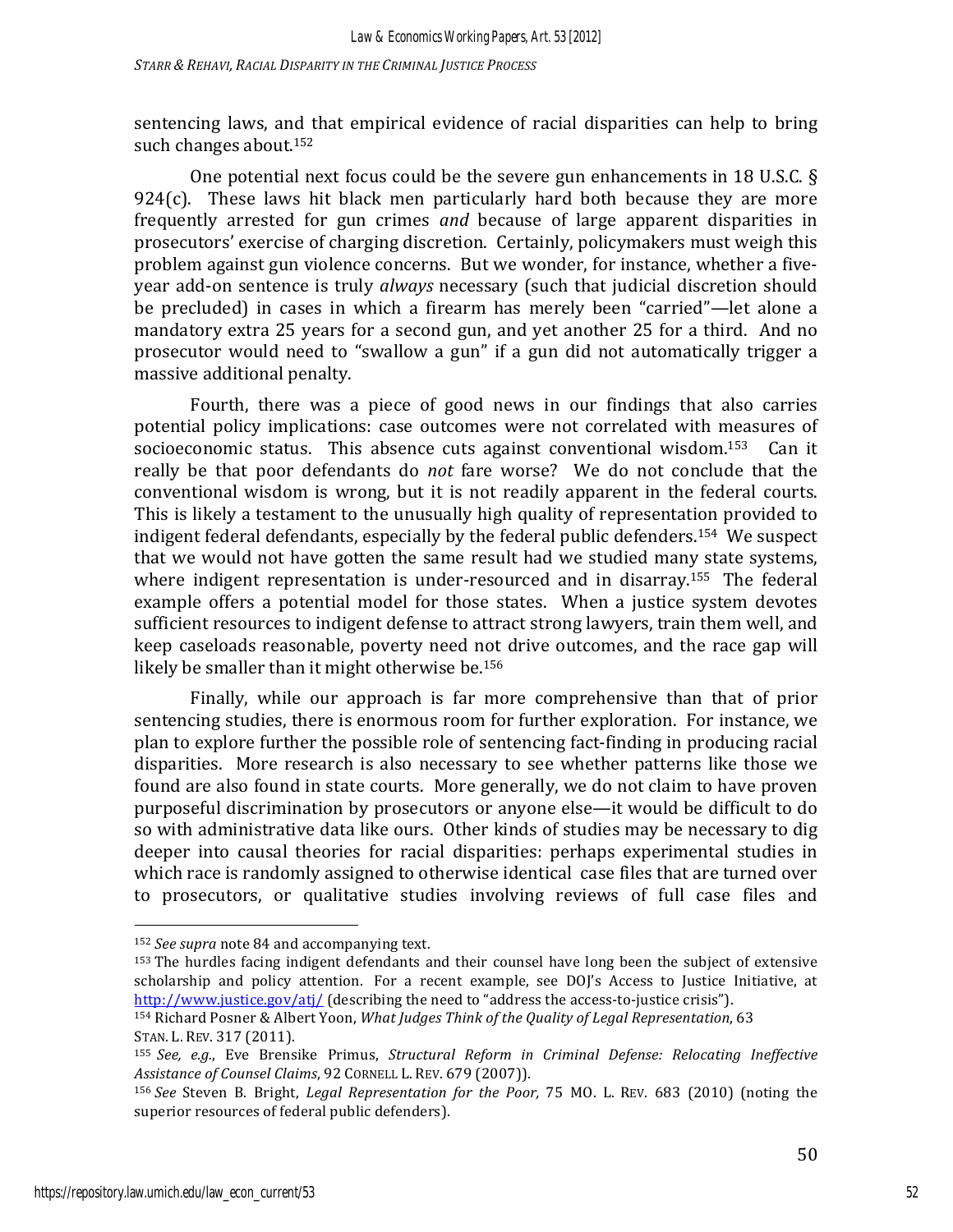interviews.<sup>157</sup> DOJ itself is well positioned to carry out such work. One easy step would be for DOJ, when it tracks prosecutors' performance, to keep statistics on mandatory minimum charging decisions by race. Doing so would not only facilitate research, but could help prosecutors who do not want to contribute to disparities but might not be conscious of them. The government itself should take the elimination of disparities in criminal justice as seriously as other civil rights enforcement matters, and think creatively about solutions and about strategies for answering the empirical questions that remain.

<sup>&</sup>lt;sup>157</sup> In contexts such as employment and housing, disparity researchers can experimentally manipulate race while leaving other factors identical. See, e.g., Devah Pager, *The Mark of a Criminal Record*, 108 AM. J. Soc. 937 (2003). The federal government itself uses "testers" (fake applicants) to enforce its discrimination statutes. Similar field experiments in the criminal justice context would generally be illegal: a crime staged for research is still a crime, as is submitting fake information to criminal justice authorities. But such studies could be legislatively authorized, under regulated conditions and perhaps to be carried out by DOJ itself.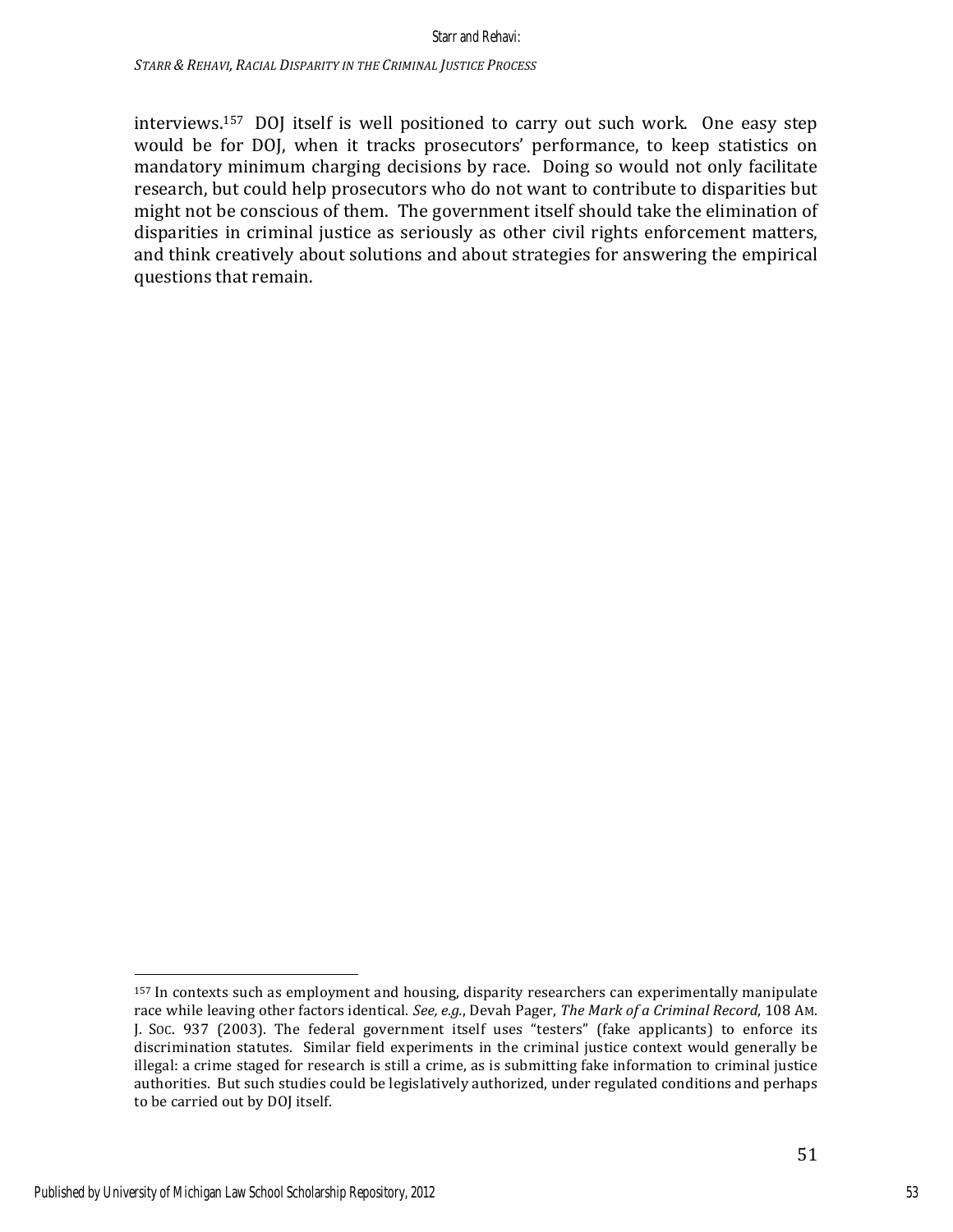



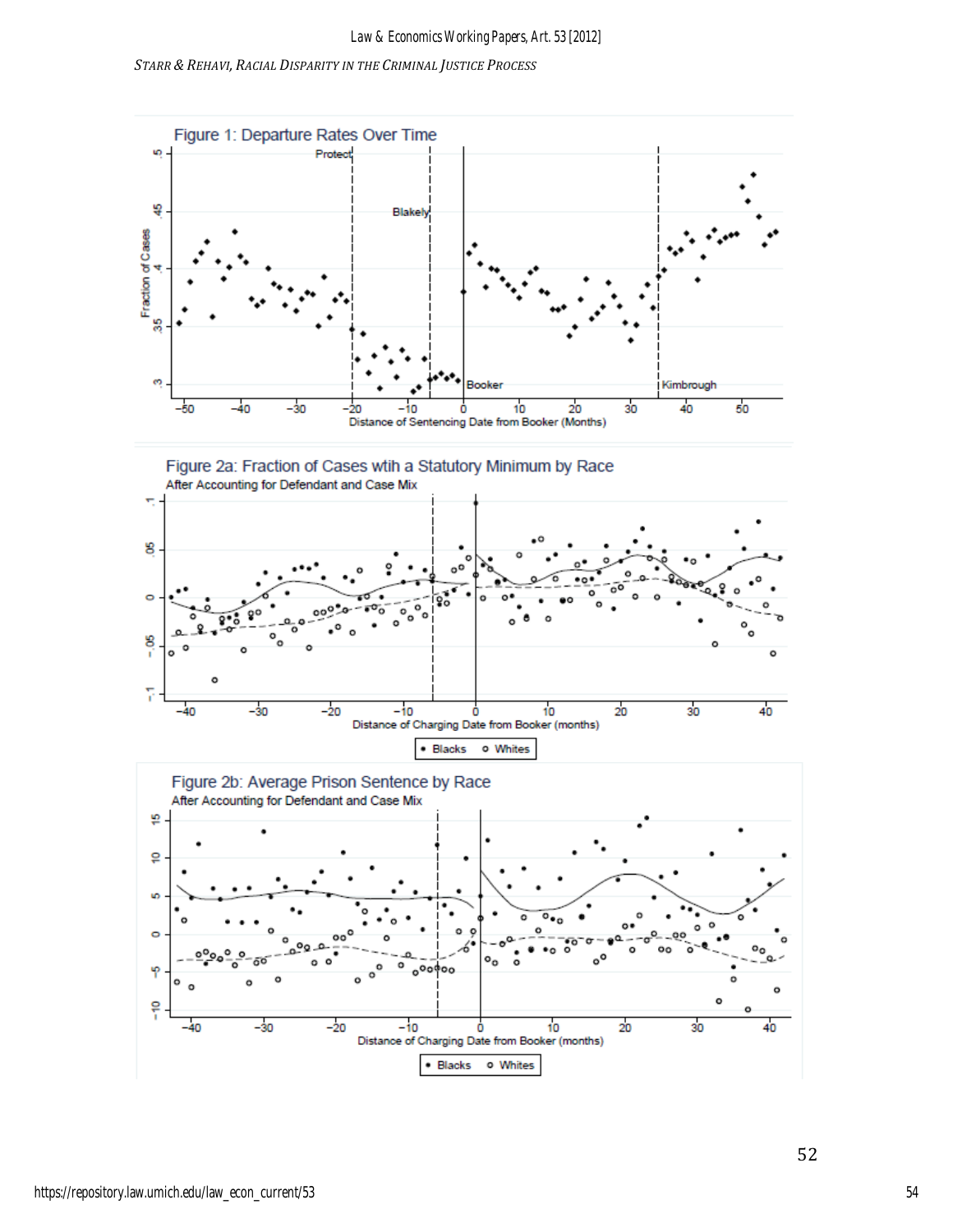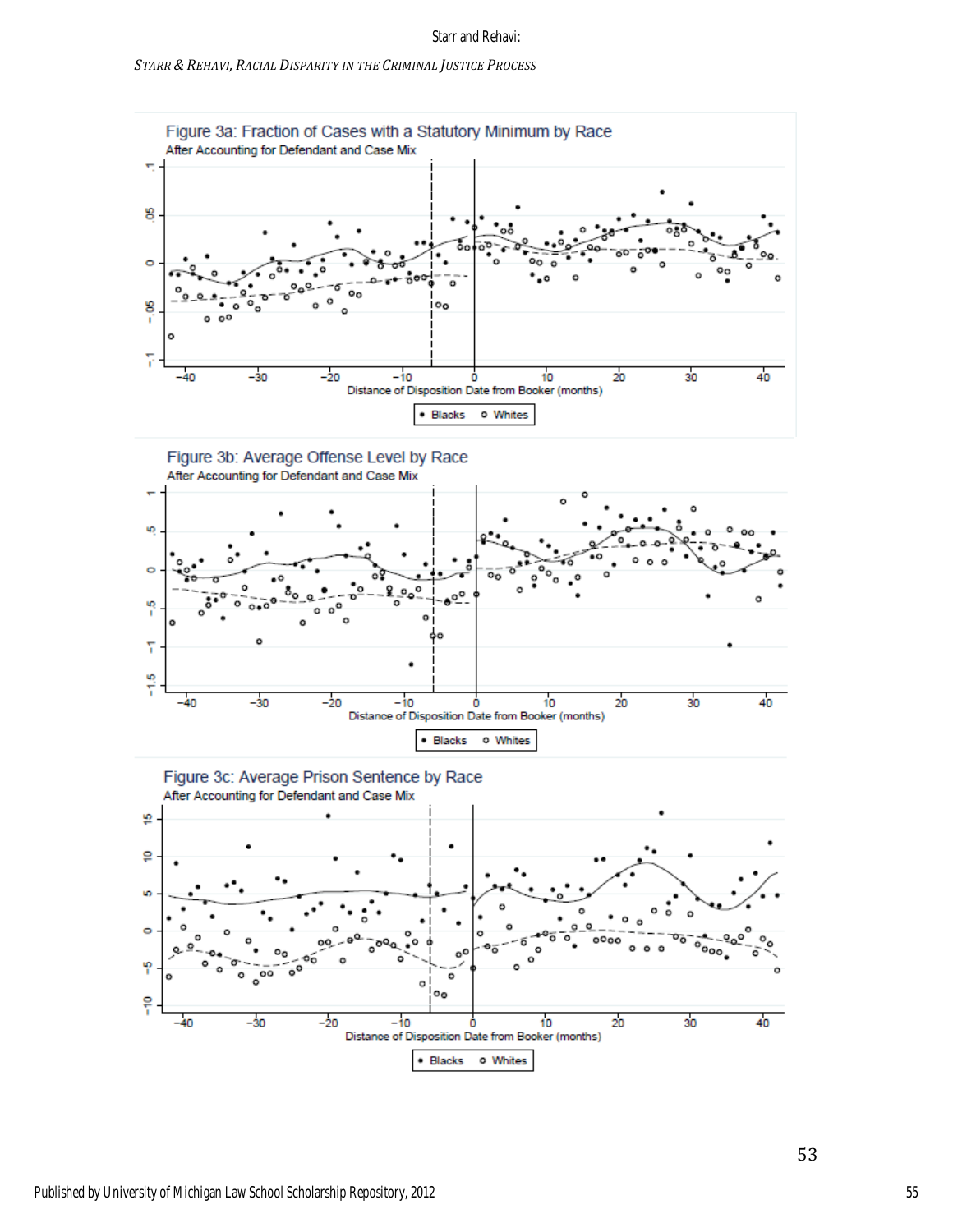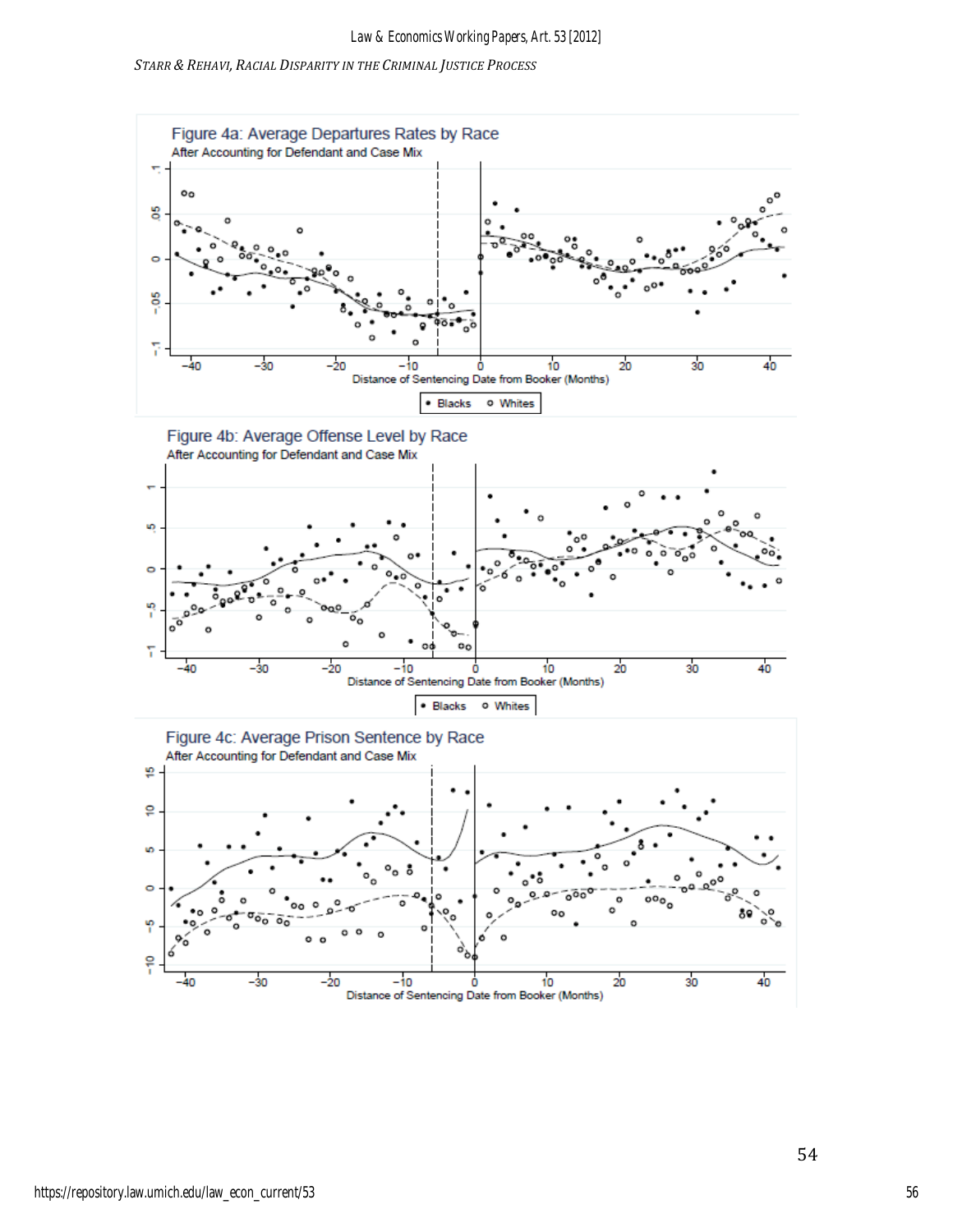| ١<br>֧֖֧֧֧֧֧֧֧֧֧֦֧֧֧֧֧֦֧֧֧֧֧֧֧֚֚֚֚֚֚֚֚֚֚֚֚֚֚֚֚֚֚֚֚֚֚֓֓֓֓֓֓֓֓֓֓֓֓֓֓֓֓֝֬֓֓֓֝֬֝֬֝֬֝֬֝֬֝֬֝֬<br>֧֧֧֪֪֪֪֪֪֪֪֪֪֪֪֪֪֪֪֪֪֪֪֚֜֝֬֝<br>I<br>Ì<br>֕<br>l |
|---------------------------------------------------------------------------------------------------------------------------------------------|
| <br>l<br>l<br>Ì<br>l<br>I<br>ׇ֚<br>l<br>l                                                                                                   |
| ı<br>l<br>l<br>í<br>֠<br>l<br>l<br>1<br>l<br>֕<br>l<br>l                                                                                    |
| J<br>l<br>Ï<br>l<br>֕<br>l<br>l<br>ׇ֚֘                                                                                                      |
| l<br>ı                                                                                                                                      |
| $\frac{1}{2}$<br>l<br>ĺ<br>í<br>I<br>i                                                                                                      |

| -<br>-<br>-<br>-                                           |
|------------------------------------------------------------|
| ֖֖֖֖֖֖֧֖ׅ֖֧֖֧֧֪֪֪֪֪֧֚֚֚֚֚֚֚֚֚֚֚֚֚֚֚֚֚֚֚֚֚֚֚֬֝֝֝֓֞֝֓֞֝֬֝֬֝֬ |
| j                                                          |
|                                                            |
|                                                            |
|                                                            |
|                                                            |
| $\cdot$                                                    |
|                                                            |

| <b>Table 1. Regression Discontinuity Estima</b>                                                                                                                                                               |          |                    |                   |            |                 | tes of <i>Booker's</i> Effects on Charging, Plea-Bargaining, and Sentencing                            |           |             |            |                    |            |            |
|---------------------------------------------------------------------------------------------------------------------------------------------------------------------------------------------------------------|----------|--------------------|-------------------|------------|-----------------|--------------------------------------------------------------------------------------------------------|-----------|-------------|------------|--------------------|------------|------------|
|                                                                                                                                                                                                               |          | 1: Charging        | Date              |            |                 | 2: Disposition Date                                                                                    |           |             |            | 3: Sentencing Date |            |            |
| A: Convicted of Mandatory Minimum Offense                                                                                                                                                                     |          |                    |                   |            |                 |                                                                                                        |           |             |            |                    |            |            |
|                                                                                                                                                                                                               | $-0.023$ | $-0.047**$   $-0.$ | **049             | $-0.020$   | $0.037 +$       | $-0.008$                                                                                               | $-0.022$  | $-0.043**$  |            |                    |            |            |
| Overall Discontinuity                                                                                                                                                                                         | (0.014)  | (0.016)            | (0.016)           | (0.019)    | (0.022)         | (0.013)                                                                                                | (0.014)   | (0.015)     |            |                    |            |            |
|                                                                                                                                                                                                               | $0.062*$ | $0.104***$         | $0.131***$        | $0.091***$ | $-0.048+$       | 0.006                                                                                                  | 0.003     | 0.004       |            |                    |            |            |
| Blk-Wht Diff in Disc.                                                                                                                                                                                         | (0.027)  | (0.029)            | (0.029)           | (0.034)    | (0.026)         | (0.021)                                                                                                | (0.021)   | (0.021)     |            |                    |            |            |
| B: Offense Level                                                                                                                                                                                              |          |                    |                   |            |                 |                                                                                                        |           |             |            |                    |            |            |
| <b>Overall Discontinuity</b>                                                                                                                                                                                  | $-0.126$ | $-0.272$           | $-0.318$          | $-0.299$   | 0.179           | $-0.171$                                                                                               | $-0.536+$ | $-0.835***$ | $0.924**$  | $0.405*$           | $0.431 +$  | 0.079      |
|                                                                                                                                                                                                               | (0.248)  | (0.231)            | (0.245)           | (0.233)    | (0.296)         | (0.301)                                                                                                | (0.298)   | (0.249)     | (0.221)    | (0.194)            | (0.237)    | (0.282)    |
|                                                                                                                                                                                                               | 0.377    | 0.719              | $1.16*$           | $1.50*$    | 0.253           | 0.281                                                                                                  | 0.461     | $0.913 +$   | $-0.614$   | $-0.867 +$         | $-1.15**$  | $-0.653$   |
| Blk-Wht Diff in Disc.                                                                                                                                                                                         | (0.481)  | (0.549)            | (0.539)           | (0.583)    | (0.378)         | (0.406)                                                                                                | (0.382)   | (0.473)     | (0.468)    | (0.432)            | (0.417)    | (0.434)    |
| C: Prison Sentence (months)                                                                                                                                                                                   |          |                    |                   |            |                 |                                                                                                        |           |             |            |                    |            |            |
|                                                                                                                                                                                                               | $-1.43$  | $-3.86+$           | <b>**049</b><br>ု | $-0.020$   | 2.81            | 1.15                                                                                                   | $-1.44$   | $-6.88**$   | $3.92*$    | $-0.161$           | 0.211      | 3.13       |
| <b>Overall Discontinuity</b>                                                                                                                                                                                  | (2.11)   | (2.07)             | (0.016)           | (0.019)    | (2.35)          | (2.72)                                                                                                 | (2.62)    | (2.46)      | (1.92)     | (1.63)             | (1.97)     | (1.91)     |
|                                                                                                                                                                                                               |          |                    |                   |            |                 |                                                                                                        |           |             |            |                    |            |            |
|                                                                                                                                                                                                               | 4.55     | 10.08+             | $0.131***$        | $0.091***$ | $-1.25$         | $-5.04$                                                                                                | $-2.49$   | 6.10        | $-4.598$   | $-9.42+$           | $-11.94*$  | $-16.72**$ |
| Blk-Wht Diff in Disc.                                                                                                                                                                                         | (4.63)   | (5.20)             | (0.029)           | (0.034)    | (4.08)          | (4.61)                                                                                                 | (4.56)    | (4.94)      | (5.49)     | (5.31)             | (5.34)     | (5.09)     |
| D: Departures                                                                                                                                                                                                 |          |                    |                   |            |                 |                                                                                                        |           |             |            |                    |            |            |
| <b>Overall Discontinuity</b>                                                                                                                                                                                  |          |                    |                   |            |                 |                                                                                                        |           |             | $0.075***$ | $0.076**$          | $0.087***$ | $0.086**$  |
|                                                                                                                                                                                                               |          |                    |                   |            |                 |                                                                                                        |           |             | (0.015)    | (0.017)            | (0.018)    | (0.019)    |
|                                                                                                                                                                                                               |          |                    |                   |            |                 |                                                                                                        |           |             | $-0.001$   | 0.001              | $-0.019$   | $-0.047$   |
| Blk-Wht Diff in Disc.                                                                                                                                                                                         |          |                    |                   |            |                 |                                                                                                        |           |             | (0.026)    | (0.029)            | (0.031)    | (0.030)    |
| Degree of Polynomial                                                                                                                                                                                          | 2nd      | 2nd                | 3rd               | 3rd        | 2n <sub>d</sub> | 2n <sub>d</sub>                                                                                        | 3rd       | 3rd         | 2nd        | 2nd                | 3rd        | 3rd        |
| Window Around Booker                                                                                                                                                                                          | ±18      | ±12                | ±18               | ±12        | ±18             | ±12                                                                                                    | ±18       | ±12         | ±18        | ±12                | ±18        | ±12        |
| Note: Regressions include polynomial time trends estimated separately before and after Booker, interacted with race, and controls for arrest offense,<br>criminal history, education, multi-defendant case, a |          |                    |                   |            |                 | gender, age, and citizenship. Coefficients reflect discontinuous changes in average white outcomes and |           |             |            |                    |            |            |
| the average black-white disparity as the date of charging, disposition, or sentencing passes Booker. Samples are cases with 18 months of Booker                                                               |          |                    |                   |            |                 |                                                                                                        |           |             |            |                    |            |            |
| (N≈57,000) or within 12 months of Booker (N≈39,000); number of observations varies slightly depending on the outcome variable. The black discontinuity                                                        |          |                    |                   |            |                 |                                                                                                        |           |             |            |                    |            |            |
| is the sum of the white discontinuity and the discontinuity in the black-white difference. Standard errors are clustered on the running variable                                                              |          |                    |                   |            |                 |                                                                                                        |           |             |            |                    |            |            |
| (black*month). +p<0.1 *p<0.05 **p<0.01                                                                                                                                                                        |          |                    |                   |            |                 |                                                                                                        |           |             |            |                    |            |            |